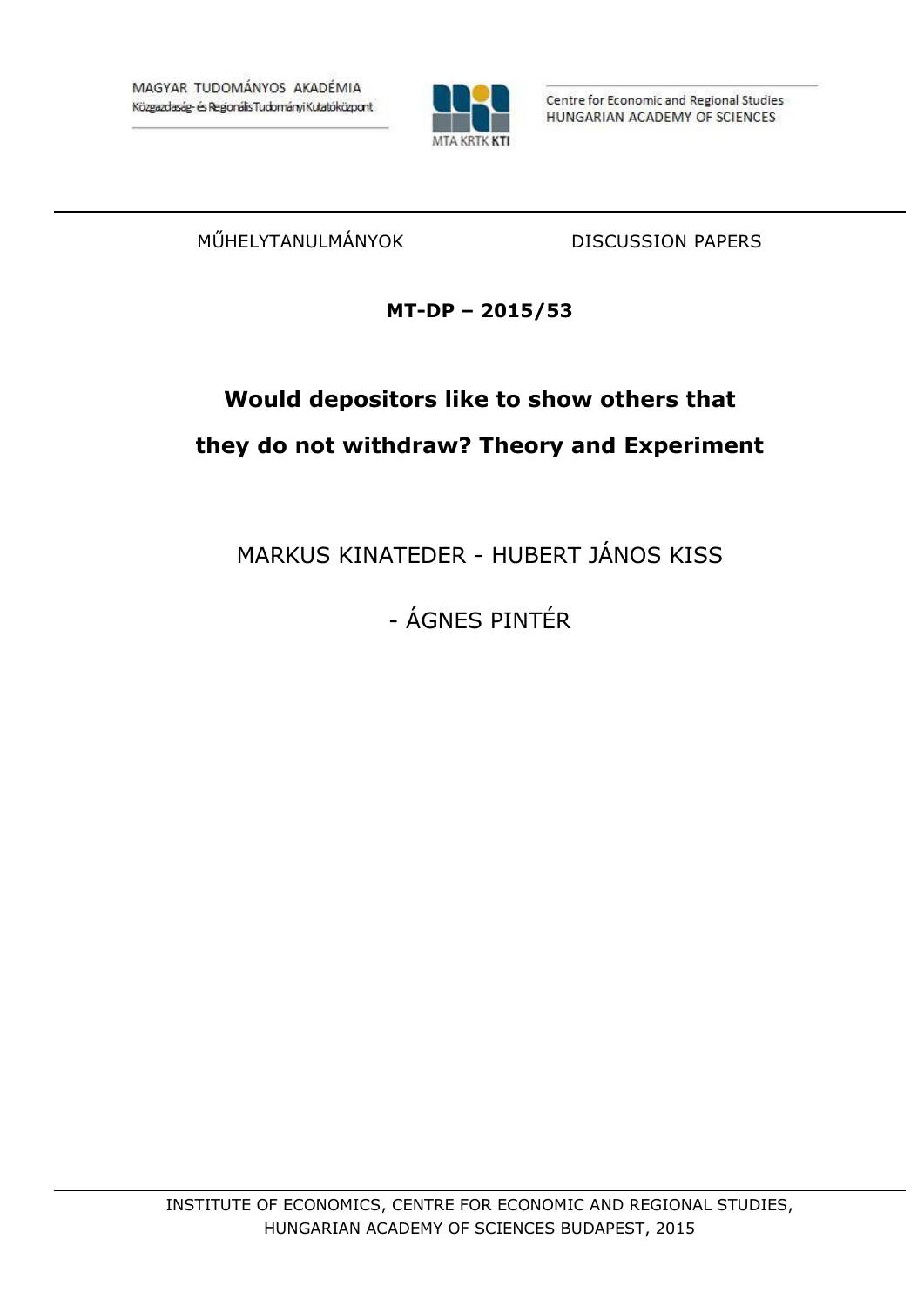Discussion papers  $MT-DP - 2015/53$ 

#### Institute of Economics, Centre for Economic and Regional Studies, Hungarian Academy of Sciences

KTI/IE Discussion Papers are circulated to promote discussion and provoque comments. Any references to discussion papers should clearly state that the paper is preliminary. Materials published in this series may subject to further publication.

Would depositors like to show others that they do not withdraw? Theory and Experiment

Authors:

#### Markus Kinateder associate professor Departamento de Economía, Edificio de Amigos, Universidad de Navarra e-mail: mkinateder@unav.es

Hubert János Kiss research fellow Momentum Game Theory Research Group Institute of Economics - Centre for Economic and Regional Studies Hungarian Academy of Sciences and Department of Economics, Eötvös Loránd University e-mail: kiss.hubert.janos@krtk.mta.hu

Ágnes Pintér ayudante doctor Department of Economic Analysis, Universidad Autónoma de Madrid, e-mail: pinteragnes@gmail.com

October 2015

ISBN 978-615-5594-20-5 ISSN 1785 377X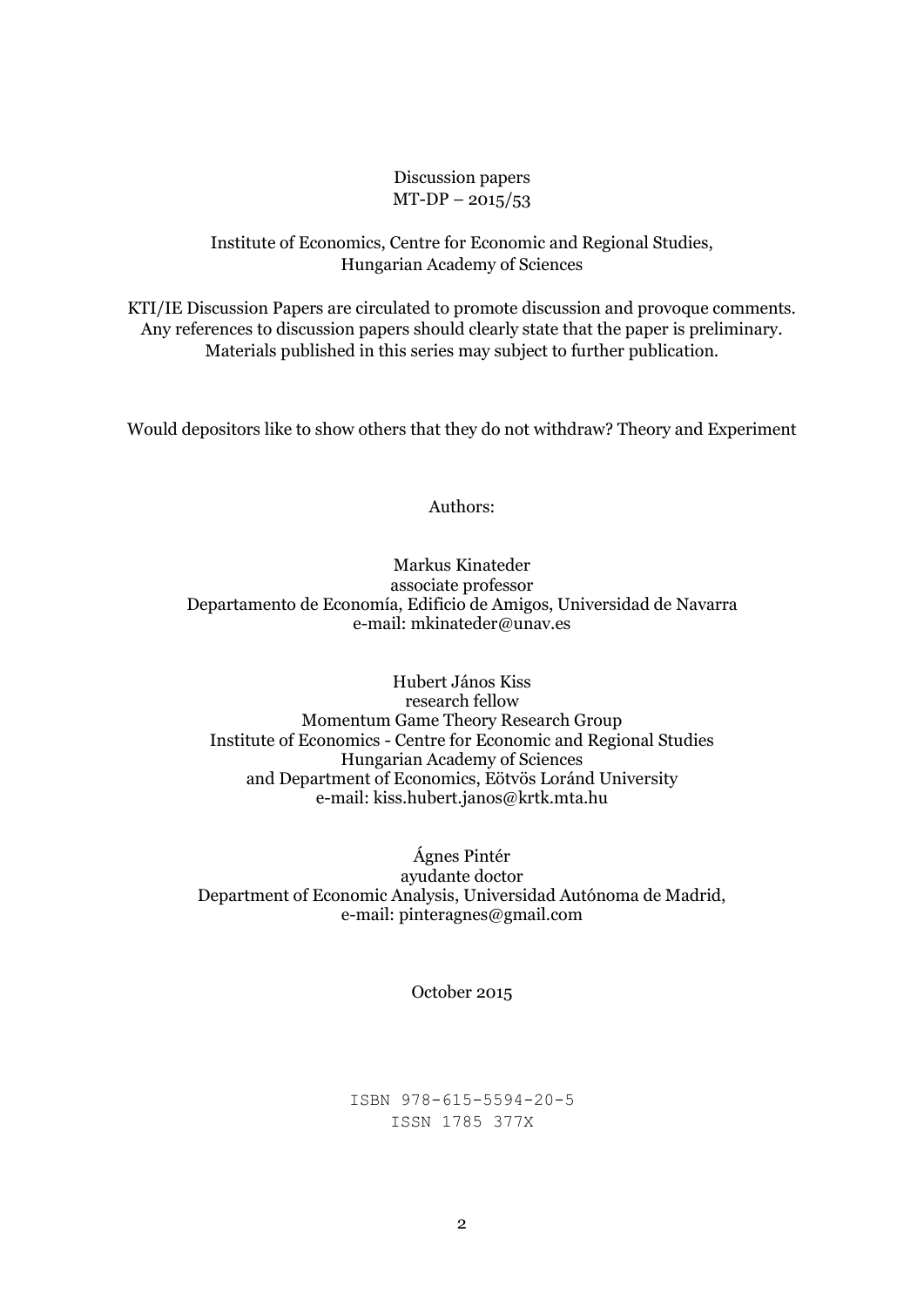# **Would depositors like to show others that they do not withdraw? Theory and Experiment**

Markus Kinateder - Hubert János Kiss - Ágnes Pintér

### Abstract

There is an asymmetry regarding what previous decisions depositors may observe when choosing whether to withdraw or keep the money deposited: it is more likely that withdrawals are observed. We study how decision-making changes if depositors are able to make their decision to keep their funds in the bank visible to subsequent depositors at a cost. We show theoretically in a Diamond-Dybvig setup that without this signaling option multiple equilibria are possible, while signaling makes the no-run outcome the unique equilibrium. We test if the theoretical predicitions hold in a lab experiment. We find that indeed when signaling is available, bank runs are less likely to arise and signaling is extensively used.

Keywords: Bank runs, Asymmetric information, Experimental evidence, Signaling

JEL classification: C72, C91, D80, G21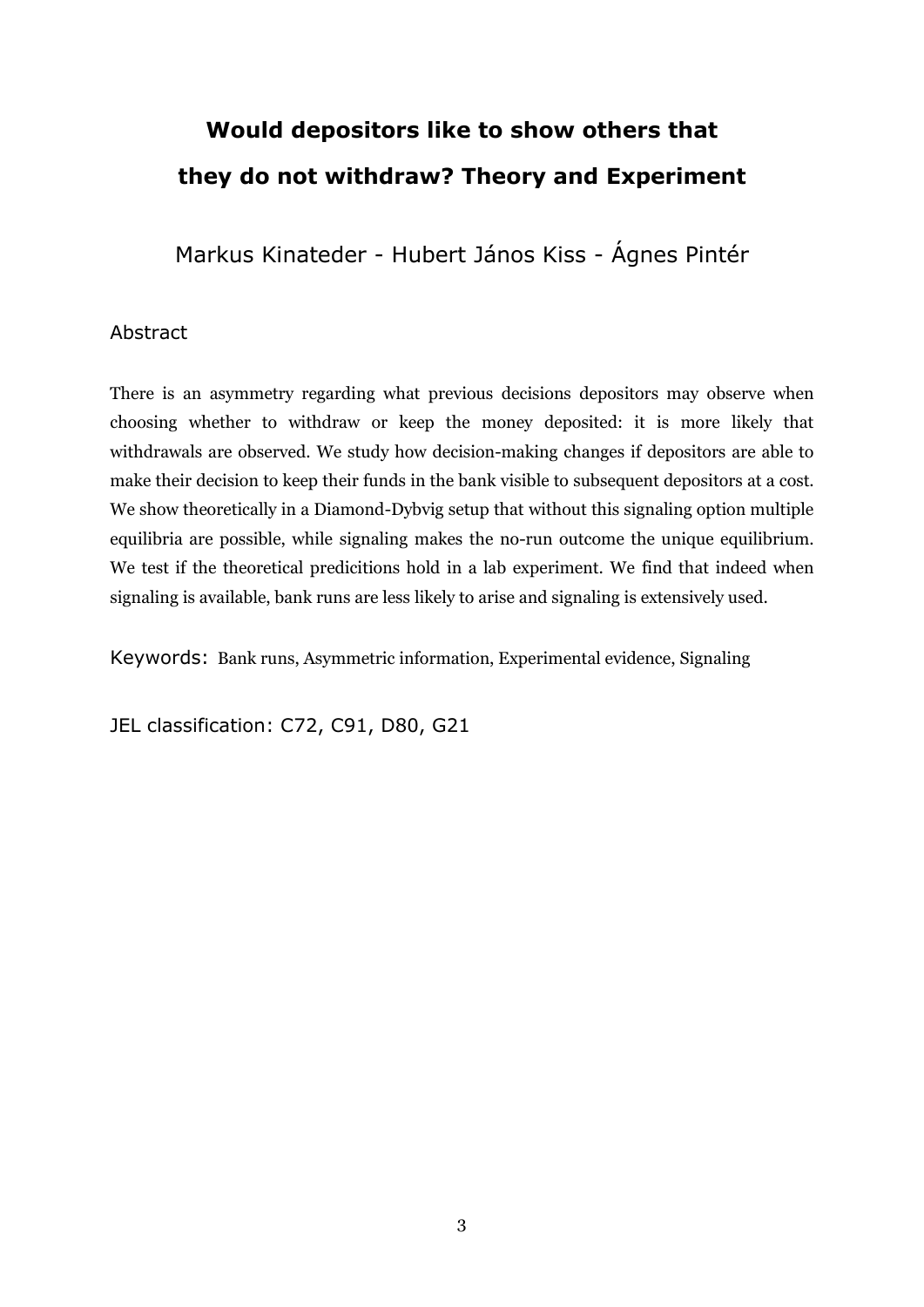## **Szeretnék a betétesek, ha a többiek tudnák, hogy nem veszik ki a pénzüket? Elmélet és kísérlet**

Markus Kinateder - Kiss Hubert János - Pintér Ágnes

## Összefoglaló

Aszimmetria áll fenn azt illetően, hogy milyen korábbi döntéseket figyelhetnek meg a betétesek: valószínűbb, hogy pénzkivéteket láthatnak. Azt vizsgáljuk, hogy változik-e és hogyan a döntéshozatal, ha a betétesek költséges módon láthatóvá tehetik a később döntő betétesek számára, hogy bennhagyják a bankban a pénzüket. A Diamond–Dybvig-modell keretein belül elméletileg megmutatjuk, hogy ezen lehetőség nélküli több egyensúly (köztük bankroham) lehetséges, azonban a lehetőség megteremtésével megszűnnek a bankroham kimenetelek. Az elméleti predikciókat laboratóriumi kísérletben teszteljük. Azt találjuk, hogy amikor a jelzési lehetőség rendelkezésre áll, akkor kisebb valószínűséggel következik be bankroham és a kísérleti alanyok a jelzést gyakran használják.

Tárgyszavak: bankroham, aszimmetrikus információ, kísérlet, jelzés

JEL kód: C72, C91, D80, G21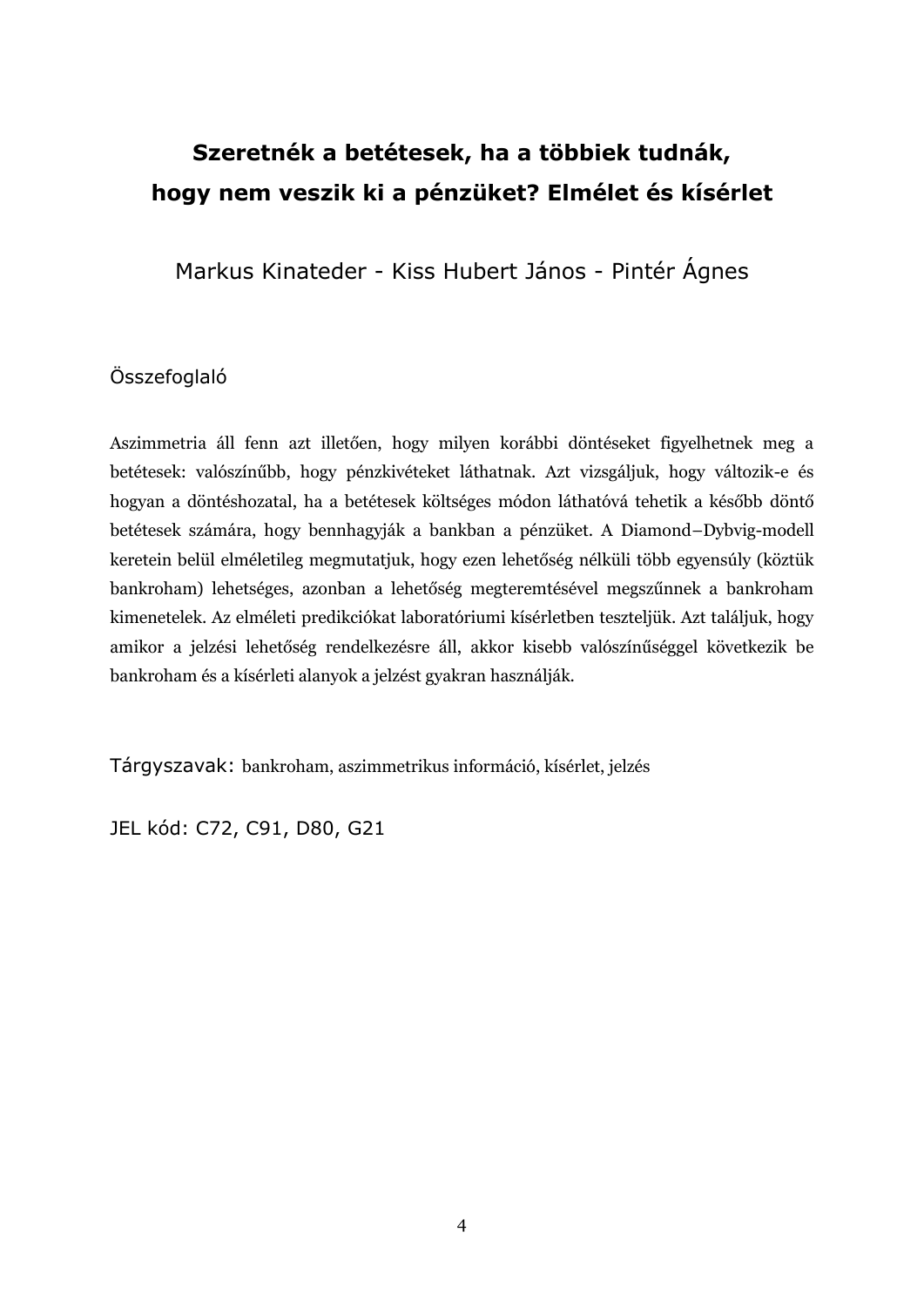# Would depositors like to show others that they do not withdraw? Theory and Experiment

Markus Kinateder, Universidad de Navarra

Hubert János Kiss, Eötvös Loránd University and MTA KRTK<sup>†</sup>

> £gnes PintÈr Universidad Autónoma de Madrid<sup>‡</sup>

> > 26 October 2015

#### Abstract

There is an asymmetry regarding what previous decisions depositors may observe when choosing whether to withdraw or keep the money deposited: it is more likely that withdrawals are observed. We

Departamento de EconomÌa, EdiÖcio de Amigos, Universidad de Navarra, 31009 Pamplona, Spain. E-mail: mkinateder@unav.es. Phone: +34-948-425 600 ext. 80 2787.

<sup>&</sup>lt;sup>†</sup>Department of Economics, Eötvös Loránd University, 1117 Pázmány sétány 1/a, Budapest, Hungary. E-mail: hubert.kiss@tatk.elte.hu. Phone: +36-30-4938062. Kiss is also a research fellow in the "Momentum" (LD-004/2010) Game Theory Research Group at MTA KRTK.

<sup>&</sup>lt;sup>‡</sup>Department of Economic Analysis, Universidad Autónoma de Madrid, 28049, Cantoblanco, Madrid, Spain. E-mail: pinteragnes@gmail.com.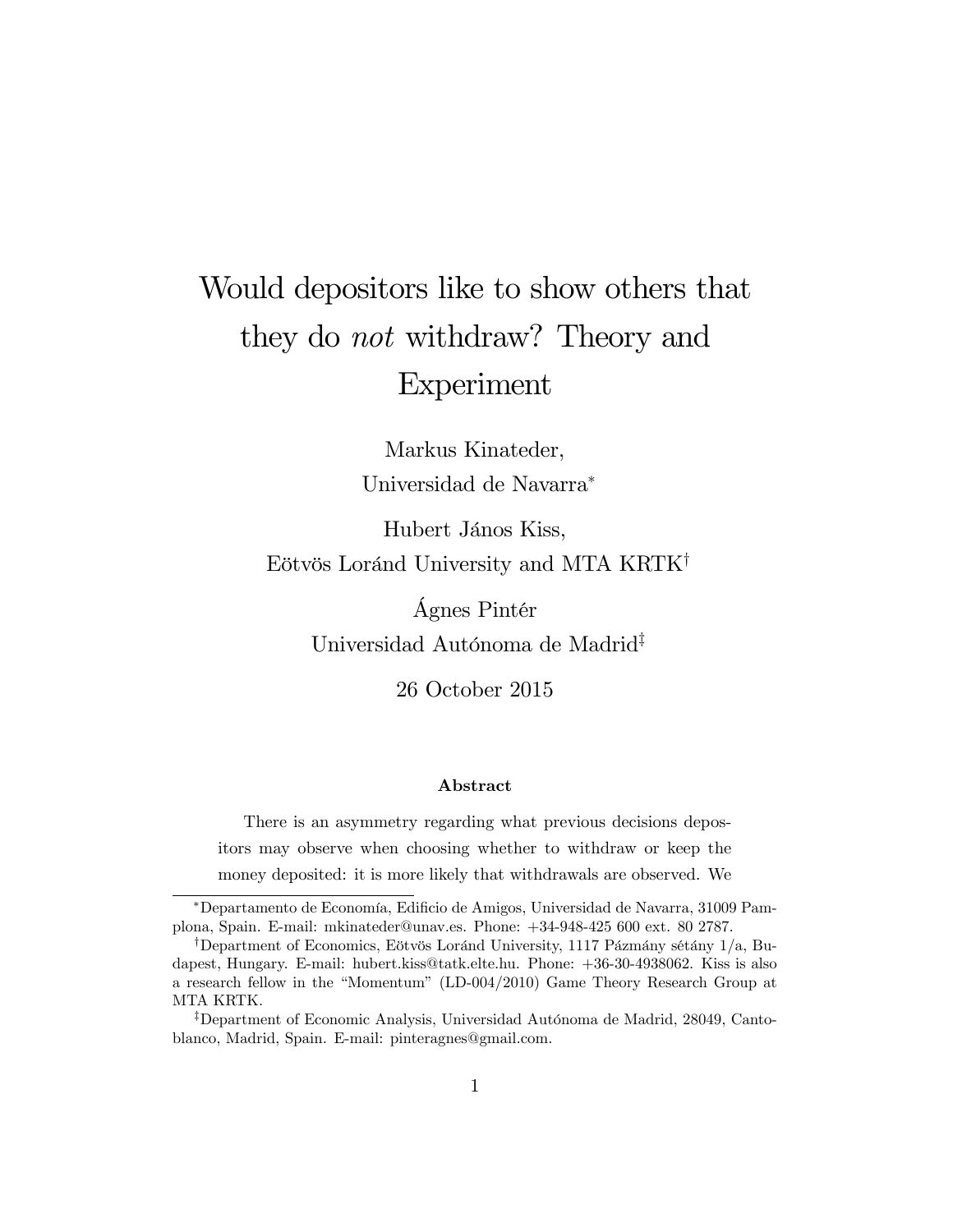study how decision-making changes if depositors are able to make their decision to keep their funds in the bank visible to subsequent depositors at a cost. We show theoretically in a Diamond-Dybvig setup that without this signaling option multiple equilibria are possible, while signaling makes the no-run outcome the unique equilibrium. We test if the theoretical predicitions hold in a lab experiment. We find that indeed when signaling is available, bank runs are less likely to arise and signaling is extensively used.

JEL classification numbers: C72, C91, D80, G21

Keywords: Bank runs, Asymmetric information, Experimental evidence, Signaling

## 1 Introduction

The run on Northern Rock, an English bank, heralded the onset of the financial crisis during which episodes of banks and other financial institutions suffering sudden and massive withdrawals of deposits and other funding sources were frequent (e.g. the investment bank Bear Stearns in the US, the DSB Bank in the Netherlands or Bankia in Spain). Deteriorating fundamentals are a prime cause of bank runs, but there was often also a substantial selffulfilling component to the behavior of depositors. Depositors may just hurry to withdraw fearing that other depositors will do so and if they go late no funds may be left in the bank. This fear is illustrated vividly by the words of Anne Burke, a client of Northern Rock, who said the following while queuing up to withdraw her funds: "It's not that I disbelieve Northern Rock, but everyone is worried and I don't want to be the last one in the queue. If everyone else does it, it becomes the right thing to do.<sup> $n<sup>1</sup>$ </sup> The above quote shows that depositors react to other depositors' observed decisions. Empirical studies (Kelly and O Grada, 2000; Starr and Yilmaz, 2007; and Iyer and

<sup>1</sup>See http://www.bloomberg.com/apps/news?pid=newsarchive&sid=aeypCkzcRlU4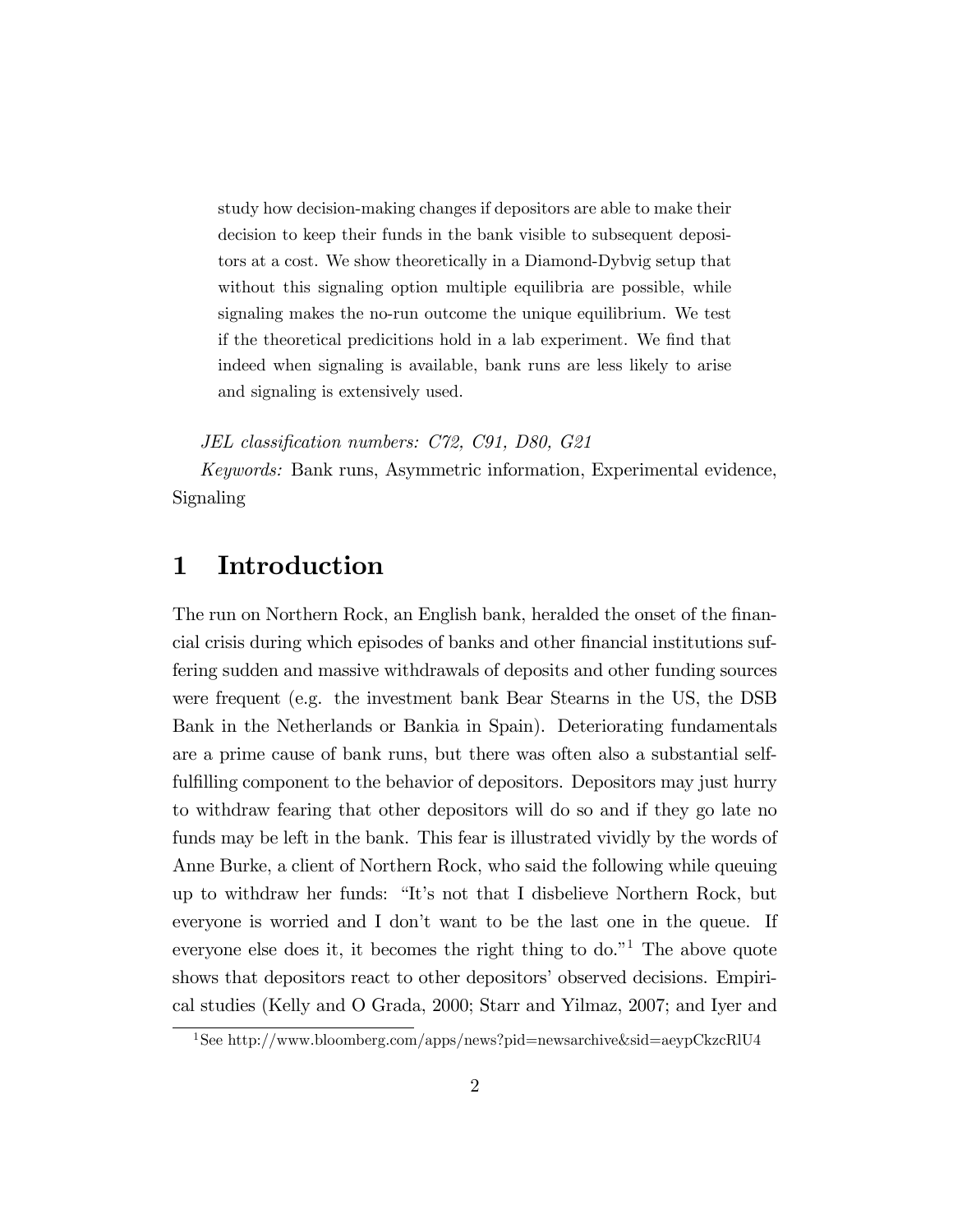Puri, 2012) and experimental Öndings (Garratt and Keister, 2009; Kiss et al. 2012) support this idea as well.

Depositors' decision may be seen as a coordination game in which observing other depositors' decisions is important. Therefore, it is relevant to know what can be observed? In the seminal paper by Diamond and Dybvig (1983) it is assumed that depositors play a simultaneous-move game, so no decision can be observed. This setup yields two symmetric equilibria: i) bank run, when everybody rushes to withdraw from the bank, ii) no bank run, when only those withdraw who need liquidity. This model applies well to some cases in reality, when observability of other depositorsí actions is almost non-existent. It was the case during the silent run on Washington Mutual in 2008, when depositors withdrew their funds electronically.<sup>2</sup> Other empirical observations suggest however, that both withdrawal and the decision to keep the money deposited are observable. Kelly and O Grada (2000) and Iyer and Puri (2012) point at the importance of observing decisions of both sorts in one's social network. In Starr and Yilmaz (2007), small and medium-sized depositors observe only withdrawals of their peers during a bank run incident in 2001 in Turkey, but the behavior of large depositors appears to be driven by observing both choices. However, these empirical studies suggest that observing that somebody has decided to keep her funds in the bank is restricted to one's social network or a limited set of depositors, while withdrawals are more broadly observed. When seeing the queues in front of the bank we know that the people in the queue decided to withdraw. But we do not know if those who are not in the line have decided to keep the money in the bank or have not decided yet (and potentially will decide to withdraw). Hence, there seems to be an asymmetry in the observability of depositors' decision, withdrawal being more visible.

Is the previous asymmetry important? Empirical papers and experimen-

<sup>&</sup>lt;sup>2</sup>When nothing is observed, Arifovic et al.  $(2013)$  show experimentally that bank runs are more likely the more stringent are the conditions for the coordination of depositors.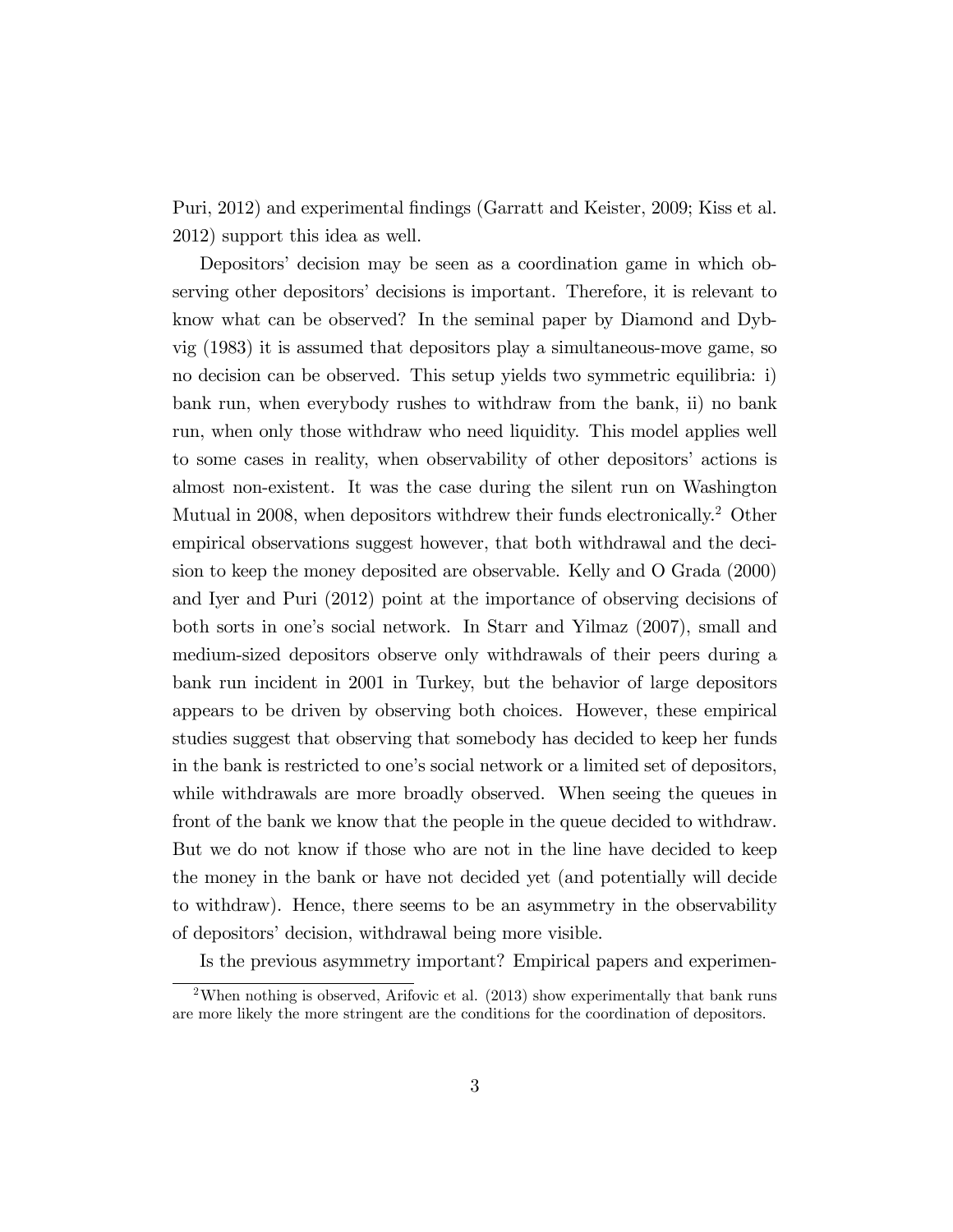tal studies suggest that the answer is positive. Kelly and O Grada (2000) find that the county of origin is the prime determinant of the depositors' decision and it is due to the fact that people coming from the same county tended to live in the same neighborhood. In some neighborhood depositors ran, while in others they did not. Hence, observing withdrawals makes bank runs more likely, while if depositors observe that others have kept their money deposited, then they are more likely to follow suit. Kiss et al. (2014) find experimentally that - compared to observing nothing - observing a withdrawal (keeping the money deposited) increases (decreases) the likelihood of withdrawal. These results suggests that if depositors could make visible their choice to keep their funds deposited, then bank runs would be less likely to occur. We study theoretically and experimentally if this conjecture is correct.

We claim that bank runs in the Diamond-Dybvig model may be prevented by enhancing the observability of depositors' actions, especially if the decision to keep the money deposited is made visible. Following Diamond and Dybvig (1983), bank-run models generally use a simultaneous-move framework, implying that depositors do not observe any decisions. Nevertheless, banks are able to observe to some extent depositors' decisions. Peck and Shell (2003) claim that the most natural assumption is that only withdrawals are observed by the bank, since depositors do not go to the bank to tell that they do not want to withdraw. Green and Lin (2000, 2003) assume that each depositor contacts the bank and communicates her decision of withdrawal or keeping the money deposited. We combine these two views and suppose that withdrawals are observable, whereas keeping the money deposited is not.<sup>3</sup> However, assume that holdings can be made observable, at a cost. Thus, a depositor who decides to hold can send a signal to the bank that reveals her decision. Important for our purpose, the bank upon observing the decision of a depositor communicates it to those who have not decided yet.

In our model, depositors decide in a consecutive way according to an ex-

<sup>&</sup>lt;sup>3</sup>We use "keeping the money deposited" and "holding" in an interchangeable manner.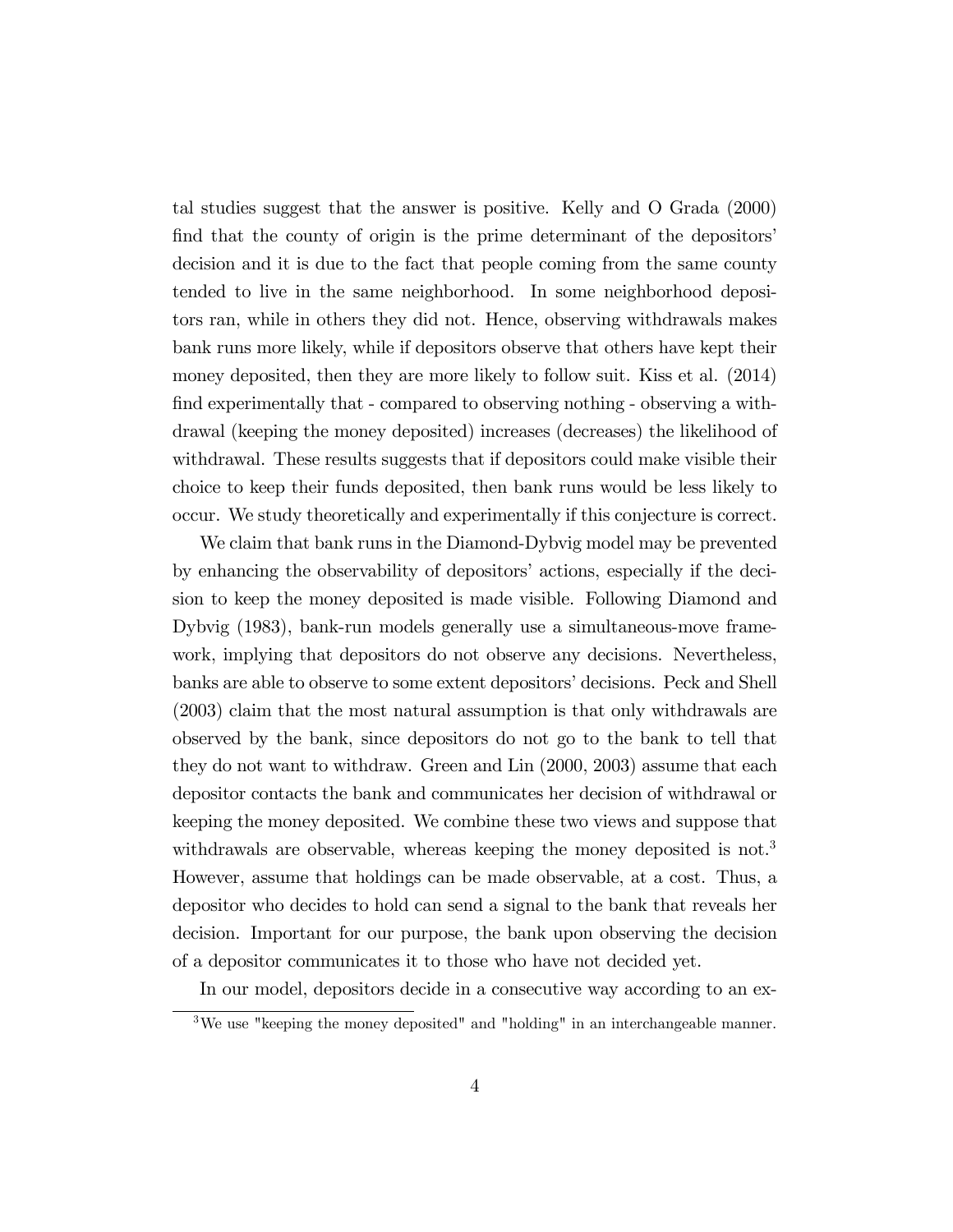ogenously given sequence of decisions.<sup>4</sup> Each depositor can either withdraw, hold and signal or hold without signaling. Sending the signal is costly, but a signal of holding may induce subsequent patient depositors to hold as well. We show that as the game unfolds, for any patient depositor signaling strictly dominates withdrawal. As a consequence, patient depositors know that no other patient depositor would withdraw given the information sets that may arise, so they choose to hold without signaling. Therefore, the unconstrainedefficient allocation is implemented without costs. The intuition behind the result is that signaling is needed to make withdrawal a strictly dominated action, but once it is strictly dominated signaling becomes strictly dominated as well.

Our assumption about signaling the decision of holding fits into the existing literature of bank runs, as explained before. Signaling - as seen in this paper - is not a standard practice in Önancial intermediation. However, with recent technological advances it may not just be a theoretical instrument but a practical one in the future. Signaling can also be seen as a metaphor of intense communication between the bank and its depositors.

We test the theoretical results experimentally as well in the lab. We find suggestive evidence of a treatment effect. Notably, the probability of bank runs is considerably lower in the treatment given all possible sequences of decisions. Individual decisions reveal only moderate differences at the coinciding different information sets. However, participants in the treatment with signaling use extensively the costly signals and it leads to a decrease of withdrawals and , as a consequence, of bank runs. Hence, the experiment confirms that there is a difference in terms of withdrawals between treatments as predicted by theory. However, contrary to the theoretical prediction signaling is often observed.

<sup>&</sup>lt;sup>4</sup>This assumption is usual in the literature. See Green and Lin (2000, 2003), Andolfatto et al. (2007) or Ennis and Keister (2009b).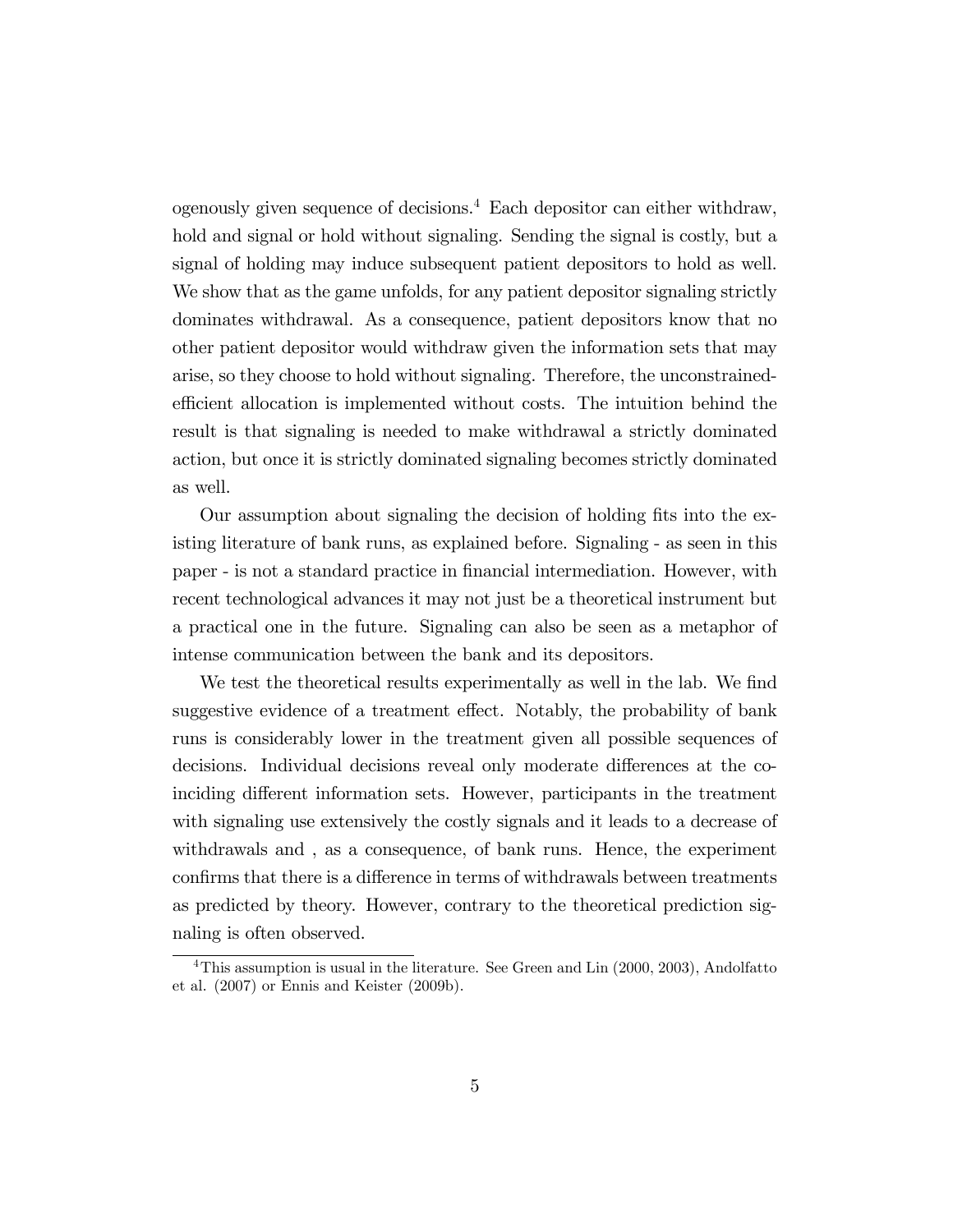#### 1.1 Related literature

Most theoretical papers assume that depositors make the decision about withdrawal of funds simultaneously (e.g. Diamond and Dybvig, 1983; Ennis and Keister, 2009). Ennis and Keister (2015) study a setup that features aggregate uncertainty regarding the type of depositors. The bank and depositors observe withdrawals as they occur and they show that bank runs may arise in such an environment..Kinateder and Kiss (2014) who suppose that depositors decide after each other according to a predetermined order (line) and they observe all previous choices before making decision. They study two setups: when, besides actions, liquidity needs of previous depositors are also observed, and when only the previous actions are observed and liquidity needs are private information. In both cases, they obtain that bank runs do not occur in equilibrium.

Related to our idea, we are aware of two papers that eliminate bank runs through enriching the set of actions and the information in the underlying game. Cavalcanti and Monteiro (2015) and Andolfatto et al. (2014) have models with aggregate uncertainty about types. The idea behind Cavalcanti and Monteiro (2015) is that patient depositors who withdraw do not mind to reveal that they lied once they received their money and if they reveal it then the bank can always use the correct conditional distributions to assign payments to the subsequent depositors. The fact that the bank is able to adjust payments quickly leads to the elimination of the run strategy. Andolfatto et al. (2014) augments the announcement space and depositors can announce also if they believe that a bank run is underway. Under threat of suspension conditional on the communication run equilibria are eliminated. Our paper is connected to these papers as we also assume that the canonical choice set of waiting and withdrawal is augmented with the possibility of waiting and making it public at a cost. However, there are noticeable differences. While elimination of the bank run equilibrium in the other papers is based on the bank's ability to detect quickly that a bank run is on, our result builds on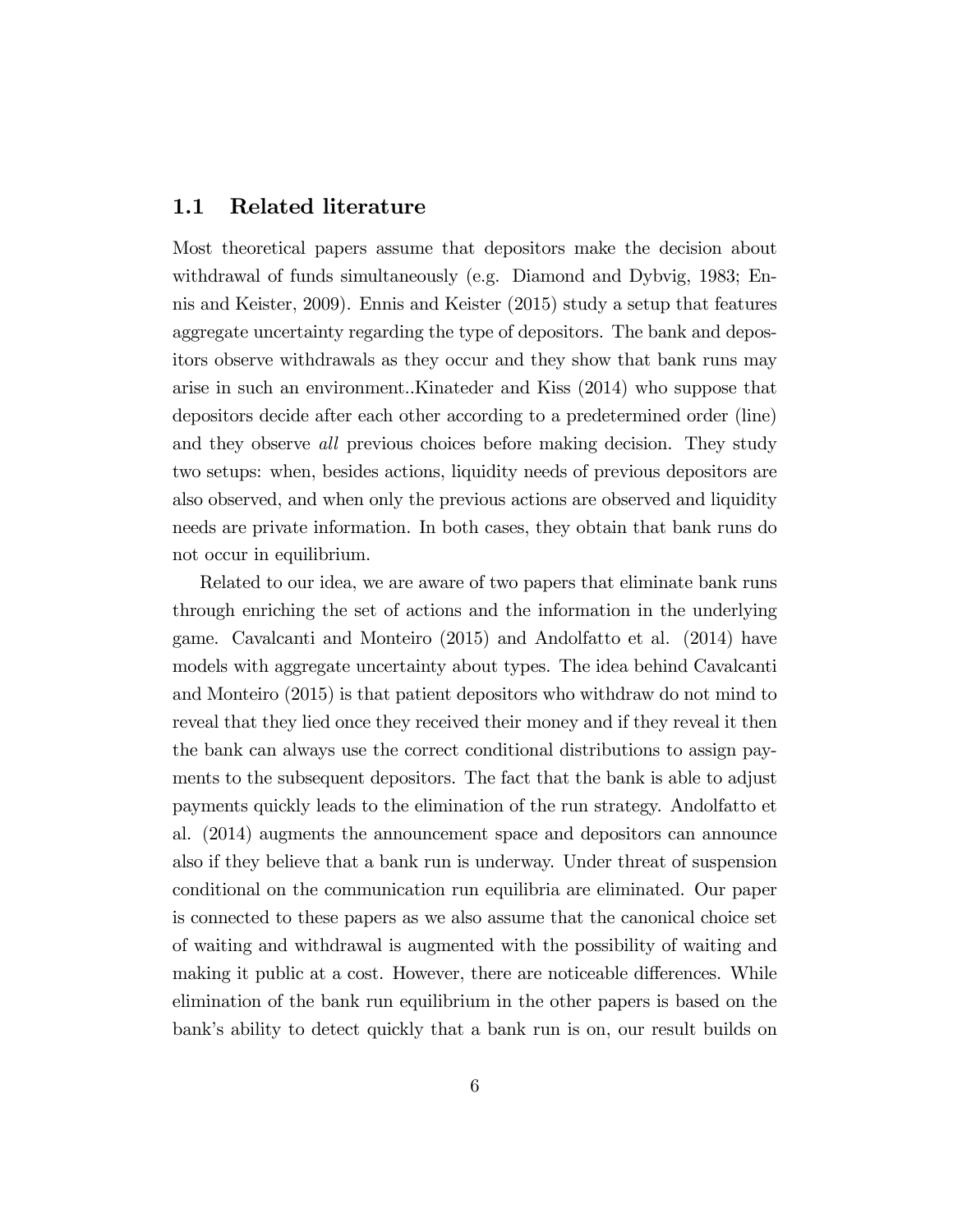observability and the bank does not need to adjust payments. This difference is due to large extent to the existence of aggregate uncertainty about liquidity types in Cavalcanti and Monteiro (2015) and Andolfatto et al. (2014), because there the question is whether the bank is able to recognize in time that there is a bank run and the large number of withdrawals is not due to a liquidity shock. In contrast, in our classic Diamond-Dybvig setup there is no such aggregate uncertainty and bank runs arise if patient depositors believe that many other patient depositors will withdraw. By making observability of non-withdrawal possible, we may eliminate such beliefs and remove bank run equilibrium.

In experiments investigating bank runs, mainly simultaneous decisions have been considered to study the problem of coordination among depositors (e.g., Arifovic, Jiang and Xu, 2013) or analyze if bank runs can be contagious (Brown, Trautmann and Vlahu, 2012). There are only few experiments that allow for the observability of previous decisions.<sup>5</sup> Schotter and Yorulmazer  $(2009)$  claim that sequentiality is an important element in bank runs. In their experiment they use simultaneous and sequential treatments, being the first to compare outcomes when the degree of observability differs. They study how different factors (e.g. asymmetric information, deposit insurance) affect the speed of withdrawals. $6$  Theoretically, subjects' behavior should not depend on the form of the game, but Schotter and Yorulmazer  $(2009)$  show that the available information (e.g. about past decisions) affects the subjects' choices. In contrast to their results, we obtain our findings in an environment without uncertainty about the fundamentals of the bank.<sup>7</sup>

<sup>&</sup>lt;sup>5</sup>In Brown, Trautmann and Vlahu (2012) depositors of the same bank decide simultaneously, but depositors may observe the decisions of depositors of other banks.

 $6$ Kiss, Rodriguez-Lara and Rosa-Garcia (2012a) and Madies (2006) also investigate the efficiency of deposit insurance to curb bank runs by means of laboratory experiments.

<sup>&</sup>lt;sup>7</sup>In Schotter and Yorulmazer (2009) uncertainty involves the fundamentals of the bank, since banks have different quality that is generally unobservable to depositors. Chari and Jagganathan (1988) show theoretically how a heightened withdrawal demand may be perceived incorrectly as a signal that the bank's quality is poor.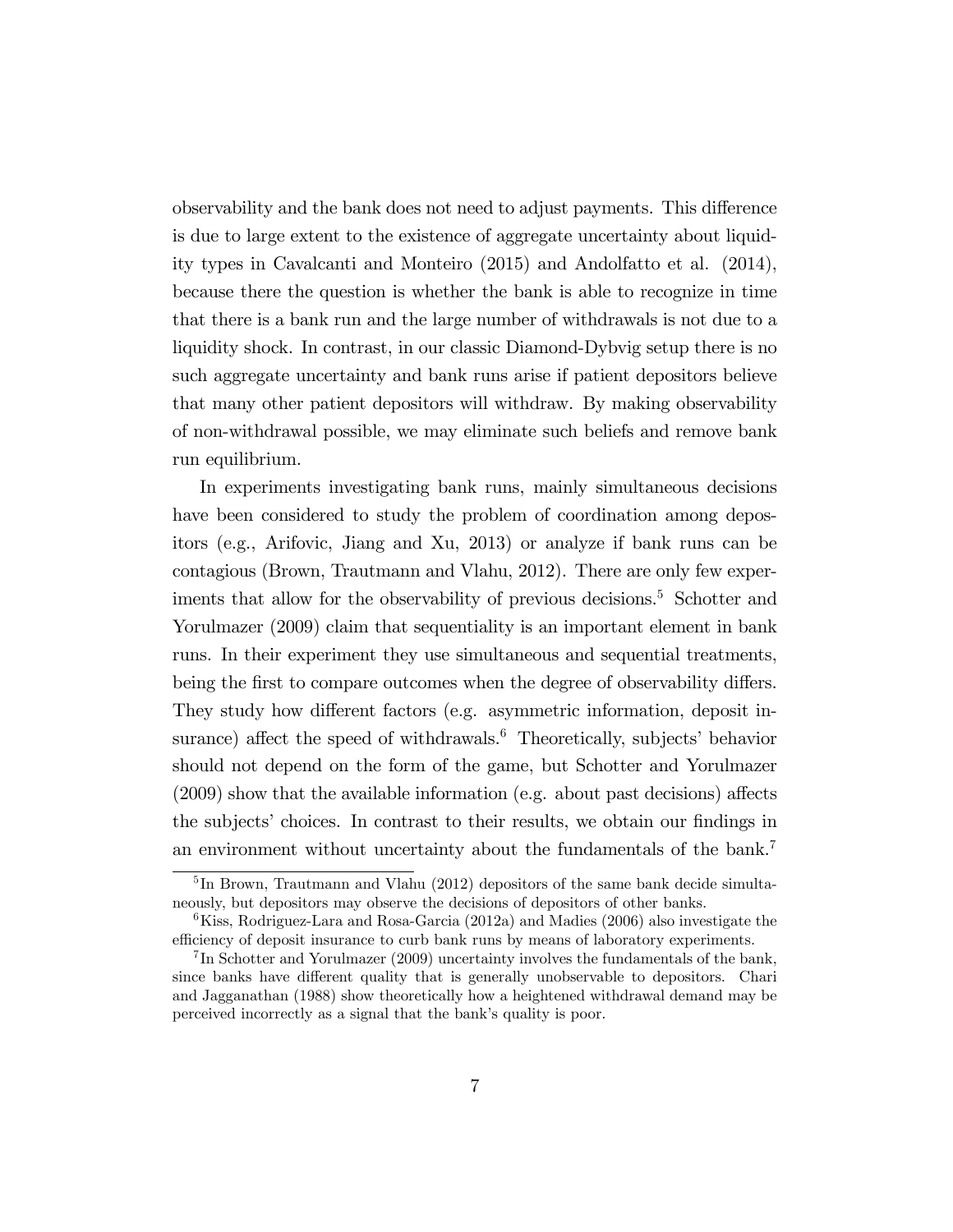Garratt and Keister (2009) introduce two novel elements: in some treatments subjects were given up to three opportunities of withdrawal and sometimes faced forced withdrawals. In the treatment with multiple opportunities to withdraw subjects were informed about the total number of withdrawals in their bank after each opportunity. Forced withdrawals occurred with some probability as some subjects were forced to withdraw; and the other subjects observed these forced withdrawals. Garratt and Keister (2009) show that uncertain withdrawal demand when subjects have multiple opportunities to withdraw result in frequent bank runs. Interestingly, these factors alone do not lead to a large number of bank runs. They claim that more information about other depositors' decisions may be harmful for coordination when there are still opportunities to withdraw. We note that none of these papers considers the asymmetry of available information.

At the heart of the paper lies the assumption that a patient depositor is able to reveal in a credible way that she will keep her funds deposited. The closest mechanism in real life is to commit not to withdraw the funds by having a time deposit instead of a sight deposit. Niinimaki (2002) proposes a model that has time deposits and is able to prevent bank runs. However, there observability does not play any role.

Making visible that people keep their money deposited was also present in banking panic episodes. Bruner and Carr (2008) describe how JP Morgan and his associates tried to deal with the 1907 panic in New York. A centerpiece of their action was to reassure the public that there was no need to panick. Each possible clergyman, priest and rabbi was visited by the associates and asked to make comforting statements to their congregations We may interpret this effort as a way to make visible that a leader of the community will not withdraw and potentially those who hear the sermons will follow suit.

The paper is organized as follows. Section 2 introduces notation and defines the model. In section 3, we derive the theoretical results. Section 4 lays out the experimental procedure and presents the Öndings. Section 5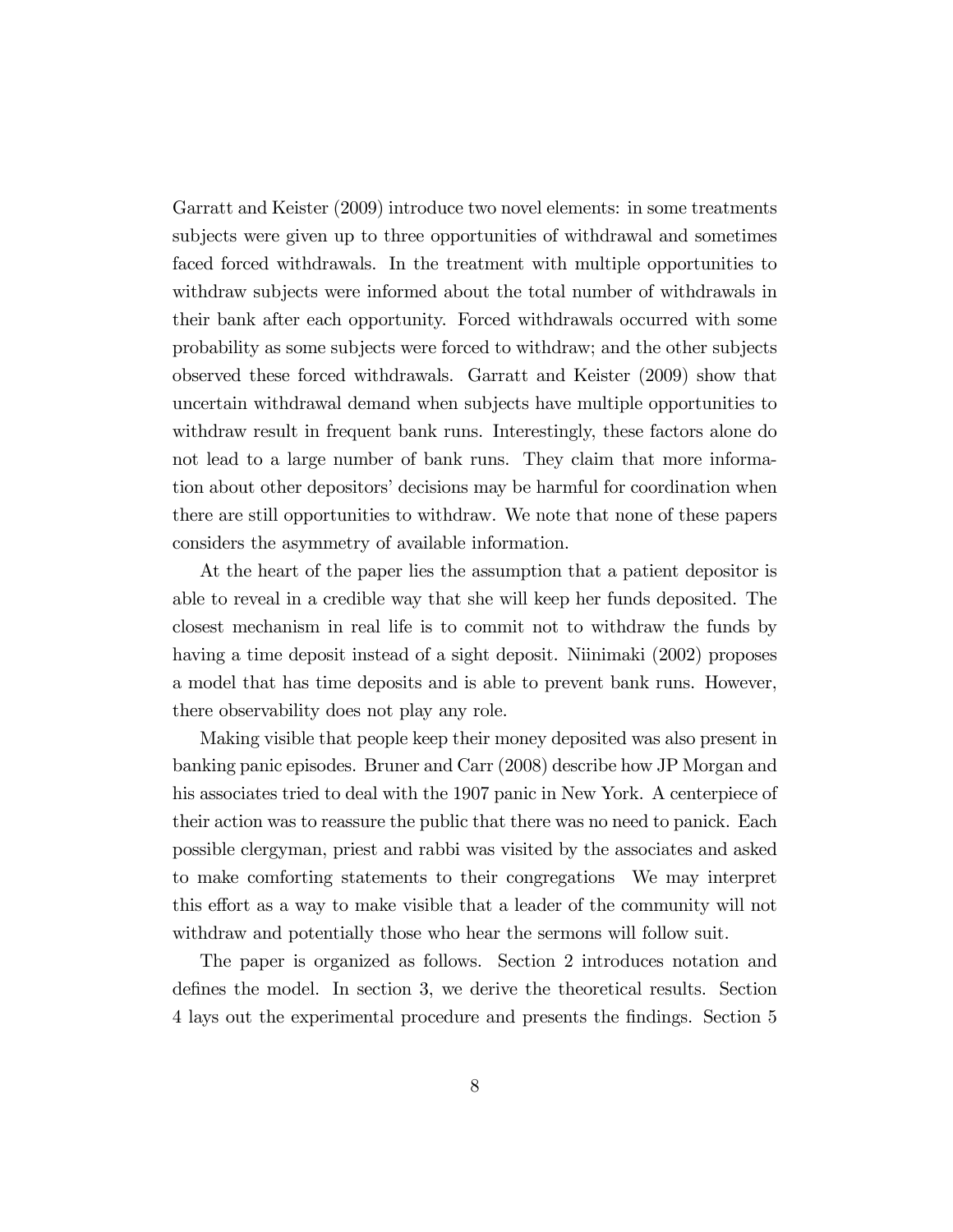concludes.

## 2 The model

There are two time periods denoted by  $t = 1, 2$ , and a finite set of depositors denoted by  $I = \{1, ..., N\}$ , where  $N > 2$ . The consumption of depositor  $i \in I$ in period  $t = 1, 2$  is denoted by  $c_{t,i} \in \mathbb{R}_+^0$ . Her liquidity type is denoted by  $\theta_i$  and belongs to the set of liquidity types  $\Theta = \{1, 2\}$ . If  $\theta_i = 1$ , depositor i is called impatient, that is, she only cares about consumption at  $t = 1$ . If  $\theta_i = 2$ , depositor i is called patient. Given  $\theta_i \in \{1, 2\}$ , each depositor i's utility function is given by

$$
u_i(c_{1,i}, c_{2,i}, \theta_i) = u_i(c_{1,i} + (\theta_i - 1)c_{2,i}).
$$

It is assumed to be strictly increasing, strictly concave, twice continuously differentiable and to satisfy the Inada conditions. The relative risk-aversion coefficient,  $-c_i u''_i(c_i)/u'_i(c_i)$ , is assumed to be strictly larger than 1, for all  $c_i \in \mathbb{R}_+$ , and all  $i \in I$ .

Each depositor has one unit of a homogeneous good deposited in the bank. The bank has access to a constant-return-to-scale productive technology which pays a gross return of one unit for each endowment liquidated at  $t = 1$ , and a fixed return of  $R > 1$  for each endowment liquidated at  $t = 2$ <sup>8</sup> It offers a simple demand deposit contract which pays  $c_1^*$  to any depositor i who withdraws at  $t = 1$ , as long as the bank has funds left, and the same pro rata share of funds available to all depositors who wait until  $t = 2$ .

The number of patient depositors is assumed to be constant and given by  $p \in \{1, ..., N\}$  and the remaining depositors are impatient. The number of patient and impatient depositors is common knowledge. However, each depositor's type is only realized at  $t = 1$ .

<sup>8</sup>We follow the literature (Diamond and Dybvig, 1983; Green and Lin, 2003; Ennis and Keister, 2009a and 2014) assuming there is no fundamental uncertainty about the return.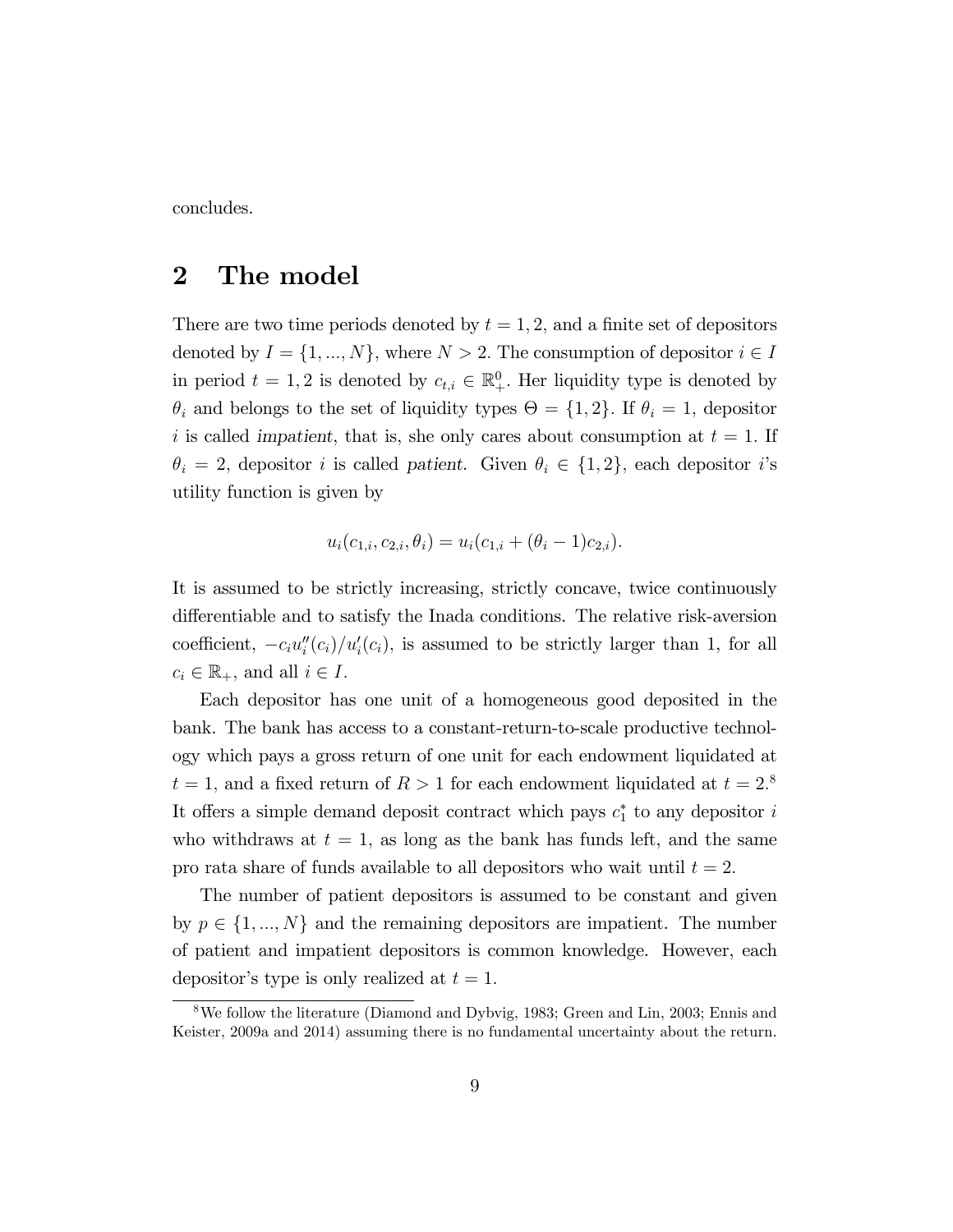Let  $\Theta^N = \{1, 2\}^N$ , and  $\theta^N = (\theta_1, ..., \theta_N)$  denote the sequence of depositors, also called (liquidity) type vector. The set of sequences of length N with  $p$  patient depositors is given by

$$
\Theta^{N,p} = \{ \theta^N \in \Theta^N : \sum_{i=1}^N (\theta_i - 1) = p \}.
$$

There are  $\binom{N}{p}$  possible type vectors. At  $t = 1$ , one is selected randomly by a process which selects each of them with equal probability. Under imperfect information, the realized liquidity type vector is unobserved both by the depositors and the bank.

Next, the Pareto efficient allocation is derived. A social planner could maximize the sum of depositors' utilities (which are assumed to be identical, except of the liquidity type) with respect to  $c_{1,i}$  and  $c_{2,i}$  subject to a resource constraint and to the commonly known number of patient and impatient depositors,  $p$  and  $N - p$ , respectively. The first best allocation solves

$$
\max_{c_{1,i}, c_{2,i}} (N-p)u_i(c_{1,i}) + pu_i(c_{2,i})
$$
  
s. t.  $(N-p)c_{1,i} + \frac{p}{R}c_{2,i} = N.$ 

The solution to this problem is

$$
u'(c_1^*) = Ru'(c_2^*),
$$

which, as in Diamond and Dybvig (1983), implies that  $R > c_2^* > c_1^* > 1$ . In the first best allocation, all impatient depositors consume  $c_1^*$  at  $t = 1$ , and all patient ones  $c_2^*$  at  $t = 2$ . Hence, patient depositors receive a higher consumption than impatient ones.

#### 2.1 Strategies and equilibrium concept

A sequential service constraint is assumed to hold, that is, at  $t = 1$ , the depositors contact the bank sequentially in the order given by  $\theta^N$ , and the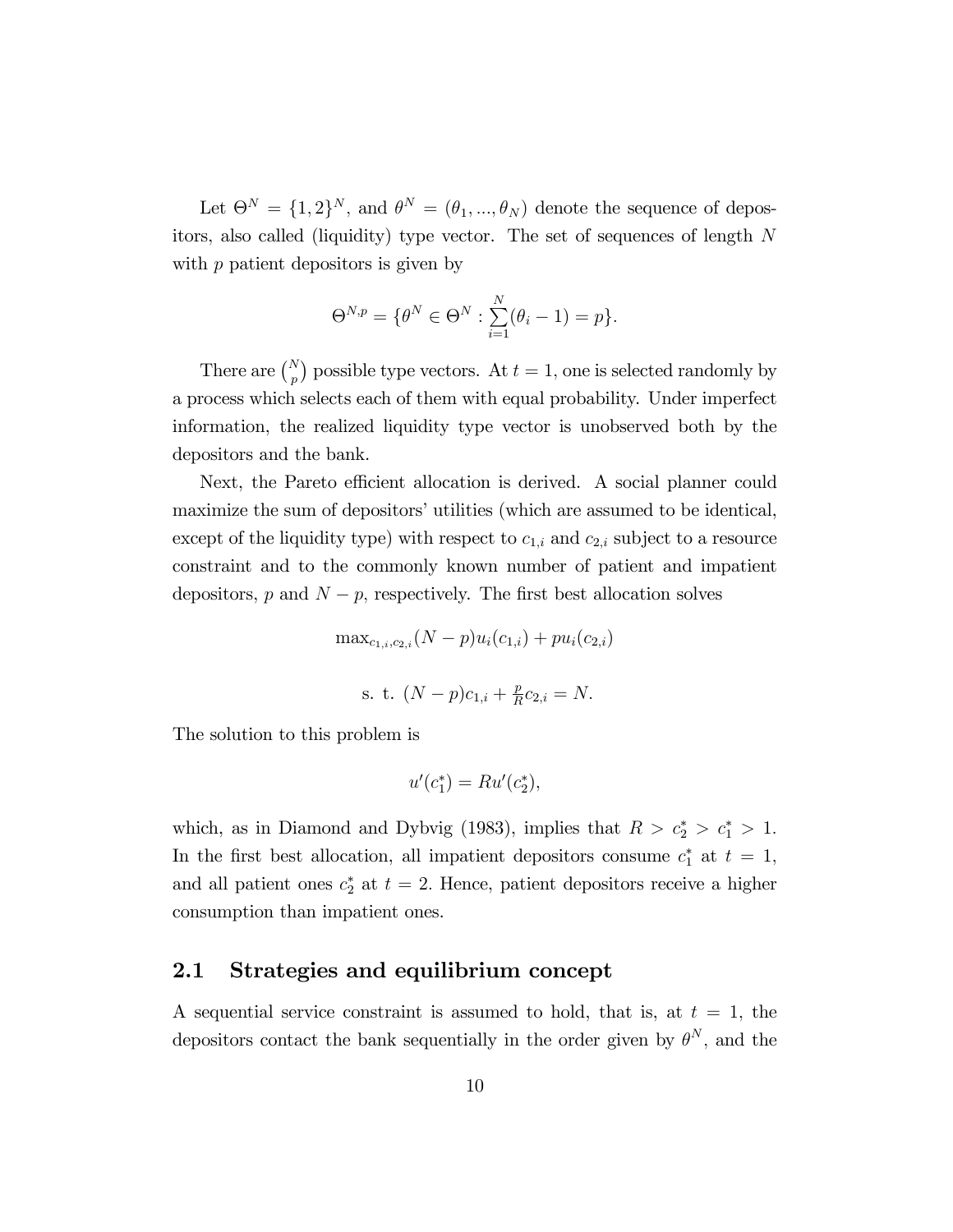payment to any withdrawing depositor only depends on the history, but not on the decisions of subsequent depositors, as will be specified below.

Once it is depositor  $i$ 's turn to decide, she decides whether to wait or withdraw, that is, she chooses an element in  $\Theta$  such that 1 implies withdraw and 2 wait. Moreover, she decides whether to send a costly signal that publicly reveals her decision or not. Denote the signal space by  $\Sigma \equiv \{sg, nsg\}$ , that is, a depositor decides whether to send a signal, denoted by sg, or not, denoted by *nsg*. Let  $\Sigma^N = \{sg, nsg\}^N$ .

Since withdrawals are publicly observable by all other depositors as well as the bank, it will be a strictly dominated strategy for depositor  $i$  to choose sg in case she withdraws since this is costly for her. For a depositor who decides to wait, however, the equilibrium analysis will determine whether this is true as well.

Depositor *i*'s strategy is then defined as  $\mathbf{s}_i \in \Theta \times \Sigma$ , though, for the reason just mentioned,  $s_i$  will always be an element in  $\{1, 2sg, 2nsg\}$ ; that is, she announces a type from  $\Theta$  and if she waits whether to costly signal this or not. When type 1 or 2 is announced, she wishes to consume at  $t = 1$ (i.e., withdraw) or at  $t = 2$  (i.e., wait), respectively; and when sg or nsg is announced, she sends a costly signal publicly revealing her decision or not, respectively.

The bank and each depositor i are assumed to observe withdrawals and signals perfectly. When it is depositor  $i$ 's turn to decide, she observes the history of all withdrawals and signals sent by waiting depositors: let  $h_i^t$  denote the history observed by depositor i that contains t observations of signals and withdrawals.<sup>9</sup>

Anonymity is assumed, that is, depositor  $i$ 's index does not reveal any information about her position in the queue. However, observing  $h_i^t$ , i knows that her position in the queue  $\theta^N$  is at least t, though she could be at a later

 $9N$ ote that to wait and signal withdrawal or to withdraw and signal wait is immediately identified as erroneous by the other depositors, and thus, we do not consider this kind of strategic behavior.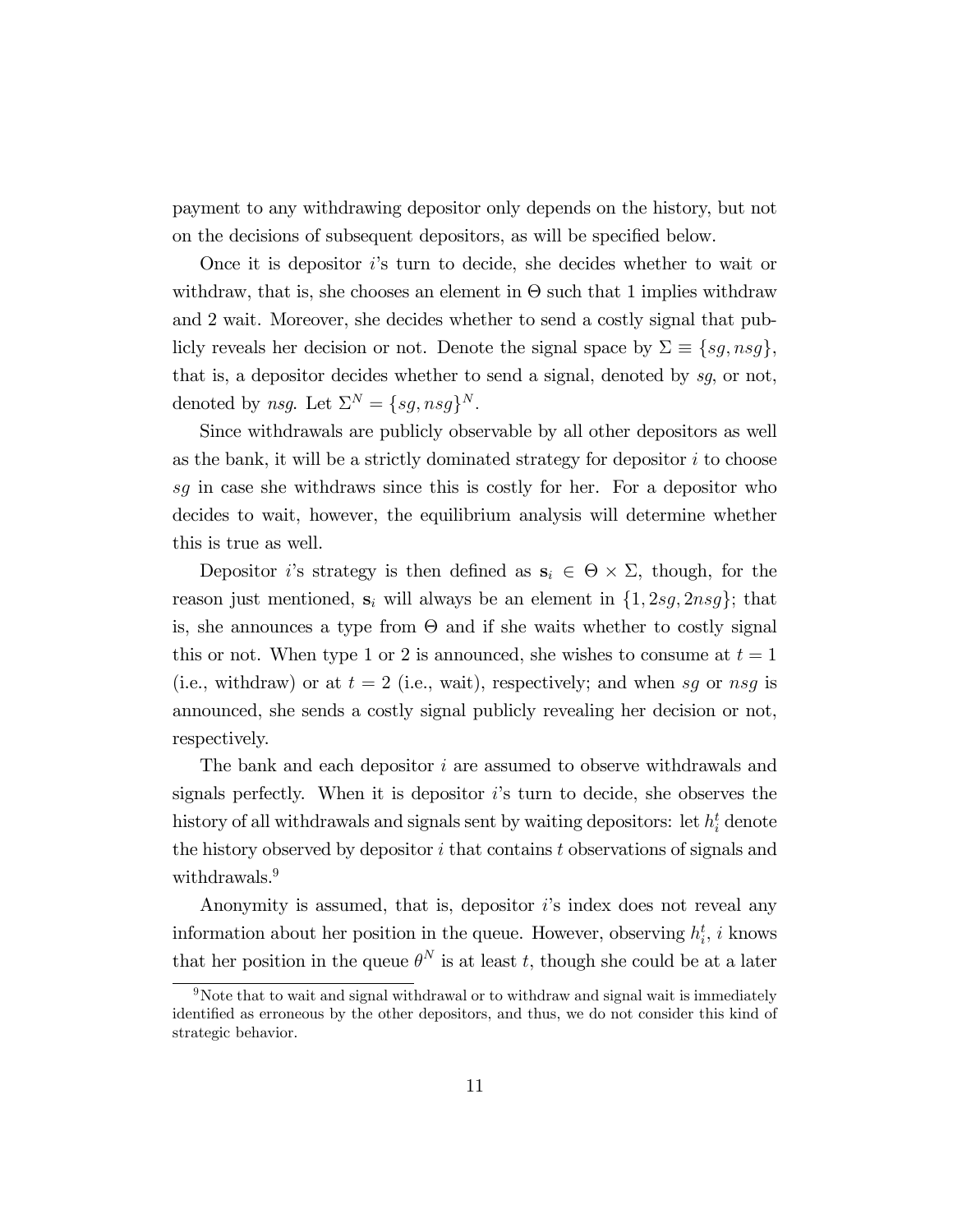position if some depositor before her decided to wait, but not to signal this.

Depositor is strategy is conditional on the history she observed and her type. Given this, and following Ennis and Keister (2014), it is formally defined as  $\mathbf{s}_i : \mathbf{\Theta} \times \mathbf{\Theta}^N \times \Sigma^N \to \mathbf{\Theta} \times \Sigma^{10}$ 

Slightly abusing notation, let  $\mathbf{S} = \{1, 2sg, 2nsg\}^N$  be the game's strategy space, and let  $s \in S$  be a strategy profile, that is,  $s = (s_1, ..., s_N)$ . In order to emphasize depositor *i*'s strategy, **s** is sometimes written as  $(\mathbf{s}_i, \mathbf{s}_{-i})$ .

Given strategy profile  $s \in S$ , depositor *i*'s consumption is specified by  $c_i = (c_{1,i}; c_{2,i}),$  where  $c_{1,i} : \mathbf{\Theta}^i \to \mathbb{R}^0_+$ , and  $c_{2,i} : \mathbf{\Theta}^N \to \mathbb{R}^0_+$ . The consumption of all depositors is feasible if  $\sum_{i=1}^{N} (c_{1,i} + \frac{c_{2,i}}{R})$  $\left(\frac{2i}{R}\right) \leq N$ . Depositor *i*'s period-1 consumption is then defined as

$$
c_{1,i} = \begin{cases} c_1^*, & \text{if } s_i = 1 \text{ and } N - \sum_{j=1}^{i-1} (2 - s_j) c_1^* \ge c_1^*, \\ y, & \text{if } s_i = 1 \text{ and } 0 < N - \sum_{j=1}^{i-1} (2 - s_j) c_1^* < c_1^*, \\ 0, & \text{otherwise,} \end{cases}
$$

where  $y = N - \sum_{j=1}^{i-1} (2 - s_j) c_1^*$  : until the bank runs out of funds, any depositor who announces to be impatient receives a positive consumption  $c_1^*$  or y.

Let  $\eta \in \{0, ..., p\}$  be the number of depositors who wait at  $t = 1$ , that is, each of them announces to be of type 2.<sup>11</sup> Given  $\eta = \frac{1}{2}$  $\frac{1}{2} \sum_{i=1}^{N} s_i \ge 0$ , all players who wait at  $t = 1$ , obtain the same consumption at  $t = 2$ , namely,

$$
c_2(\eta) = \max\{0, \frac{R(N - (N - \eta)c_1^*)}{\eta}\}.
$$

If  $\eta = p$ , only impatient depositors withdraw at  $t = 1$ , and  $c_2(\eta) = c_2^* > c_1^*$ . Then, patient depositors enjoy a higher consumption than impatient ones.

<sup>&</sup>lt;sup>10</sup>Given a history of length t, player i takes into account all possible paths in the corresponding extensive form game which yield this history. As will become clear later, there are histories after which  $i$  is for sure at one of the earlier positions in the queue, and others, after which she is for sure at a later position in the queue.

<sup>&</sup>lt;sup>11</sup>Note that  $\eta$  is restricted to be equal to p or smaller since an impatient depositor has a dominant strategy to withdraw, and thus, not more than  $p$  depositors will wait.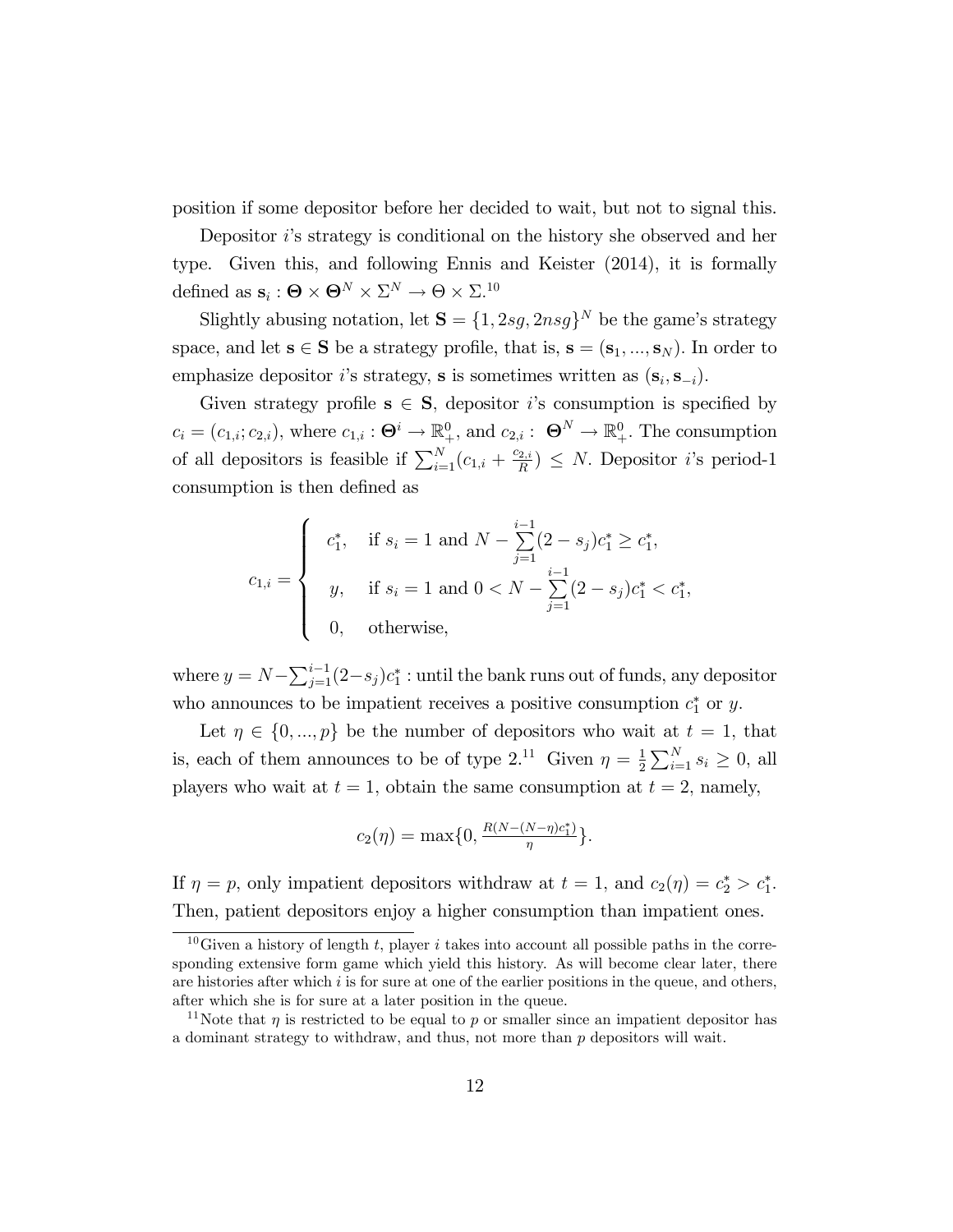If depositor i chooses to signal that she waits, then she is charged an additional small cost of  $\xi > 0$  in terms of her utility such that  $u_i(c_{2,i}^*) - \xi >$  $u_i(c_{1,i}^*)$ . Thus, the strategy profile determines a depositor's consumption in both periods and whether she sends a signal or not. Both in turn determine her utility: for any  $i \in I$ , and any  $\mathbf{s} \in \mathbf{S}$ , this is denoted by  $u_i(\mathbf{s})$ . Thus,  $u_i$  is a mapping from **S** to  $[-\xi, \infty)$ . Let the tuple  $(I, S, u)$  be the bank run game, where  $u = (u_1, ..., u_N)$ .

Depositor *i* observes  $h_i^t$ , knows her type  $\theta_i$  and the commonly known parameters  $p$  and  $N$ . However, due to imperfect information, she does not know her position in the queue and neither observes the realized type vector. Given the available information, she forms beliefs about her position in the queue and about the type vector that was selected by nature. Let  $\mu_i \equiv$  $\mu_i(\theta^N \mid h_i^t, \theta_i)$  denote depositor *i*'s belief about the type vector. This belief is conditional on the history and  $i$ 's type and is updated according to Bayes' rule whenever possible. The belief together with a strategy profile defines a Perfect Bayesian Equilibrium.

**Definition 1.** Given a bank run game. Then, strategy profile  $s \in S$  and belief system  $\mu = (\mu_1, \ldots \mu_N)$  are a Perfect Bayesian Equilibrium (PBE) if, and only if, for all  $i \in I$ , given  $\theta_i$ ,  $h_i^t$  and any  $\tilde{\mathbf{s}}_i \in \{1,2\}$ ,

$$
\sum_{\theta^N\in\Theta^N}\mu_i(\theta^N\mid h_i^t,\theta_i)u_i(\mathbf{s})\;\;\geq\;\;\sum_{\theta^N\in\Theta^N}\mu_i(\theta^N\mid h_i^t,\theta_i)u_i(\mathbf{\tilde{s}}_i,\mathbf{s}_{-i}),
$$

where  $\mu_i(\theta^N \mid h_i^t, \theta_i)$  is consistent with Bayes' rule whenever possible.

A strategy profile and belief system are a PBE if, and only if, the strategy is sequentially rational given the belief for all players and the belief is consistent with the strategy (see Fudenberg and Tirole, 1991, and Myerson, 1997). Moreover, there are consistency requirements on the beliefs that arise from the fact that  $p$  and  $N$  are commonly known, the history is commonly observed and an impatient depositor's dominant strategy is to withdraw. These are discussed in more depth below.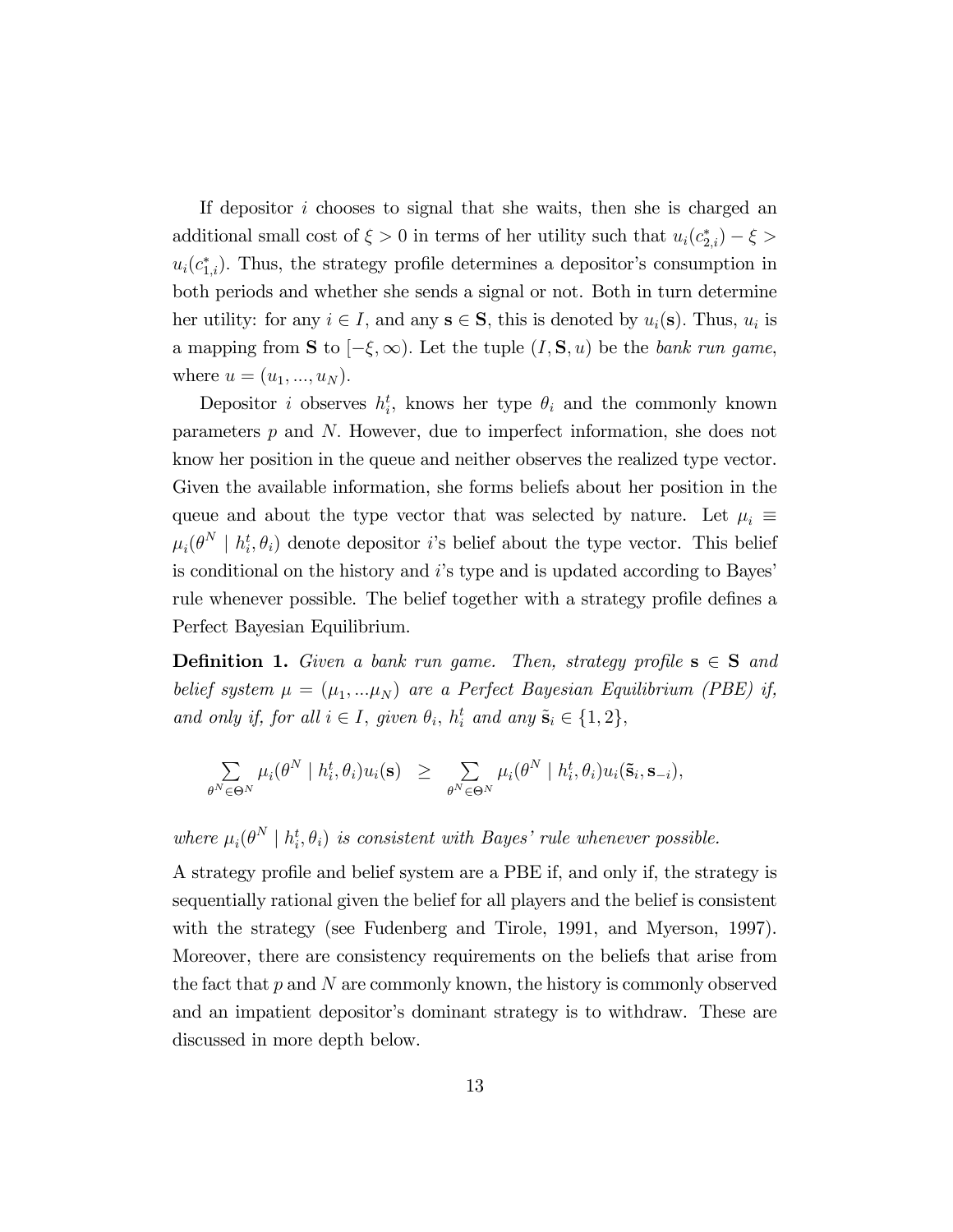## 3 Theoretical results

The simple demand deposit contract defined above yields the Pareto efficient allocation (see Diamond and Dybvig, 1983). Our goal is to show that this allocation is the unique PBE outcome of the bank run game.

Given  $p$ , N and  $c_1^*$ , it is possible to determine how many patient depositors have to wait in order for waiting to be an optimal strategy for each of them. In Lemma 1, one part of this threshold is derived, $^{12}$  namely, the one (denoted as  $\bar{\eta}$ ) such that  $c_{2,i} > c_1^*$ , for every patient depositor i who waits at  $t = 1$ . If some patient depositor declares to be impatient, then the bank spends funds on her which it would otherwise have kept until  $t = 2$ . Recall that  $\eta$  is the number of patient depositors that wait.

**Lemma 1.** Given p, N and  $c_1^*$ , there is a unique  $\bar{\eta}$  such that  $1 \le \bar{\eta} \le p$ , and for every patient depositor i for whom  $\mathbf{s}_i = 2$ ,  $c_{2,i}(\eta) \le c_1^*$ , for all  $\eta \le \bar{\eta}$ , and  $c_{2,i}(\eta) > c_1^*$ , for all  $\eta > \bar{\eta}$ .

The proof of Lemma 1 follows as a corollary from Kinateder and Kiss (2014).

This result also yields the minimum number of withdrawals that need to be observed in order for withdrawing to be a dominant strategy at  $t = 1$  for any depositor since more than  $N - p$  depositors withdrew already.

#### 3.1 Example

The depositors commonly know  $p$  and  $N$ , and that nature selects each type vector with equal probability. Moreover, each depositor knows her own type and observes the history. This is referred to as available information. Given the available information, a depositor forms beliefs about the type vector selected by nature and, by sequential rationality, anticipates how subsequent

 $12$ The other part is a technical detail which is derived below in Proposition 1's proof.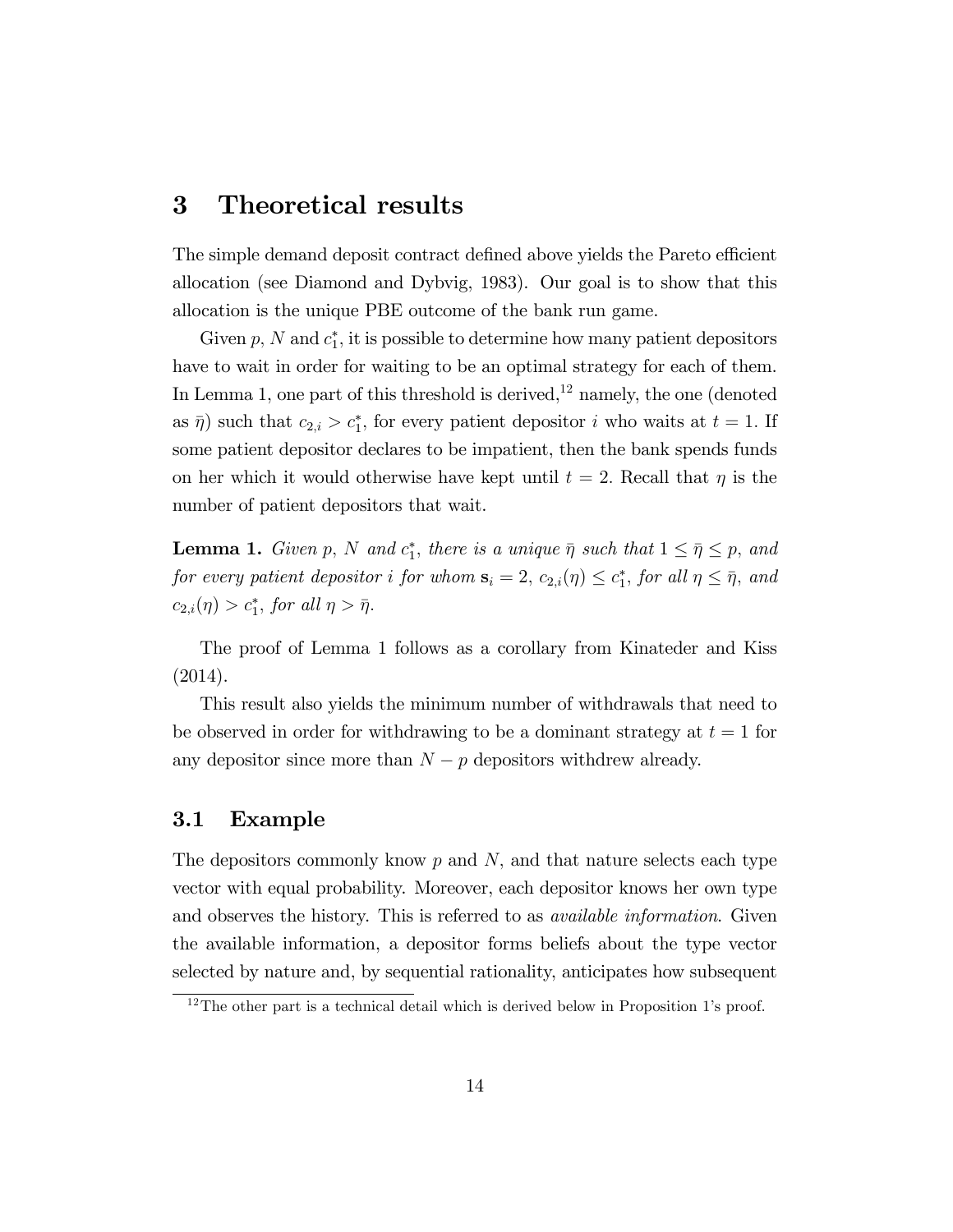depositors behave. In such an environment of imperfect information, sequential rationality plays a similar role as backward induction in games of perfect information (see Myerson, 1997).

Suppose that there are four depositors: one is impatient and the other three are patient. Before the game begins, nature selects each of the four possible type vectors with equal probability. Once the type vector is selected, each depositor observes her type but not any other's and neither her position in the queue. Then, they take decisions in a sequential order. Moreover, we make the following assumption.

Assumption 1. All three patient depositors have to keep the money in the bank in order to make waiting worthwhile for all of them.

We take the utility function from Ennis and Keister  $(2009)$ . For all i, it is defined as

$$
u_i = \frac{c_1^{1-\delta}}{1-\delta} + (\theta_i - 1) \frac{c_2^{1-\delta}}{1-\delta}.
$$

It fulfils the assumptions made in section 1. In particular, let  $R = 1.25$  and  $\delta = 3$  be the risk aversion coefficient. The optimal allocation is  $c_1^* = 1.116$ and  $c_2^* = 1.202$ . Then, it is easy to calculate that after two withdrawals 2.232 of the 4 units deposited in the bank are gone and any remaining depositor is strictly better off to withdraw the remaining funds of 1.768 at  $t = 1$  rather than to wait: if two depositors wait, then at  $t = 2$ , the total funds left are 2.21 which yields  $1.105 < 1.116$  for each of them. So any subsequent depositor is better off to withdraw, and therefore, this example fulfils Assumption 1.

Obviously, any impatient depositor  $i$  is always strictly better off to withdraw since  $\theta_i = 1$  for her. So any candidate strategy profile which contains such a case is never a PBE. In all remaining cases, the impatient depositor withdraws, while the patient depositors withdraw, wait, wait and signal or choose different actions. Taking this into account, the following list of strategy profiles is a complete description of all possible equilibrium candidate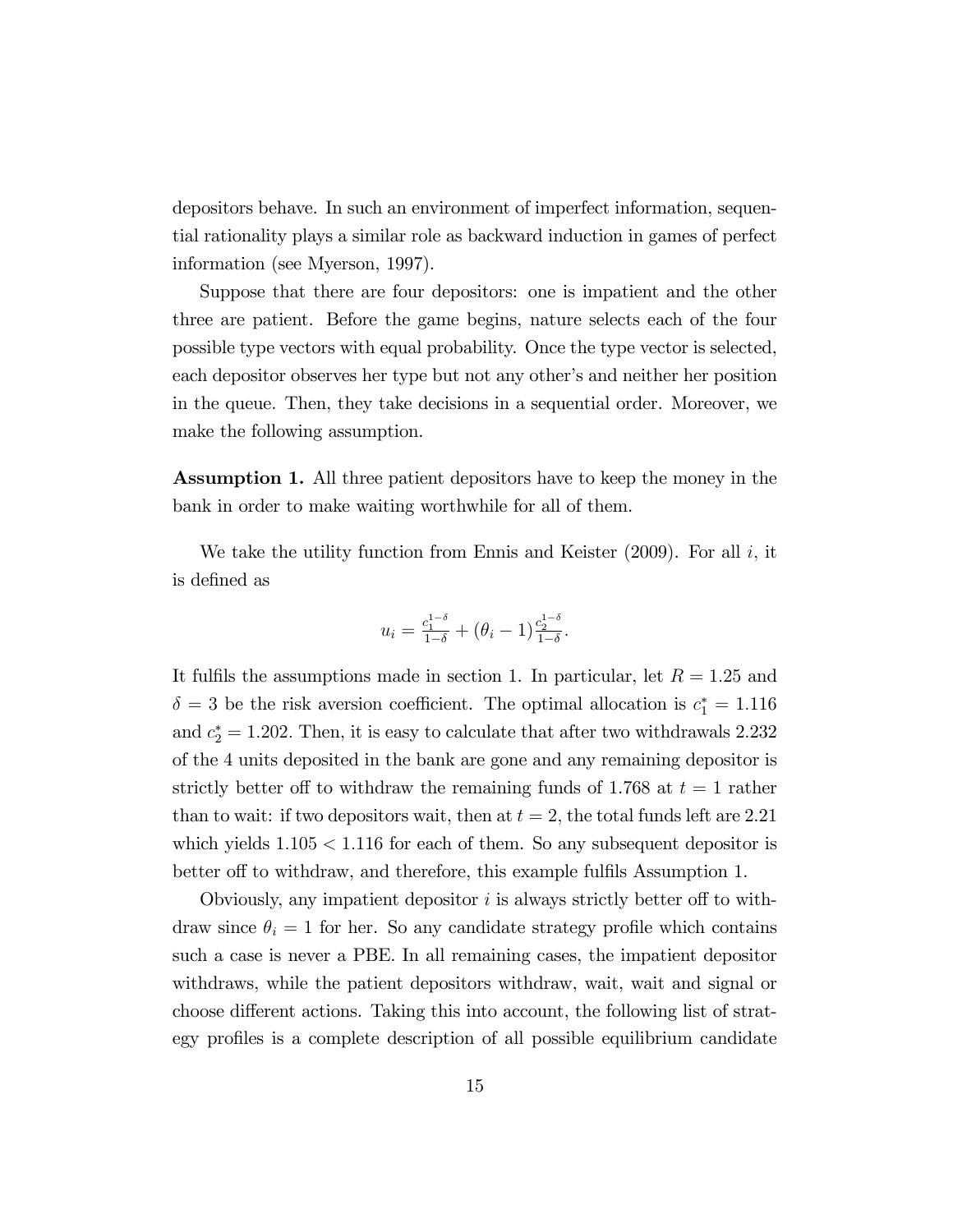strategy profiles that can arise given the set of depositors, their types and strategies as well as that the impatient depositor withdraws:

- Pooling equilibrium candidate: all depositors choose the same action, that is, withdraw.
- Separating equilibrium candidate: all depositors of one type choose the same action, and that of the other type another action; that is, the impatient depositor withdraws, the patient ones either all wait or wait and signal.
- Any other equilibrium candidate: the impatient depositor withdraws, there are at least two patient depositors that choose different actions.

**Deriving the PBE** Now we will go through the three candidate strategy profiles that are left. Consider first the *separating PBE candidate*: independently of the realized type vector, on the equilibrium path, all patient depositors either wait or wait and signal, while the single impatient depositor withdraws.

It is quite easy to see that to wait and signal for the three patient depositors is no PBE since the last patient depositor in the queue (after observing two signals of waiting) is strictly better of to save the signal cost and to wait. So she has a profitable deviation and this is no PBE.

We show next that the separating PBE candidate in which the impatient depositor withdraws and the three patient ones wait is a PBE. Obviously, the impatient depositor's strictly dominant strategy is to withdraw and she has no profitable deviation to wait or to wait and signal.<sup>13</sup> Her strategy is optimal after any history and given any belief. On the equilibrium path, her belief assigns a probability of  $\frac{1}{4}$  to each type vector in which she occupies one of the four positions, that is, the cannot update her belief from the prior.

 $13$ Though on an off-equilibrium path on which the bank ran out of funds she is indifferent to wait or not since her utility is 0 anyway, and thus, her strategy is not strictly dominant.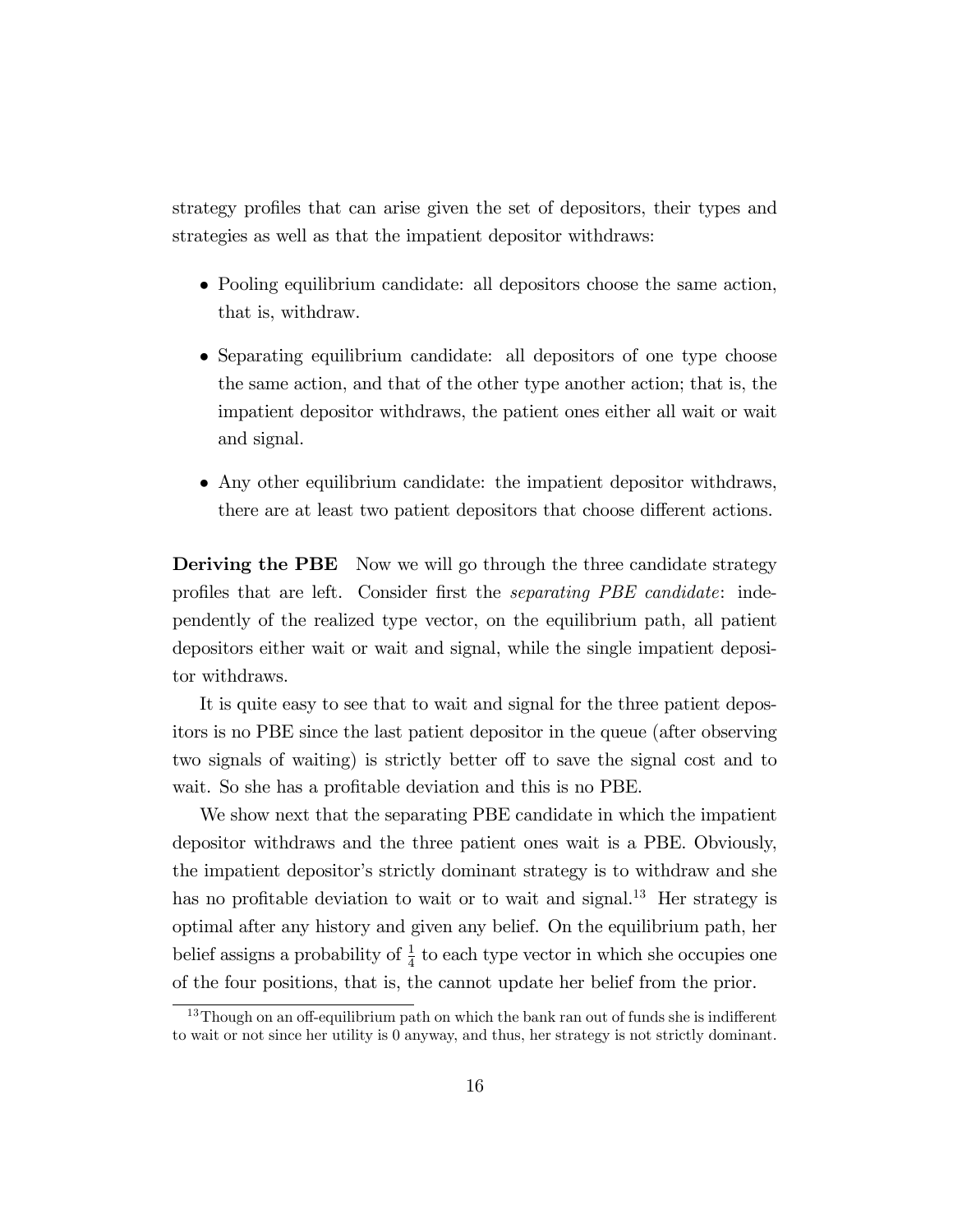On an off-equilibrium path, her belief is derived analogously to the one of the corresponding patient depositor after observing the history, though taking into account that she is impatient.

Patient depositors: Consider now a patient depositor's complete strategy and belief system for the four possible positions she can have taking into account that she only observes the history, but does not know her position in the queue. Her complete strategy is to wait as long as the history contains at most one withdrawal and to withdraw otherwise.

Depositor 1: she observes an empty history which is compatible with being on the equilibrium path. She puts an equal belief on the type vector in which she is in the first, second or third position and the impatient depositor is behind her; if the impatient depositor were before her, then she would have observed a withdrawal. By sequential rationality, she anticipates that the two remaining patient depositors will wait or waited already before her and that the impatient depositor (behind her) will withdraw. She has no profitable deviation from waiting since both withdrawing or waiting and signaling yield her a lower expected payoff. Thus, it is optimal for her to wait.

Depositor 2: suppose first that she observes an empty history. Then, her reasoning is identical to depositor 1's and her optimal decision is to wait. Suppose next that she observes a withdrawal. Then, her reasoning is identical as before with the sole exception that she is now sure that the impatient depositor is before her in the queue, that is, she believes to occupy position 2, 3 or 4, each with equal probability. Again her optimal decision is to wait and she has no profitable deviation.

Finally, suppose that she observes any other off-equilibrium path history. Given that she is in the second position the only history left that she could observe is a signal of waiting. Then, while she finds herself on an off-equilibrium path, her reasoning is identical as before and her optimal decision is to wait given that she didnít observe more than one withdrawal. (Her belief assigns a probability of  $\frac{1}{3}$  each to her and the impatient depositor being in positions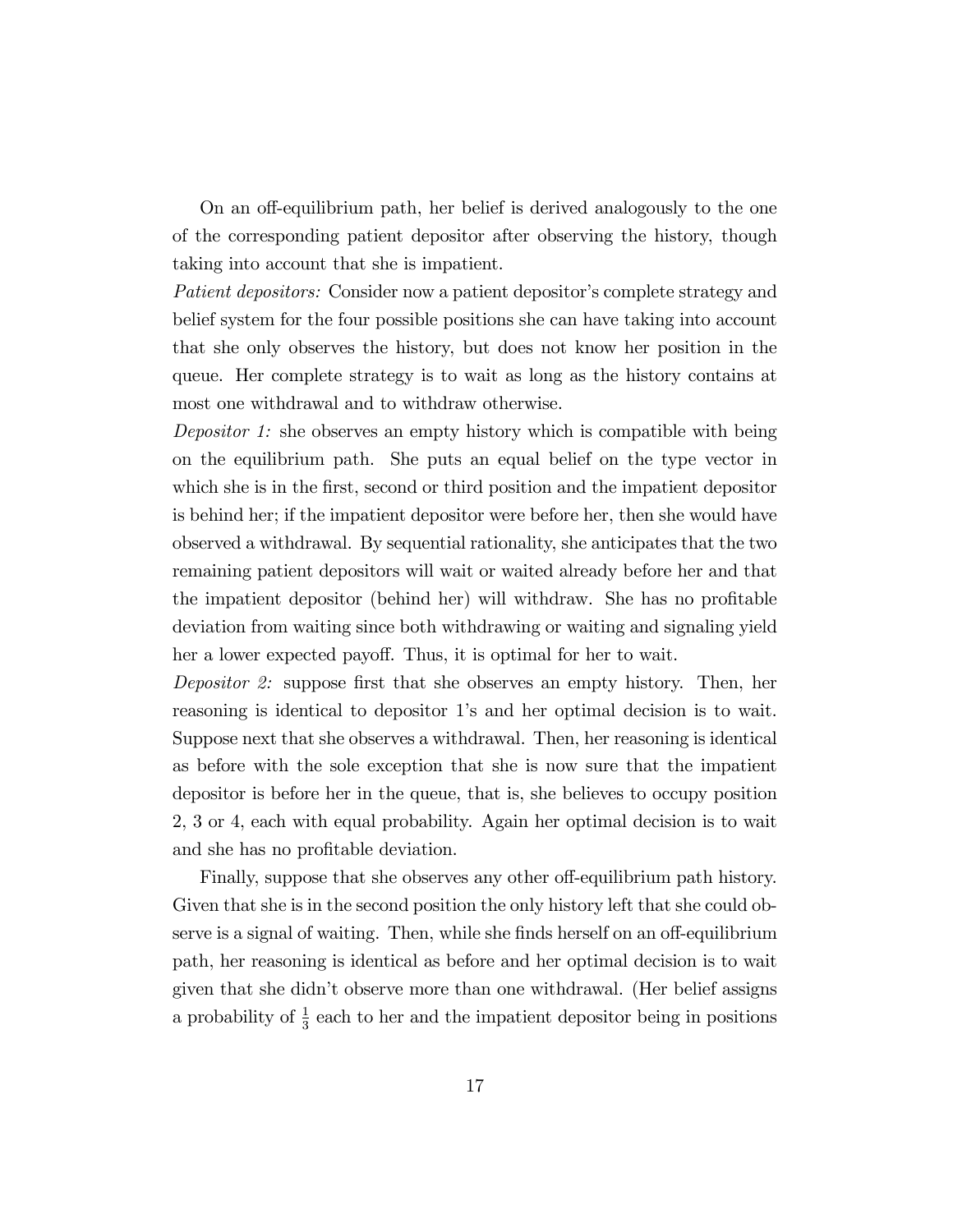#### $(2,3), (3,4), (2,4),$  respectively.)

Depositor 3: the reasoning for her is identical as for depositor 2 if she either observes the empty history, one withdrawal or one waiting and signal.

Consider now the history in which she observes two withdrawals: then, her optimal decision is to withdraw and she complies with her strategy (independently of her belief). To wait or to wait and signal are no profitable deviations in this case. Her belief assigns an equal probability to the cases in which she is at position 3 and two depositors before her withdrew or she is the last depositor and depositors 2 and 3 withdrew, while depositor 1 waited.

In any other case, an out off equilibrium path history contains at most one withdrawal. Therefore, she is better off to wait and has no profitable deviation. Her belief is obtained accordingly.

Depositor  $\lambda$ : on the equilibrium path she observes one withdrawal and applies an identical reasoning as the other patient depositors in this case. She is better off to wait rather than to withdraw or to wait and signal. She believes with equal probability to be in position 2, 3 or 4.

The out off equilibrium behavior is covered by the cases of the other depositors. If the history contains two withdrawals, then she is strictly better off to withdraw and if there were three withdrawals, then the bank is bankrupt already. Otherwise, she is strictly better off to wait forming corresponding beliefs.

Given this strategy, any depositor's decision on the equilibrium path is optimal and no bank run is a PBE.

On the equilibrium path, any other belief system is not consistent with the strategy profile and the available information. However, on some offequilibrium path, while the depositors' strategies are optimal given the observed history, their belief updating is unconstrained and there are possibly other consistent beliefs. Hence, there are multiple PBE *strategy profiles* which differ by depositors' beliefs and strategies off the equilibrium path. Yet, given any consistent belief system, the strategy profile is a PBE and yields no bank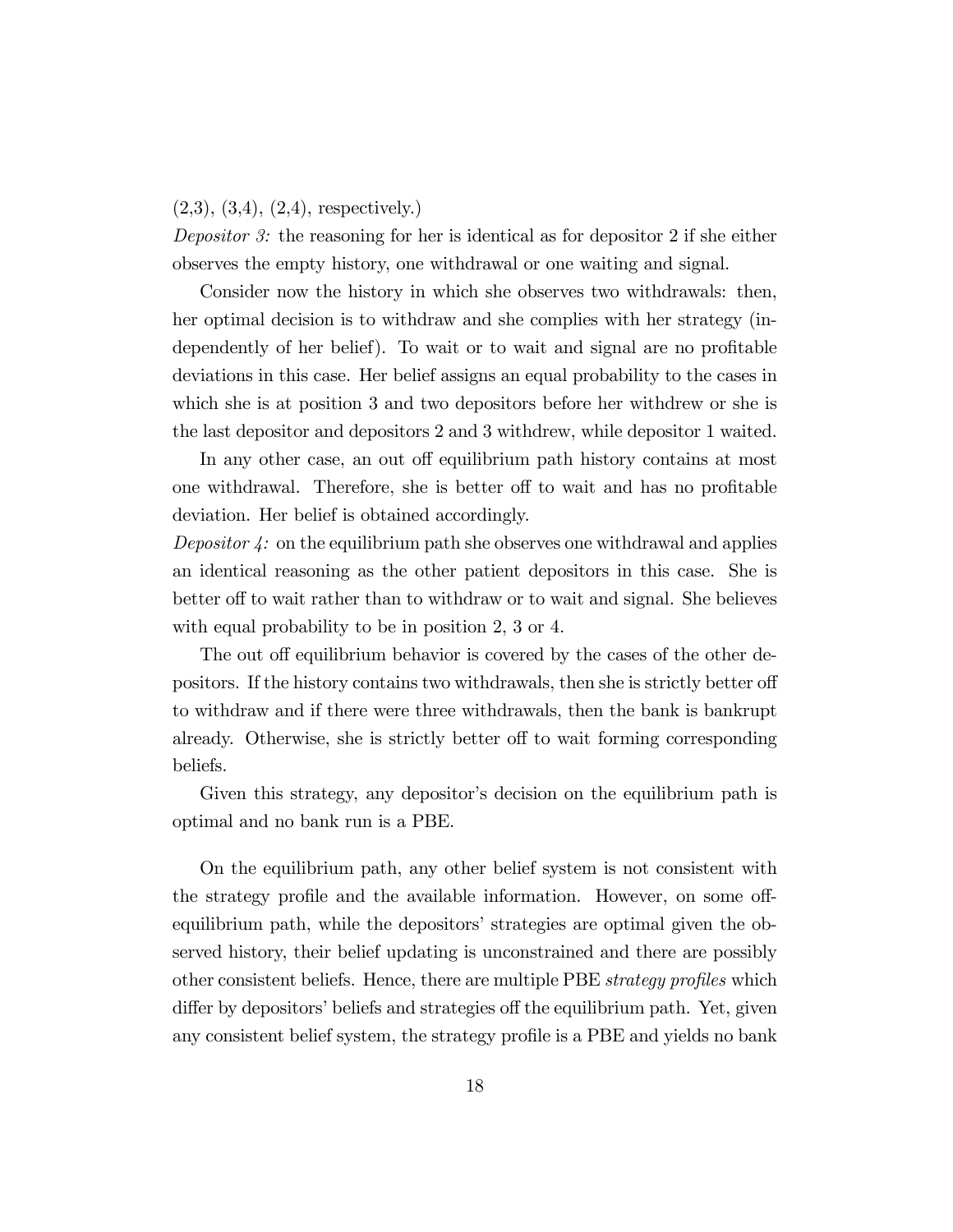run as outcome.

Uniqueness of PBE outcome In order to show that there is a unique PBE outcome, it is left to show that the pooling equilibrium candidate and any other equilibrium candidate are no PBE.

That the pooling equilibrium candidate in which all three patient depositors withdraw is no PBE follows from the example in Kinateder and Kiss (2014). Suppose that nature selects a type vector in which a patient depositor is first in the queue. Then, she observes an empty history and believes to be the first depositor in the queue. She has a profitable deviation to wait and signal this. Then, analogously as in Kinateder and Kiss (2014), the other patient depositors in the queue after observing this signal are better off to wait on this out of equilibrium path. Hence, there is no bank run and this strategy profile is no PBE.

Consider next any remaining strategy profile. In this case, the impatient depositor withdraws and there are at least two patient depositors choosing different actions. We will now consider all possible cases.

Suppose that each patient depositor chooses a different action. Then, since there overall two withdrawals (one by the impatient and another by a patient depositor), a bank run occurs for sure. Therefore, there is a type vector in which each of the two patient depositors that do not withdraw has a profitable deviation to do so and this is no PBE.

Suppose next that some patient depositor is asked to withdraw and some other to wait. Then, if there is one patient depositor who is asked to withdraw, she has a profitable deviation to wait as well since then there is no bank run and she receives a higher payoff. Similarly, if there are two patient depositors asked to withdraw and one to wait, then the one who is prescribed to wait has a profitable deviation to withdraw in any type vector in which she is in the one of the first three positions. Thus, both types of strategy profiles are no PBE.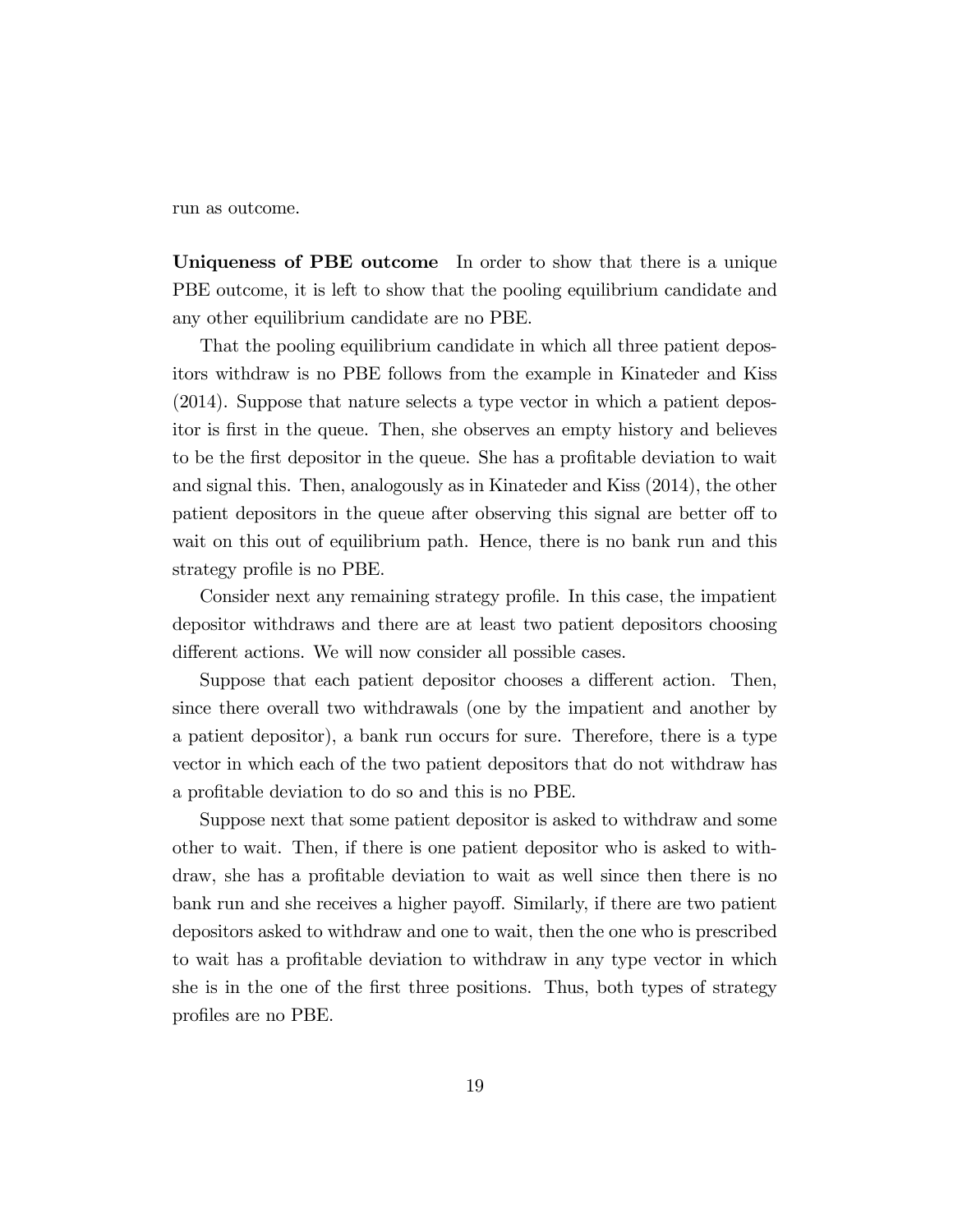Analogously, it follows immediately from the previous argument that any strategy profile in which some patient depositor is asked to withdraw and some to wait and signal is no PBE either.

Finally, consider any strategy profile in which some patient depositor is asked to wait and some other to wait and signal. Then, the one who is asked to send a signal can save the corresponding cost and wait nevertheless. Thus, she has a profitable deviation and this is no PBE either. In this way, we considered all possible strategy profiles, and after showing that a bank run is never a PBE outcome, it follows that no bank run is the unique PBE outcome.

#### 3.2 The general case

The arguments in the previous subsection are generalized in order to find the set of PBE for any bank run game and the unique PBE outcome is no bank run which is the Pareto efficient allocation.

**Proposition 1.** Given a bank run game, then the Pareto efficient allocation is the unique PBE outcome.

The proof of Proposition 1 can be found in Appendix A. Intuitively, in any PBE, given the available information, it is consistent for a patient depositor to believe to be on the equilibrium path as long as there are  $N - p$  or less withdrawals, that is, unless she observes a history which is incompatible with being on the equilibrium path. Given this belief, it obviously yields her a higher expected utility to wait. She waits and anticipates, by sequential rationality, that all other patient depositors behind her will wait as well. For each of them, an analogous reasoning applies and it is optimal to wait. This in turn generates a history which induces all other patient depositors to wait, while all impatient ones withdraw. No bank run is the unique PBE outcome. However, as in the example above, there are several PBE strategy profiles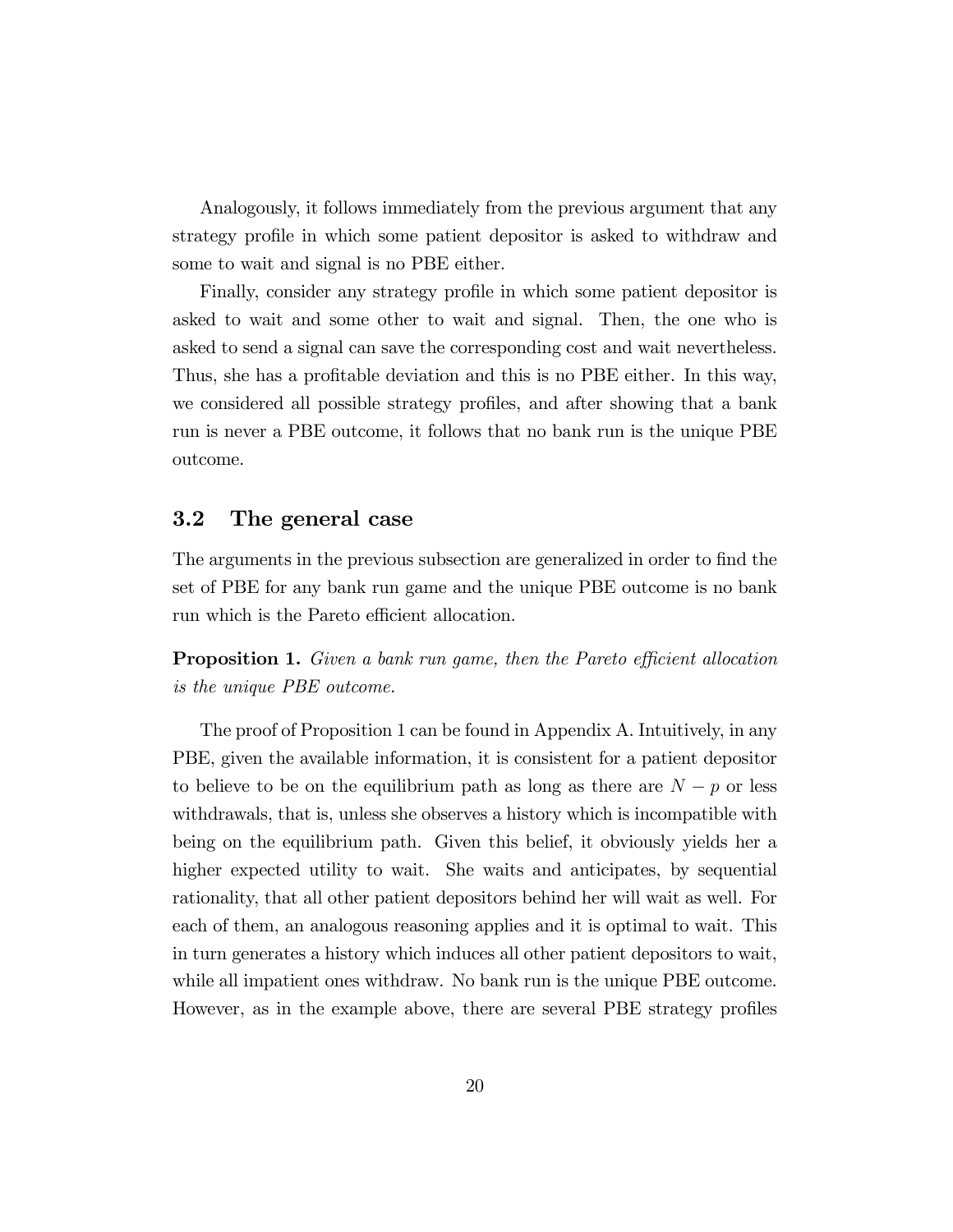and belief systems which all are identical on the equilibrium path, though they differ on off-equilibrium paths.

Analogously to the example, given any other strategy profile, there is a type vector for which some patient depositor has a profitable deviation and by leading the game down an off-equilibrium path, all patient depositors are better of to wait. By doing this, each of them receives a higher payoff.

#### 3.3 Only withdrawals are observed

In this case, the reasoning of the no bank run equilibrium is identical as before. Essentially, the game's nature is that of a simultaneous move game for the patient depositors who wait. They would start withdrawing after observing more withdrawals than there are impatient depositors, but they all stick to their strategy and are rewarded with a higher consumption at  $t = 2$ , and thus, with a larger payoff.

However, there is another equilibrium in this case that consists of all depositors withdrawing. In this case, it is not possible for the patient depositors to coordinate on waiting. In any type vector in which a patient depositor is first in the queue, by waiting the game reaches an off equilibrium path, though the other patient depositors do not observe this, and thus, are better o§ to withdraw. For them it is observationally equivalent to the equilibrium path in which all depositors withdraw, and thus, they cannot be all induced to wait.

Hence, there is a marked difference between the cases when only withdrawals are observed and when depositors are able to signal at a cost to subsequent depositors that they chose not to withdraw. Therefore, theoretically the asymmetry in the observability of depositors' decision (withdrawals being more visible) affect the emergence of bank runs. In the next section, we test if our theoretical finding can be verified in the laboratory.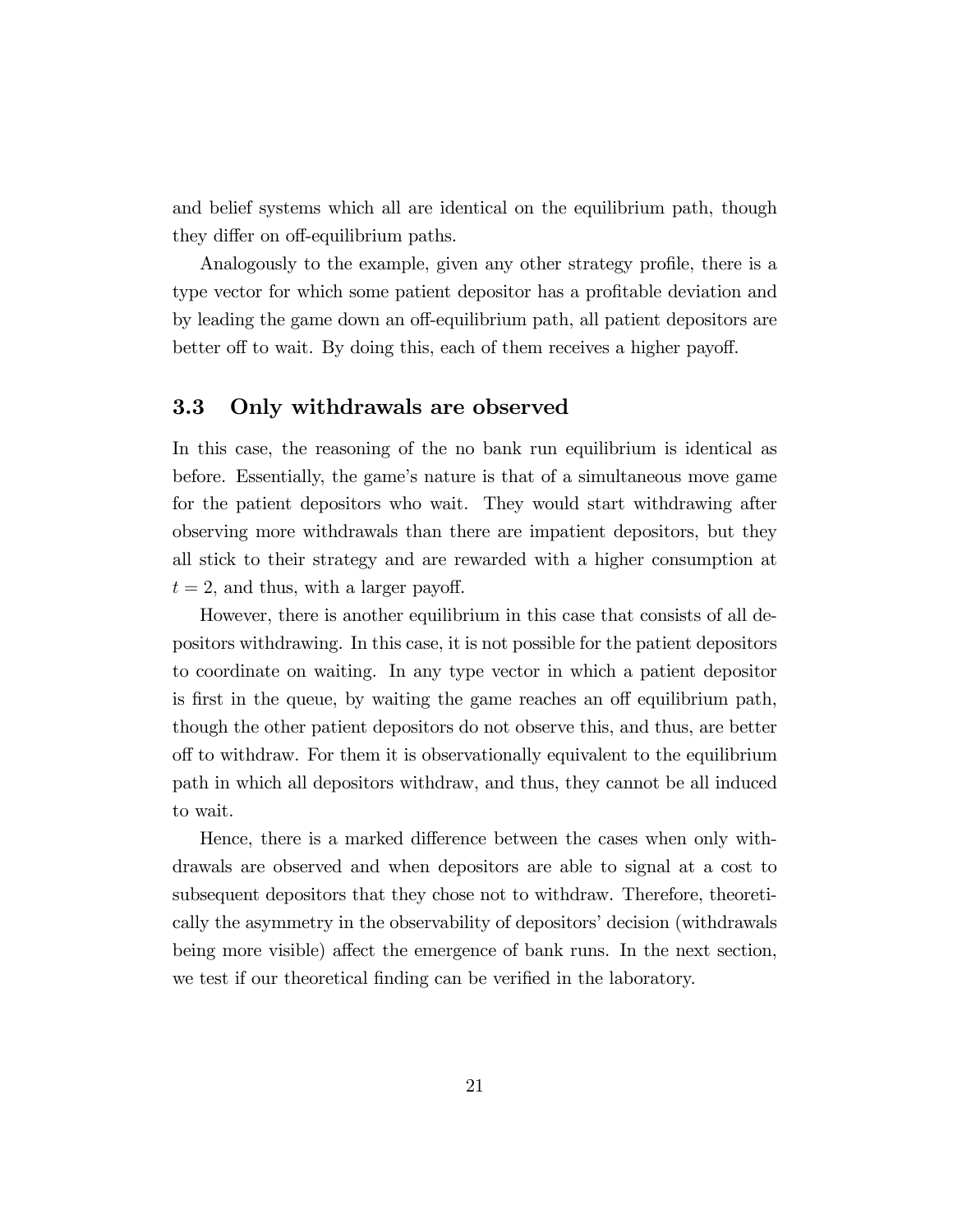## 4 Experimental design and results

#### 4.1 Procedure

We recruited a total of 66 subjects (31 men and 35 women) with no previous experience in coordination problems or experiments on financial decisions. We ran 2 sessions (both with 33 participants) at the Laboratory for Research in Experimental Economics (LINEEX) of Universidad de Valencia in October 2015. The participants in the experiment were students from different programs (???) at the university. The experiment was programmed using the z-Tree software (Fischbacher, 2007). Instructions were read aloud at the beginning of the experiment and questions were answered privately. The experiment began once all participants answered correctly three questions regarding the experiment.

Four depositors formed a bank, each depositor endowed with 80 ECUs. Three of the depositors were participants in the lab (patient depositors), while the last one was simulated by the computer (impatient depositor). We explained that the depositor simulated by the computer always withdrew and that payoffs depended on the participant's and her co-players' decisions. We had two treatments. In the baseline treatment, we allowed participants to observe only withdrawals, while in the other treatment (signaling treatment) they had the opportunity to reveal at a cost to subsequent depositors that they decided to keep their money deposited in the bank.

Important for our research question, in the baseline treatment we pointed out that position in the line is not known, but participants can observe if somebody (who had already decided) withdrew her funds from the bank. We made clear that observations are compatible with several decisions, e.g. not observing anything may mean that the participant is the Örst to decide, but also that she is the second (or third) and one (or two) other participant(s) decided to keep the money in the bank. In the signaling treatment, we allowed participants to reveal at a cost of 10 ECUs to subsequent depositors that they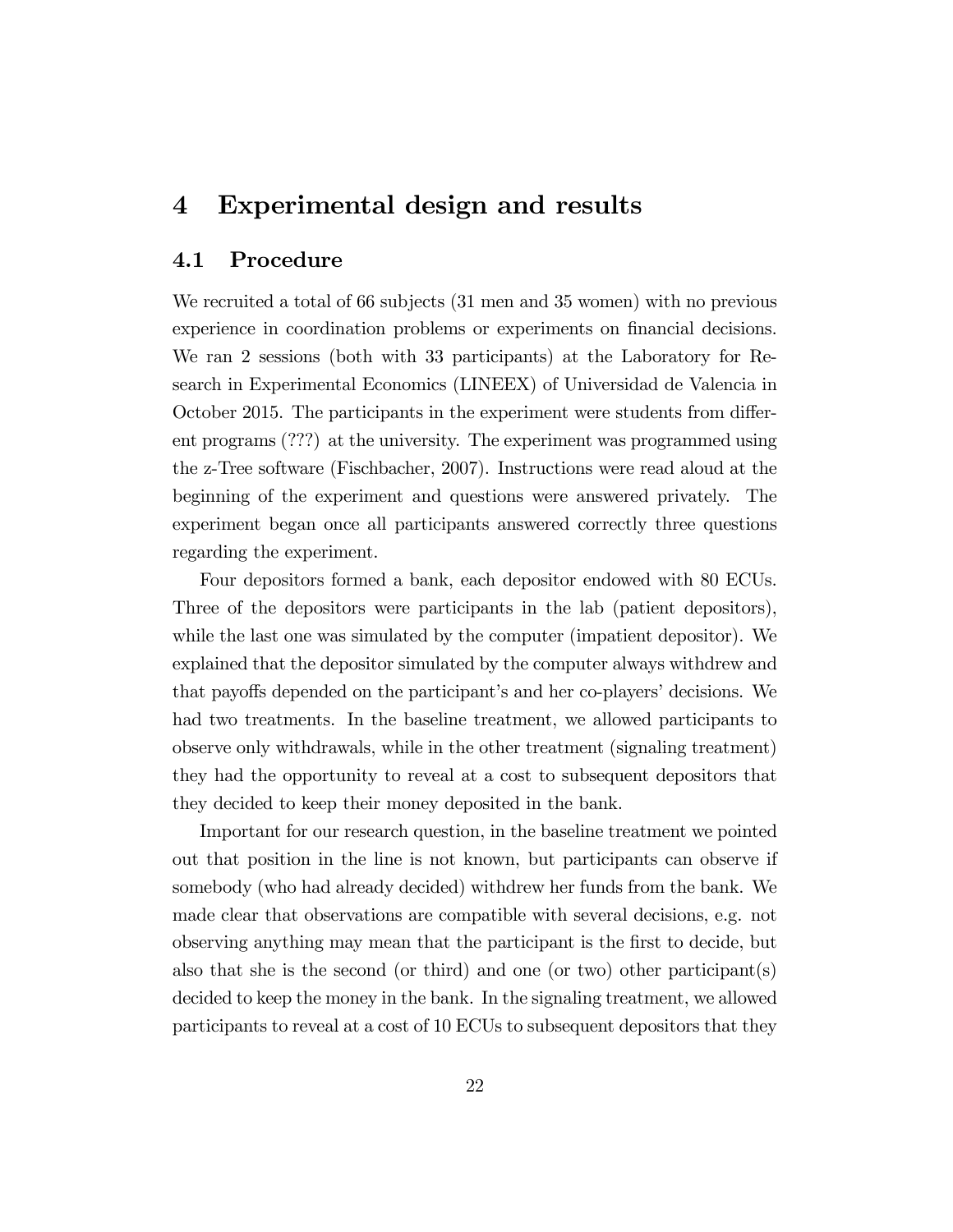keep their funds in the bank. We used examples to explain in this case also what information the observed decisions reveal. For instance, observing that a depositor has withdrawn followed by a depositor who signaled to keep her funds reveals that the participant is either in position 3 or 4.

In both treatments we used the same payoffs, the only difference being that if somebody signaled in the signaling treatment, then 10 ECUs were deducted from her payoffs. The payoffs were the following. If a participant is the first, second or third to withdraw, then her payoff is 100. If she is the fourth to withdraw, then her payoff is 60 ECUs. If a participant holds and in total three / two / one depositors do so, then her payoff is  $125/70/70$ ECUs. Note that these payoffs allow for the coordination problem that lies at the heart of the paper and was outlined in the theory section.

To maximize the data that we collect we asked the participants in all possible information setups.<sup>14</sup> Therefore, in the baseline treatment we asked if they wanted to withdraw or to hold after observing zero, one, two or three withdrawals. In the signaling treatment, we asked if they wanted to withdraw, to hold or to hold and make it observable after observing nothing; one / two / three withdrawal(s); one / two signal(s) that a depositor has decided to hold; and the feasible combinations of these decisions. We explained that at the end of the experiment we form banks of four (composed by three participants and the computer) randomly, then we determine randomly the sequence of decisions (including the computer that withdraws) and take into account the decision that they had given for the relevant scenario.

At the end of the experiment, the subjects filled out a questionnaire that was used to collect additional information about demographic and socioeconomic variables (sex, age, field of study, family income, belief in different

<sup>&</sup>lt;sup>14</sup>The procedure that we used is the strategy method. Alternatively, we could have used the direct response method by grouping subjects into banks and then making them decide sequentially. However, we did not find a reliable way to devise such an experiment as it seemed impossible to eliminate that subjects hypothesize on their position in the line by considering when it was their turn to decide.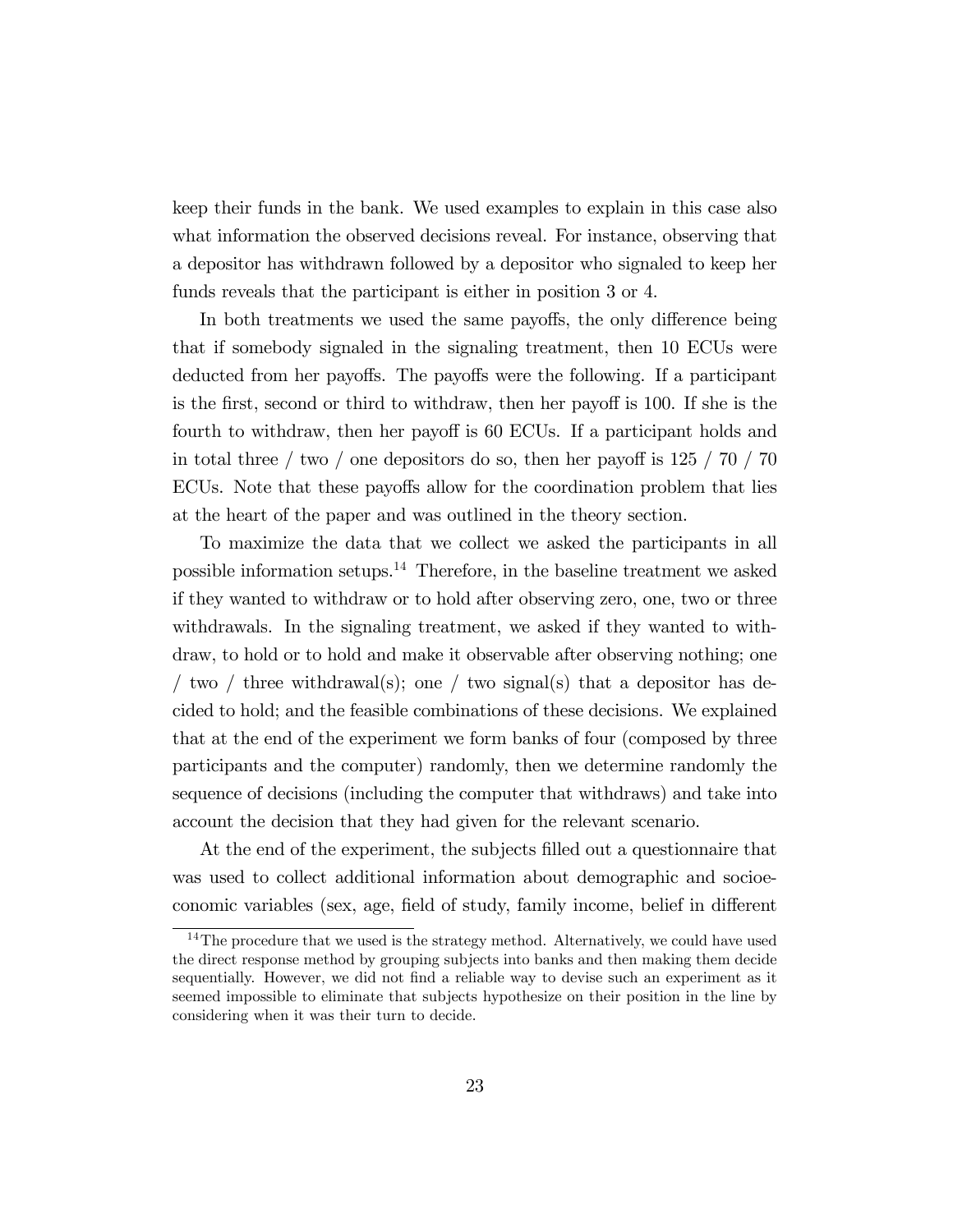institutions) , risk attitudes (using the Holt-Laury test, see Holt and Laury,  $2002$ ) cognitive skills (using a new set of the cognitive reflection test, see Frederick  $(2005)$  and Toplak et al.  $(2014)$  and overconfidence by asking the subjects how many of the cognitive reflection test questions they thought to have answered correctly. When asking about their confidence in different institution we were especially interested in their attitude towards banks so that we can control for it in our analysis. Possibly, some participants distrust banks and that may make them more prone to withdraw and hence this negative attitude may distort the analysis if we do not take it into account. There was a 0-10 scale for family income and each point represented a range of possible income. Confidence in the different institutions was expressed on a 0-10 scale as well.

Table 1 represents the averages and standard deviations of these variables in each treatment. We see that the averages are close to each other in almost all dimensions. In fact, statistical tests reveal that we cannot reject the hypotheses that the variables are equal in both treatments.<sup>15</sup> This suggests that subjects were appropriately randomized across treatments. When studying pairwise correlations between these variables, we find at the  $5\%$  significance level that males achieve higher Cognitive Reflection Test (CRT) scores and are also significantly less overconfident than females. Older subjects (the youngest  $\prime$  oldest participant was 18  $/47$  years old) tend to have less confidence in banks, whereas Economics and Business students trust more banks than the rest of the participants. Higher CRT scores correlate significantly with lower overconfidence. Even though we focus on the confidence in banks, we note for the sake of completeness that all the measures of confidence in the institutions except political parties were pairwise positively and significantly correlated. Unfortunately, most of the participants Ölled in the Holt and Laury test in strange ways, that is swithching more than once or switch-

<sup>&</sup>lt;sup>15</sup> For each variable we carried out a t-test. Additionally, for male and studies  $Econ\&B$ Bus we performed a test of proportions, while for the rest of variables a Wilcoxon ranksum test. In no case did we find any significant difference at the conventional significance levels.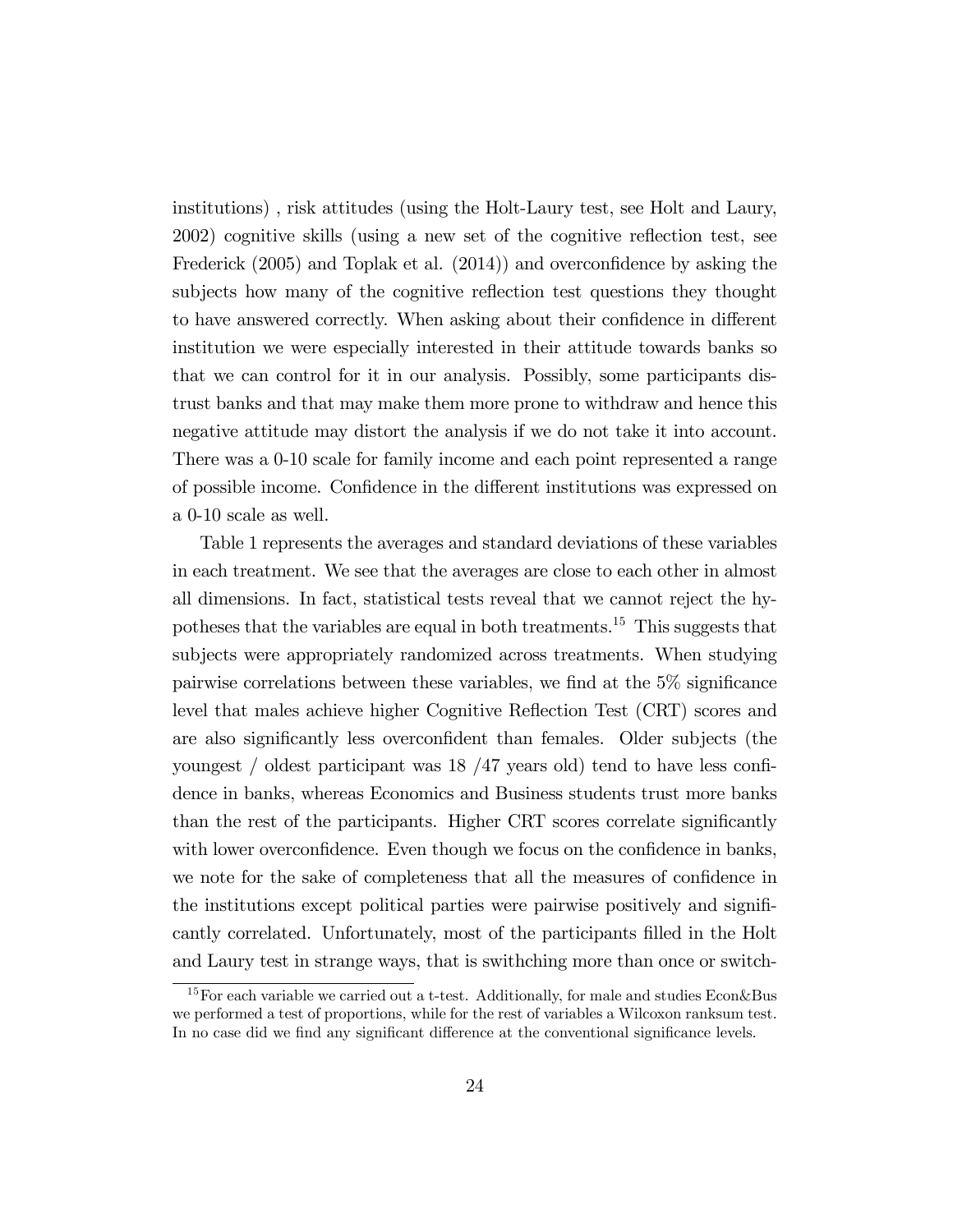ing from the more risky lottery to the safer one. Seemingly, many subjects (those who switched once, but started choosing the more risky option) mixed up their choices. We have only  $5 / 11$  observations in the treatment without / with signaling that start choosing the less riky option and switch once to the more risky one as its expected value increases sufficiently. These observations suggest that there are no differences between the participants in the different treatments. Since the number of observations is low we omit risk aversion from the following analysis.<sup>16</sup>

|                       | Treatment without signaling   Treatment with signaling |            |  |  |  |
|-----------------------|--------------------------------------------------------|------------|--|--|--|
| Male                  | 45% (0.51)                                             | 48% (0.51) |  |  |  |
| Age                   | 23.4(7.2)                                              | 22.1(3.3)  |  |  |  |
| <b>Risk aversion</b>  | 3.4(0.89)                                              | 3.5(1.29)  |  |  |  |
| Studies Econ&Business | 30% (0.46)                                             | 18% (0.39) |  |  |  |
| Family income         | 4.3(1.92)                                              | 4.8(1.57)  |  |  |  |
| Confidence in banks   | 3.06(2.26)                                             | 3.36(2.56) |  |  |  |
| <b>CRT</b> score      | 1.33(1.27)                                             | 1.51(1.18) |  |  |  |
| Overconfidence        | 1.57(1.39)                                             | 1.42(1.15) |  |  |  |

Standard deviations are in parentheses. For all variables in each treatment we have 33 observations, except risk aversion for which we have only 5 observations in the treatment without signaling and 11 in the other one.

Table 1: Descriptive statistics of individual characteristics

Each session lasted approximately one hour, and the subjects received on average 10.64 / 11.8 Euros in the session without / with signaling, including the show-up fee of 1 euro. For the payment, ECUs were transformed into Euros using the exchange rate  $10$  ECUs = 1 Euro.

 $16$ Kiss et al. (2014) find that risk aversion does not help to predict depositor decisions in a similar experiment.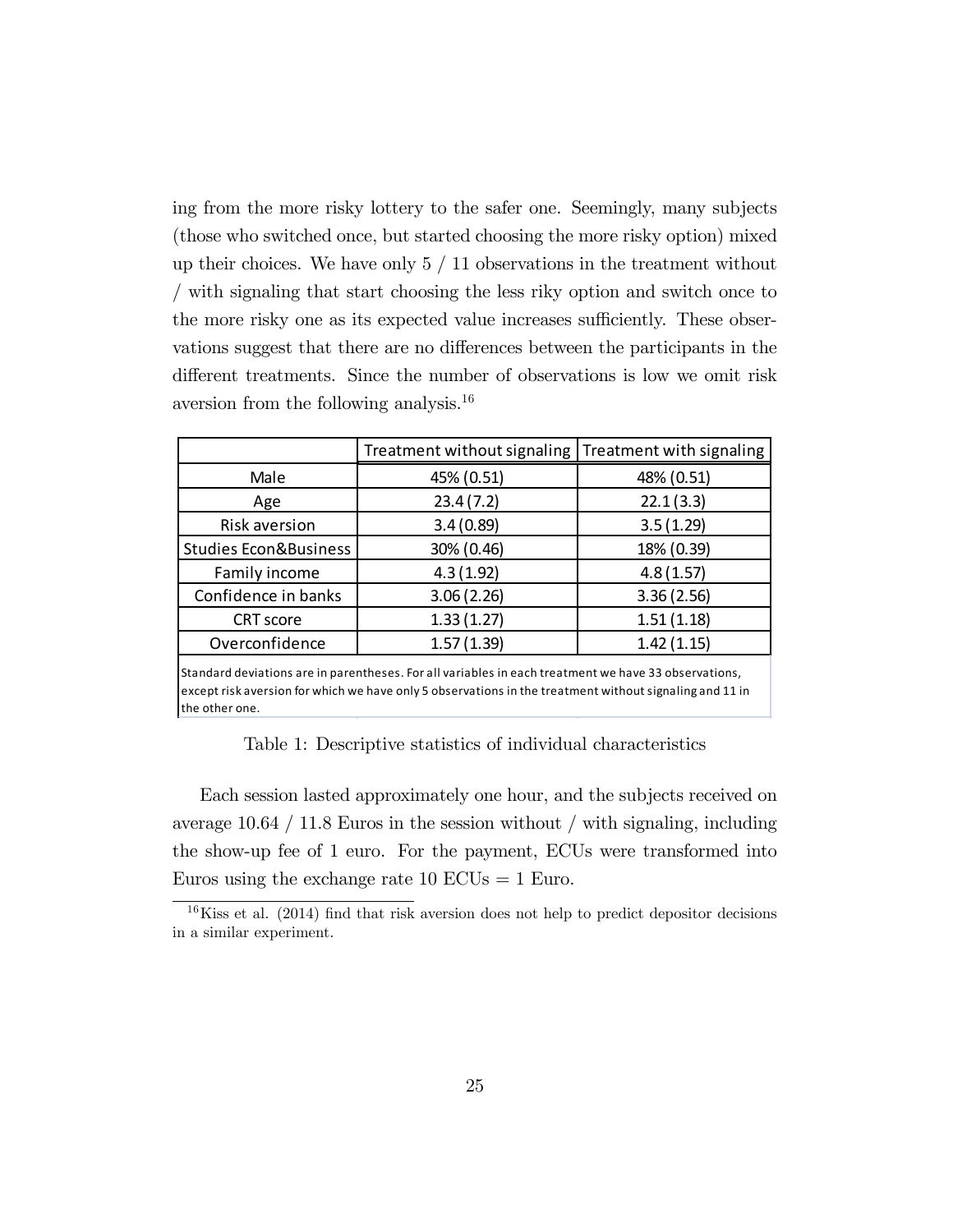#### 4.2 Conjectures

Having in mind that the purpose of the paper is to see if the asymmetry in the observability of previous decisions affects the emergence of bank runs, the main question is if we see a treatment effect. That is, do we observe less withdrawals and as a consequence less bank runs in the signaling treatment? There are other conjectures based on the theoretical predictions. Namely, in the signaling treatment we do not expect any withdrawals and therefore no bank runs. Note that this prediction relies on the standard rationality assumptions that each depositor is fully rational and believes that the others are similar. Deviations from full rationality may lead to withdrawals, that is why we collected data on cognitive skills. Since we used the strategy method, we could not ask in a credible way about the beliefs that the participants had about the choices of their co-players. Withdrawals may be due to the belief that the other subjects do not understand the game and withdraw, and then withdrawing early is a best response. That is why we are interested in understanding the determinants of withdrawal in both treatments, but especially in the signaling treatment. Another sharp theoretical prediction is that participants in the signaling treatment should not use signaling, the mere existence of this possibility should suffice to wipe out bank runs.

In what follows we will investigate both individual decisions and aggregate behavior. For the latter, we define bank run in the most stringent way. There is a bank run if there is at least one patient depositor who withdraws.

#### 4.3 Results

We start with some descriptive statistics about individual decisions depicted in Table 2. There are four information sets (observing nothing, 1, 2 or 3 withdrawals) that coincide in both treatments and allow direct comparison. The corresponding decisions are represented in the first four lines of Table 2. Note that given the payoffs, for the last two information sets patient depos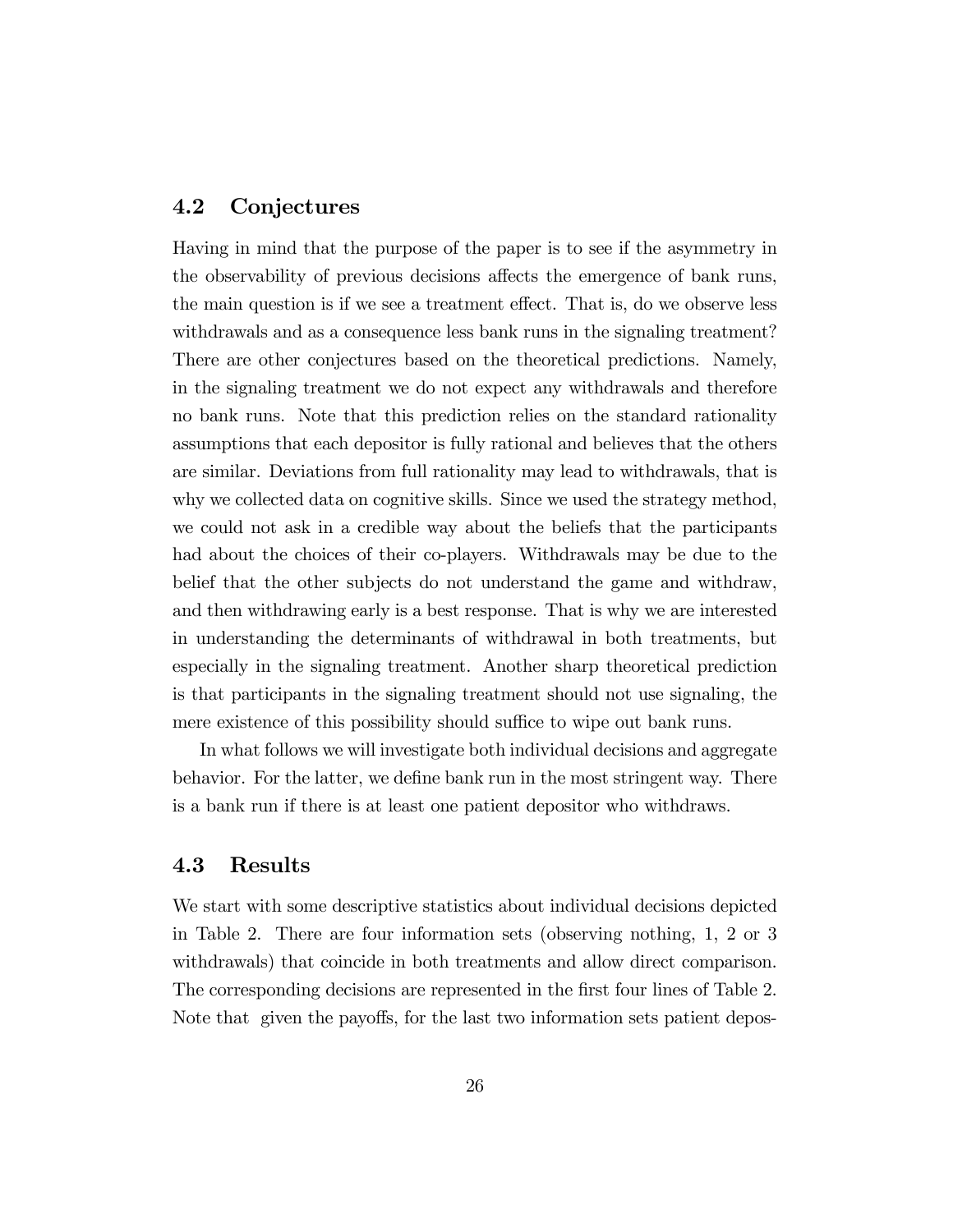itors have a dominant strategy. Concretely, after observing two withdrawals the dominant strategy is to withdraw (and earn 100, instead of 70). In a similar vein, given the payoffs and after observing 3 withdrawals it is dominant strategy to wait (and earn 70 instead of 60). Hence, we are interested in what happens in the information sets when nothing or when a withdrawal is observed. These are key information sets to understand why bank runs arise.

|                         | Treatment without signaling |              | Treatment with signaling |              |              |  |  |  |  |
|-------------------------|-----------------------------|--------------|--------------------------|--------------|--------------|--|--|--|--|
|                         | Frequency of                | Frequency of | Frequency of             | Frequency of | Frequency    |  |  |  |  |
| Observed decisions      | withdrawals                 | waitings     | withdrawals              | waitings     | of signaling |  |  |  |  |
| Nothing                 | 39.4%                       | 60.6%        | 27.3%                    | 42.4%        | 30.3%        |  |  |  |  |
| 1 withdrawal            | 60.6%                       | 39.4%        | 39.4%                    | 45.5%        | 15.2%        |  |  |  |  |
| 2 withdrawals           | 63.6%                       | 36.4%        | 66.7%                    | 33.3%        | 0.0%         |  |  |  |  |
| 3 withdrawals           | 24.2%                       | 75.8%        | 24.2%                    | 72.7%        | 3.0%         |  |  |  |  |
| 1 withdrawal, 1 signal  |                             |              | 33.3%                    | 57.6%        | 9.1%         |  |  |  |  |
| 1 withdrawal, 2 signals |                             |              | 9.1%                     | 72.7%        | 18.2%        |  |  |  |  |
| 2 withdrawals, 1 signal |                             |              | 66.7%                    | 27.3%        | 6.1%         |  |  |  |  |
| 1 signal                |                             |              | 15.2%                    | 45.5%        | 39.4%        |  |  |  |  |
| 2 signals               |                             |              | 15.2%                    | 66.7%        | 18.2%        |  |  |  |  |

Table 2: Individual decisions in each possible information set in both treatments

In Table 2 we see that in both cases withdrawal rates are larger in the treatment without signaling, suggesting that the asymmetry of observability really affects depositor decisions and the emergence of bank runs. If we test the null hypothesis separately for the four shared information sets that withdrawal rates are equal having as alternative hypothesis that withdrawal rates in the treatment without signaling are higher, then the test of proportions rejects this null hypothesis for the information set "observing a withdrawal" (p-value=0.0424), but fails to reject the null hypothesis in the other cases. The data suggests that as informed by the previous arguments about dominant strategies, there is no difference in the withdrawal rates when 2 or 3 withdrawals are observed and in the information set "observing nothing" we fail to reject the null hypothesis in spite of a seemingly large difference pos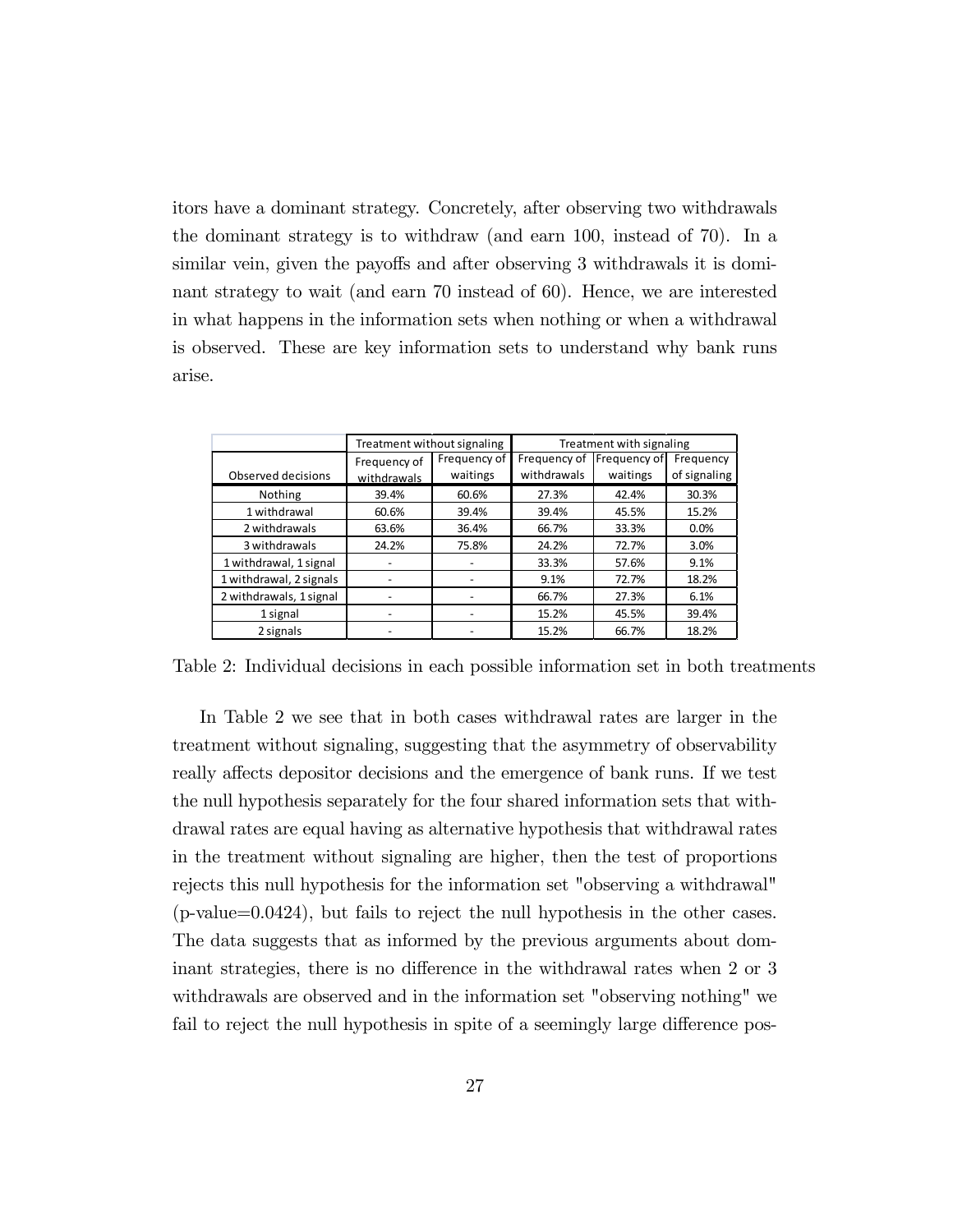sibly due to the low number of observations (33 in each treatment). Note that dominant strategies imply that when 2 or 3 withdrawals are observed, we should observe withdrawal rates of  $100\%$  and  $0<sup>17</sup>$ . The fact that we do not see these numbers suggests that participants were not fully rational.

To calculate the likelihood of bank runs, we considered in both treatments for all possible type vectors the probabilities that no patient depositor withdraws and the complementary probability represents the frequency of bank runs. For instance, examine the case when the first depositor to decide is impatient, followed by three patient depositors. When signaling is not available, then the only way to avoid bank runs is when all of the patient depositors wait. That is, the first patient depositor (who in this type vector is the second to decide, but does not know exactly her position) observes a withdrawal and decides to wait (probability 39.4%). The next patient depositor (and also the last depositor) is also in the same situation, so she observes a withdrawal and does not know her exact position. All of them waiting when observing a withdrawal has probability  $39.4\%$   $3 = 6.11\%$ , so the probability of bank run is 93:89%. In the signaling case for the same type vector we have to consider more cases as both waiting and signaling are non-withdrawals. Thus, all three patient depositors waiting represents a case without bank run, but also one / two / three of them signaling and the rest waiting is also a case of no bank run. However, in these cases the information sets of subsequent depositors changes. Note that considering all possible type vectors is important as our theory is silent on who goes first to the bank.<sup>18</sup> It is relevant to see how the probability of bank run changes depending on the type vector as it may inform policy-making in the following sense. If any of the type vectors (or sequences of decision) are more prone to lead to bank runs, then decision-makers should strive to implement measures

 $17$ We can reject using t-test that the corresponding percentages are equal to 1 and 0, respectively (p-values<0.004 in each case).

<sup>&</sup>lt;sup>18</sup>There is no study in the bank run literature that investigates the issue of how the sequence of decision is formed.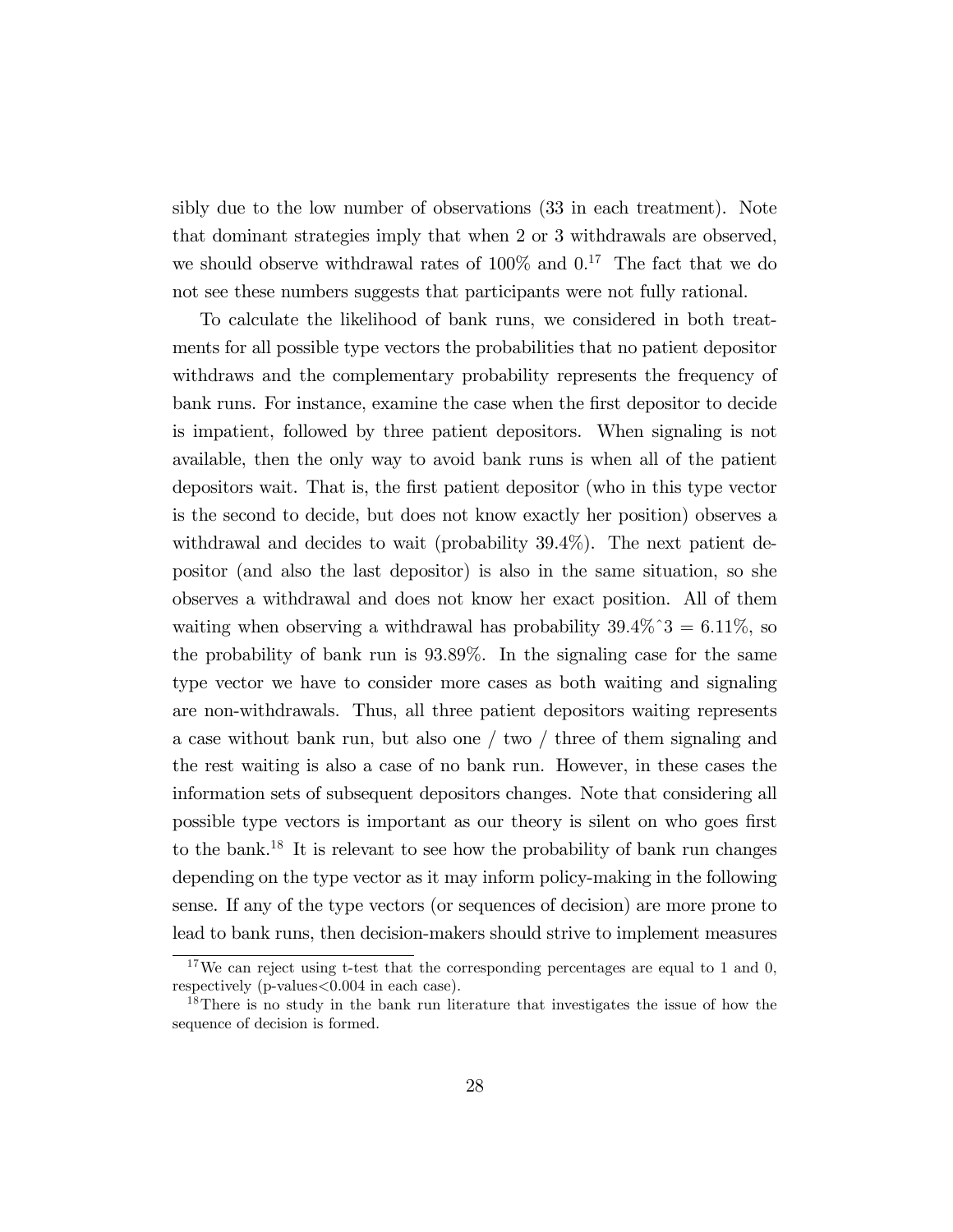that reduce the occurence of that type vector.

Table 3 represents the probabilities of bank run in both treatments for all possible type vectors. In our case the type vector is determined by the position of the impatient depositor. In the last two columns we report the absolute and the relative decrease in the probability of bank runs.

|                                       | Probability of bank run     |       |            |            |  |
|---------------------------------------|-----------------------------|-------|------------|------------|--|
| Position of the                       | Treatment with<br>Treatment |       | Absolute   | Relative   |  |
| impatient depositor without signaling | signaling                   |       | difference | difference |  |
|                                       | 93.9%                       | 70.7% | $-23.2%$   | $-24.7%$   |  |
|                                       | 90.6%                       | 69.9% | $-20.7%$   | $-22.9%$   |  |
|                                       | 85.5%                       | 60.5% | $-25.0%$   | $-29.3%$   |  |
| 4                                     | 92.0%                       | 54.2% | $-37.8%$   | $-41.1%$   |  |

Table 3: The probability of bank run

Note that in each case the probability of bank runs is at least 20% smaller in the treatment with signaling, the relative differences being even larger (as the occurence of bank runs is less than 100% in the treatment without signaling). These sizable differences also indicate that there is a treatment effect and bank runs are less likely to arise when signaling is available. In the treatment with signaling the probability of bank run decreases with the position of the impatient depositor. This is in line with results in Kiss et al.  $(2014)$  who find that observing withdrawals due to the impatient depositor at the beginning of the sequence of decisions provokes more bank runs than when the impatient depositor decides in latter positions. Overall, individual decisions and aggregate behavior also suggest that there is a treatment effect and the incidence of withdrawals and bank runs is considerably lower in the treatment with signaling.

Individual behavior in the shared information sets and the prevalence of bank runs given the potential type vectors provide suggestive evidence that the possibility of signaling reduces considerably the withdrawal rate and consequently the emergence of bank runs. To understand better the determinants of withdrawal we run probit and linear probability models both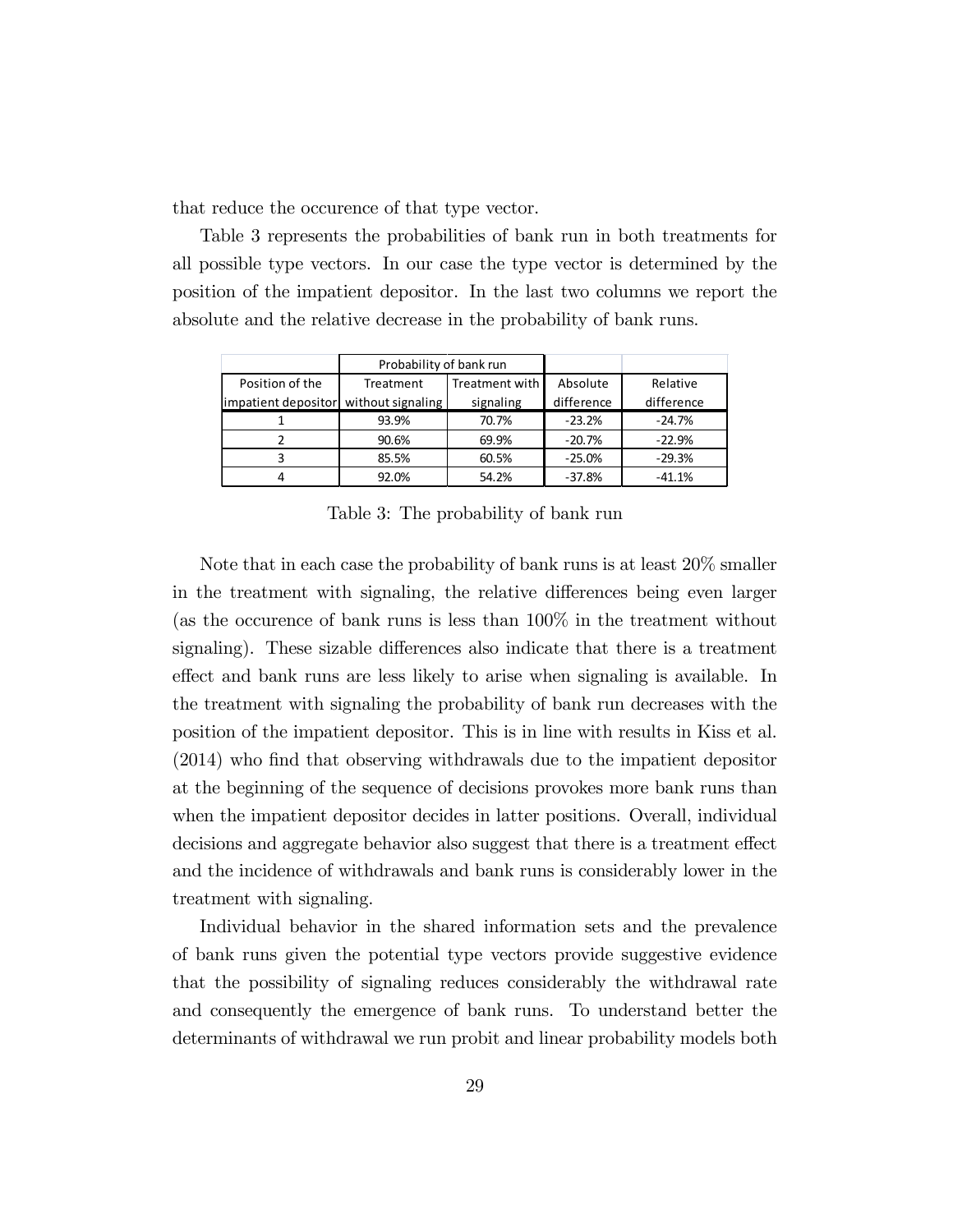with and without individual characteristics gleaned from the questionnaire. In all specifications standard erros are clustered on the individual level.

|                                       | Probit           | Probit           | Linear probability | Linear probability |  |  |
|---------------------------------------|------------------|------------------|--------------------|--------------------|--|--|
|                                       | Marginal effects | Marginal effects | Marginal effects   | Marginal effects   |  |  |
| VARIABLES                             | reported         | reported         | reported           | reported           |  |  |
|                                       |                  |                  |                    |                    |  |  |
| Obs. Nothing                          | $-0.205**$       | $-0.204**$       | $-0.242*$          | $-0.242*$          |  |  |
|                                       | (0.0978)         | (0.0972)         | (0.132)            | (0.133)            |  |  |
| Obs. 1 withdrawal                     | $-0.0293$        | $-0.0283$        | $-0.0303$          | $-0.0303$          |  |  |
|                                       | (0.105)          | (0.107)          | (0.112)            | (0.112)            |  |  |
| Obs. 3 withdrawals                    | $-0.312***$      | $-0.311***$      | $-0.394***$        | $-0.394***$        |  |  |
|                                       | (0.0662)         | (0.0651)         | (0.107)            | (0.108)            |  |  |
| Treatment                             | $-0.600***$      | $-0.628***$      | 0.0303             | 0.0263             |  |  |
|                                       | (0.108)          | (0.100)          | (0.120)            | (0.122)            |  |  |
| Obs. Nothing x Treatment              | $0.492***$       | $0.518***$       | $-0.152$           | $-0.152$           |  |  |
|                                       | (0.153)          | (0.145)          | (0.186)            | (0.187)            |  |  |
| Obs. 1 withdrawal x Treatment         | $0.431***$       | $0.455***$       | $-0.242$           | $-0.242$           |  |  |
|                                       | (0.134)          | (0.132)          | (0.162)            | (0.164)            |  |  |
| Obs. 2 withdrawals x Treatment        | $0.591***$       | $0.612***$       | (omitted)          | (omitted)          |  |  |
|                                       | (0.0781)         | (0.0717)         |                    |                    |  |  |
| Obs. 3 withdrawals x Treatment        | $0.574***$       | $0.591***$       | $-0.0303$          | $-0.0303$          |  |  |
|                                       | (0.0969)         | (0.0927)         | (0.152)            | (0.153)            |  |  |
| Obs. 1 signal                         | 0.118            | 0.146            | $-0.515***$        | $-0.515***$        |  |  |
|                                       | (0.171)          | (0.173)          | (0.108)            | (0.109)            |  |  |
| Obs. 2 signals                        | 0.118            | 0.139            | $-0.515***$        | $-0.515***$        |  |  |
|                                       | (0.148)          | (0.154)          | (0.108)            | (0.109)            |  |  |
| Obs. 1 signal, 1 withdrawal           | $0.349**$        | $0.379***$       | $-0.333***$        | $-0.333***$        |  |  |
|                                       | (0.138)          | (0.135)          | (0.104)            | (0.105)            |  |  |
| Obs. 1 signal, 2 withdrawals          | $0.591***$       | $0.613***$       | $-0$               | $-0$               |  |  |
|                                       | (0.0767)         | (0.0696)         | (0.107)            | (0.108)            |  |  |
| Obs. 2 signals, 1 withdrawal          | (omitted)        | (omitted)        | $-0.576***$        | $-0.576***$        |  |  |
|                                       |                  |                  | (0.0982)           | (0.0991)           |  |  |
| Male                                  |                  | 0.102            |                    | 0.0892             |  |  |
|                                       |                  | (0.0665)         |                    | (0.0595)           |  |  |
| Age                                   |                  | 8.78e-05         |                    | $-0.000185$        |  |  |
|                                       |                  | (0.00613)        |                    | (0.00571)          |  |  |
| Stud. Econ&Bus                        |                  | $-0.0543$        |                    | $-0.0456$          |  |  |
|                                       |                  | (0.0738)         |                    | (0.0711)           |  |  |
| Family income                         |                  | $-0.0245$        |                    | $-0.0206$          |  |  |
|                                       |                  | (0.0152)         |                    | (0.0135)           |  |  |
| Confidence in banks                   |                  | $0.0262**$       |                    | $0.0217**$         |  |  |
|                                       |                  | (0.0112)         |                    | (0.0102)           |  |  |
| <b>Cognitive Reflection Test</b>      |                  | $-0.00801$       |                    | $-0.00597$         |  |  |
|                                       |                  | (0.0380)         |                    | (0.0344)           |  |  |
| Overconfidence                        |                  | $-0.00624$       |                    | $-0.00420$         |  |  |
|                                       |                  | (0.0277)         |                    | (0.0252)           |  |  |
| Constant                              |                  |                  | $0.636***$         | $0.651***$         |  |  |
|                                       |                  |                  | (0.0856)           | (0.178)            |  |  |
|                                       |                  |                  |                    |                    |  |  |
| Observations                          | 429              | 429              | 429                | 429                |  |  |
| R-squared                             |                  |                  | 0.171              | 0.193              |  |  |
| Pseudo R-squared                      | 0.135            | 0.156            |                    |                    |  |  |
| Prob > chi2                           | $\Omega$         | $5.23e-11$       |                    |                    |  |  |
| $Prob$ > F                            |                  |                  | 2.05e-09           | 7.93e-10           |  |  |
| Robust standard errors in parentheses |                  |                  |                    |                    |  |  |
| *** p<0.01, ** p<0.05, * p<0.1        |                  |                  |                    |                    |  |  |

Table 4: The determinants of withdrawal - Probit and linear probability models

We choose as baseline the information set when two withdrawals are ob-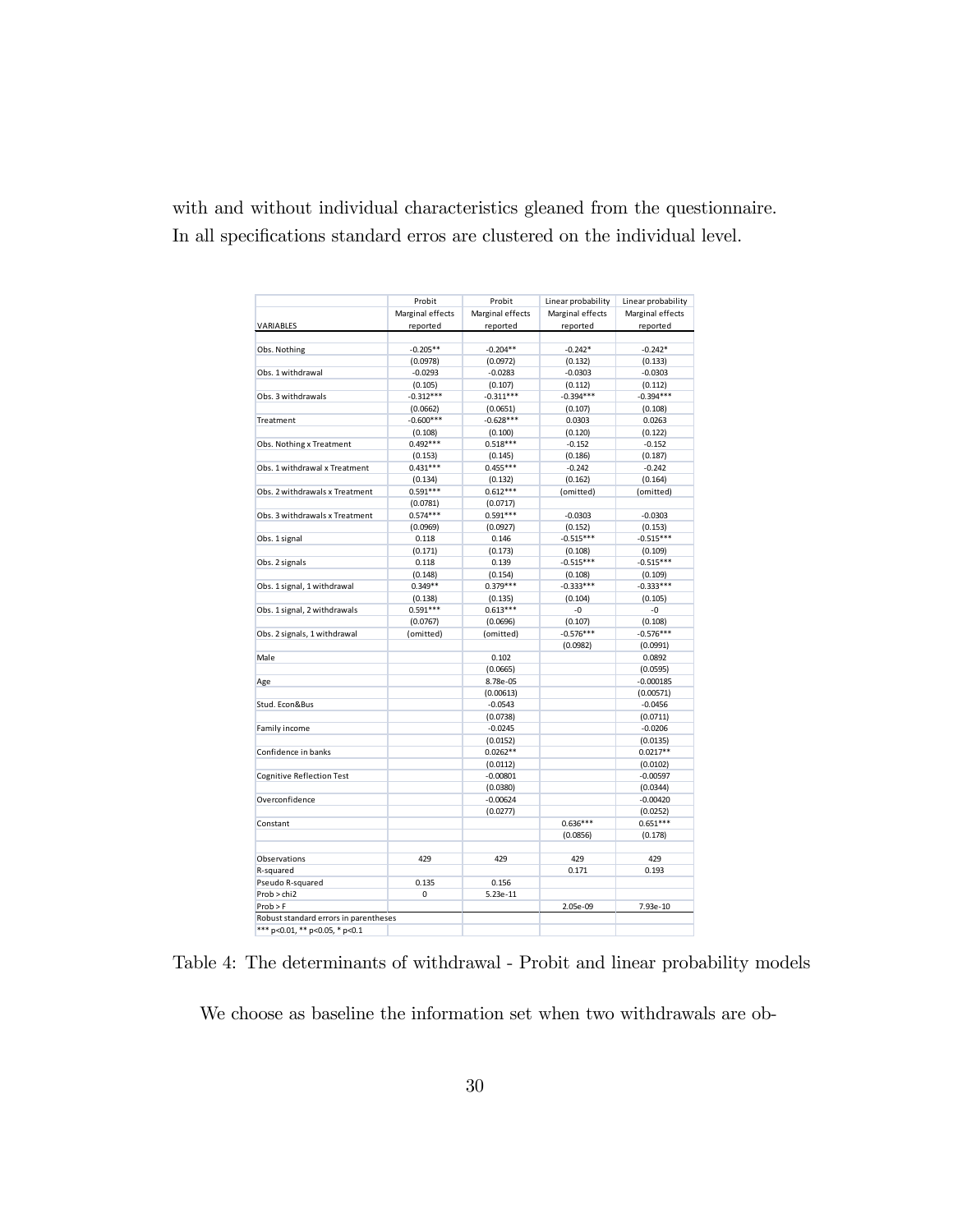served as for that case the withdrawal rates across treatments are almost equal and there is no statistically significant difference between them. In Table 4 we pool observations from both treatments and show regressions in which the dependent variable is 1 if the subject decided to withdraw and is zero otherwise. We use a treatment dummy (1 for the treatment with signaling and 0 otherwise) and interaction terms to see if there is any treatment effect. Table 4 contains the marginal effects of the variables.<sup>19</sup>

Both the probit and the linear probability model tell the same story. Compared to the withdrawal rate when two withdrawals are observed, there are significantly less withdrawals when nothing  $/$  three withdrawals are observed. Overall, we do not see a clear treatment effect when considering the information sets that coincide in both treatments. In the probit specifications, if we test if the coefficient of the treatment dummy plus the coefficient of the interaction terms (e.g.  $-0.6+0.492$  in the first column for the case when nothing is observed) is equal to zero, then we fail to reject these null hypotheses at the  $5\%$  significance level. If the  $10\%$  significance level is considered, then when a withdrawal is observed, the withdrawal rate in the treatment with signaling is significantly lower (p-values are  $0.0876 / 0.0701$  when individual characteristics are not  $\ell$  are taken into account) than in the treatment without signaling. This is in line with the results of the previous statistical tests that also show significant difference at this information set. The same tests fail to show any treatment effect in the linear probability model. Significant differences arise when we turn to the information sets that only can occur in the treatment with signaling. For any information sets with at least a signal and less than two withdrawals, the rate of withdrawal in the treatment with signaling is significantly different from the overall rate in the treatment without signaling  $(p$ -value $< 0.015$  in all cases in both probit and linear probability models).<sup>20</sup> Depending on the exact information

<sup>19</sup>We did the same exercise using a logit model instead of the probit. The results are almost identical.

 $^{20}$ Note that when twi withdrawals and a signal are observed, then similarly to the case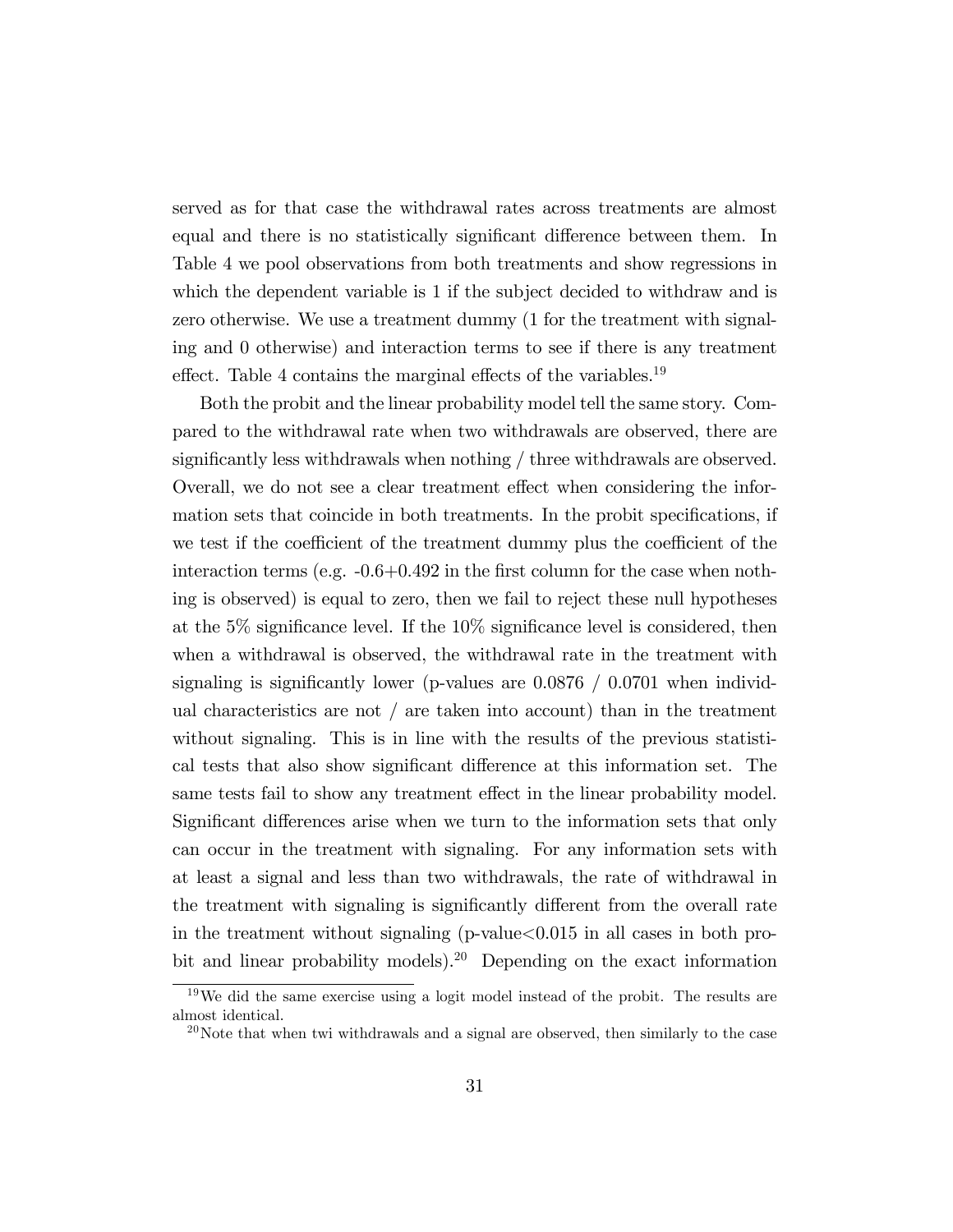set, observing signal(s) decreases the probability of withdrawal by 33-58%, ceteris paribus. All this suggests that the possibility of signaling had only a moderate effect through changing behavior in the coincident information sets. Signaling helps more through creating information sets that contain at least a visible signal. Adding individual characteristics does not change coefficients markedly in no case so they seem to have only a minor role in understanding withdrawal decisions. Hence, age, gender, studying Economics or Business, family income, cognitive skills and overconfidence do not appear to be important. The only variable that affects decisions is the confidence in the banks in an unexpected way. The higher the confidence, the more likely are subjects to withdraw.

If we consider the same regressions separately for the treatments (see Table in Appendix A), the previous findings are confirmed. Compared to the baseline when two withdrawals are observed, in the treatment without signaling in no specification do we see that the withdrawal rate is lower when one withdrawal is observed, while in the treatment with signaling there is a significant difference in all specifications. Similarly to the previous results, in the treatment with signaling for any information sets with at least a signal and less than two withdrawals, the rate of withdrawal is significantly lower than in the baseline informaton set. Again, individual characteristics are not significant, except the confidence in banks that increases the probability of withdrawal.

We turn now to signaling. Remember that theory predicts that in the signaling treatment patient depositors do not withdraw and nobody signals. If we consider the confidence intervals of signaling probabilities for the different information sets, then we see that at the 95% the interval contains zero if two withdrawals / three withdrawals / a signal and a withdrawal / a signal and two withdrawals are observed. Hence, in these cases we cannot reject

when only two withdrawals are observed, the dominant strategy is to withdraw given the payo§s.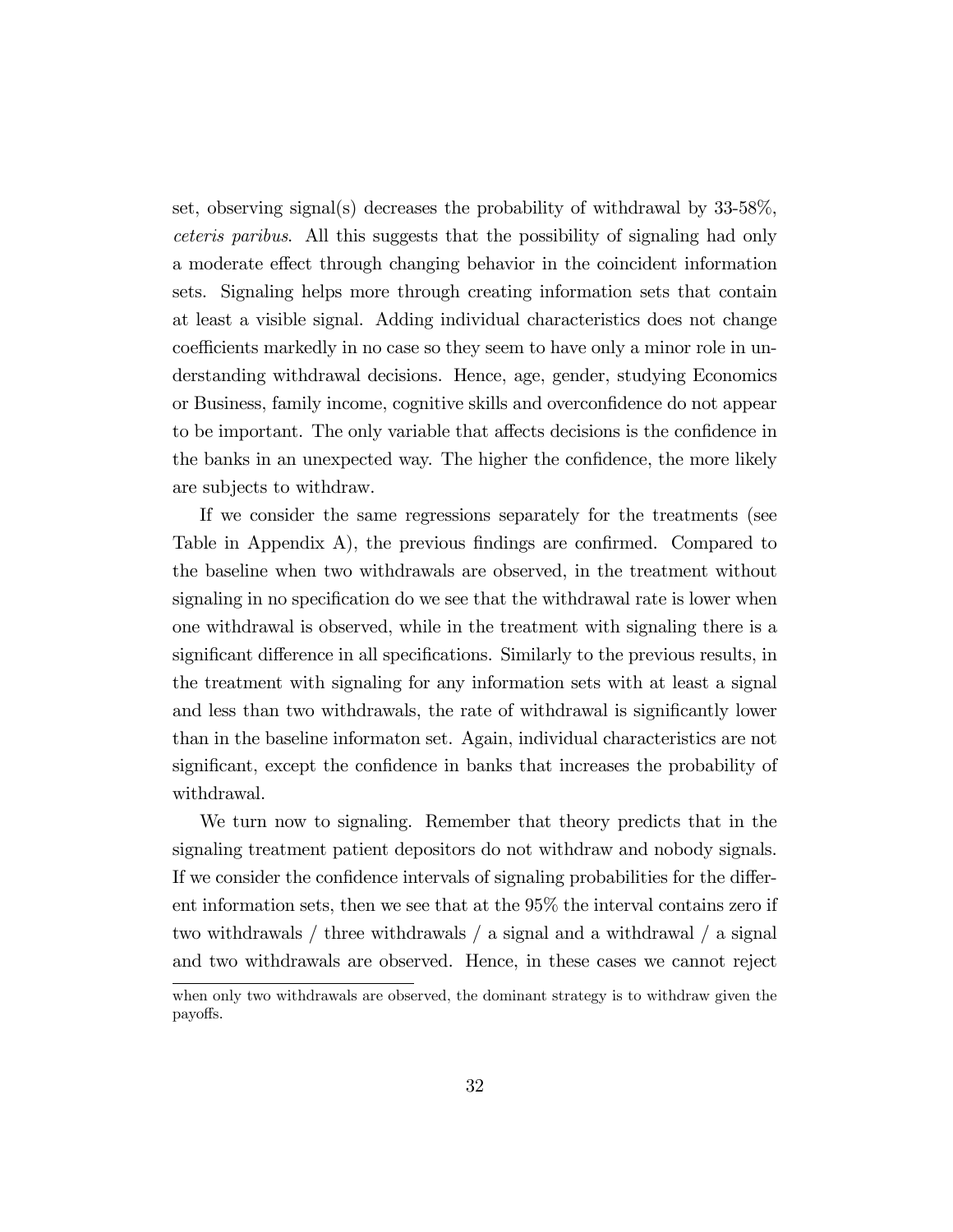the null hypothesis that the probability of signaling is zero. This result is not surprising because when two withdrawals / three withdrawals / a signal and two withdrawals are observed, then there is a dominant strategy. In the other cases (that is if nothing / a withdrawal / a signal / two signals / two signals and a withdrawal are observed), the probability of signaling is positive.<sup>21</sup> This clearly suggests that participants used signaling actively at the beginning of the sequence of decision to "convince" subsequent patient depositors not to withdraw. Using signals can be seen as an attempt to reduce strategic uncertainty (that is, uncertainty about the choice of the other patient depositors, in our case, due to unobservability). Clearly, participants used signaling too much, because when already two signals are observed, it is unnecessary to signal. If we consider only the two participants that scored the maximum four points in the cognitive reflection test, then we observe that they do not signal in any information set when it does not make sense. This also hints at that many participants did not act as fully rational agents in the experiment.

The rate of signaling is always less than the rate of waiting and the difference is significant in all cases according to the test of proportions, except when nothing  $\ell$  a signal is observed (p-values $>0.3$  in both cases). This finding indicates that despite the extensive use of signaling it is still less frequently chosen than waiting. In Appendix B we report the results of a multinomial logit model in which the base category is waiting. That model only spots a significant difference between waiting and signaling (the second being lower) when two withdrawals are observed. The specifications that include individual characteristics reveal that those who are older  $/$  have more confidence in banks, are less likely to signal than to wait, ceteris paribus. In sum, individual decisions and bank run probabilities indicate that withdrawal is considerably less frequent overall in the treatment with signaling. However,

 $^{21}$ If we restrict our attention to the 99% confidence intervals, then signaling remains significantly positive only when nothing  $/$  a signal is observed.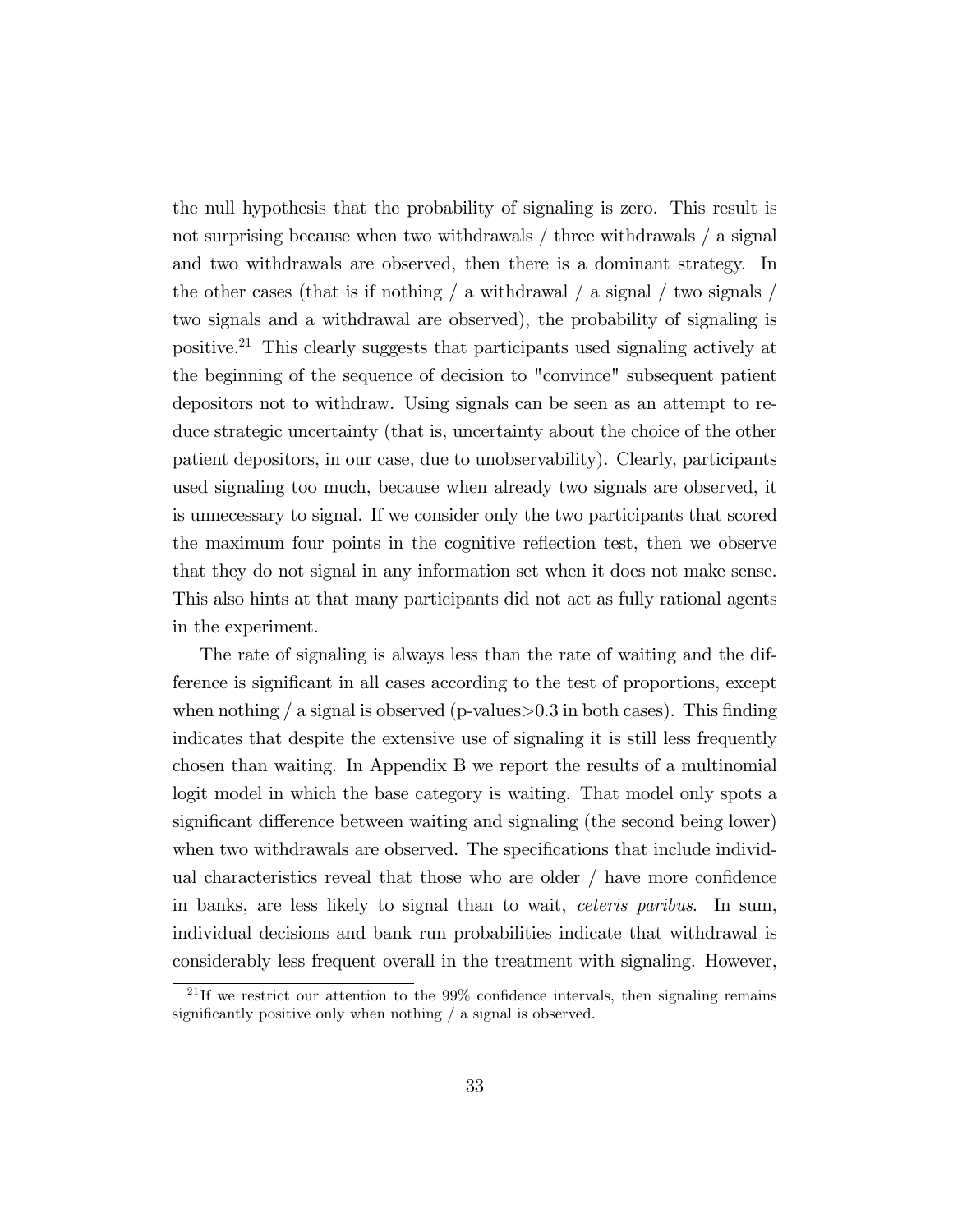contrary to the theoretical prediction we observe a high rate of signaling in several information sets.

## 5 Conclusion

We claim that there is an asymmetry regarding what depositor decisions can be observed: withdrawals can be more easily observed than decisions to keep the money deposited in the bank. Previous theoretical results indicate that if all previous decisions can be observed, then no bank run should happen in equilibrium. Hence, we ask what occurs if give depositors the opportunity to decrease the asymmetry present in observability. More concretely, we set up a model in which withdawals are always observed, but depositors who keep their funds deposited may make this decision visible (that is, signal), at a cost. Theoretically, depositors without urgent liquidity needs should not withdraw in this case, so bank run is eliminated as an equilibrium outcome. Moreover, no signals should be observed, as the mere existence of the possibility of signaling suffices to wipe out bank runs.

We test these predictions in the lab. We find suggestive evidence that there is a treatment effect. The probability of bank runs is markedly lower when participants are able to signal their decisions to keep their money deposited. The difference mainly does not come from the information sets that are common in the two treatments, but it is due to the widespread use of signaling. Signaling is effective as once a signal is observed withdrawal rates become low (except when two withdrawals are also observed apart from the signal).

Based on the theoretical results and experimental Öndings we may answer the question posed in the title. Theoretically depositors would like to have the opportunity to show others that they do not withdraw, but they would never used the possibility. The experiment shows that depositors would not only like to have the opportunity, but they would use it also extensively. We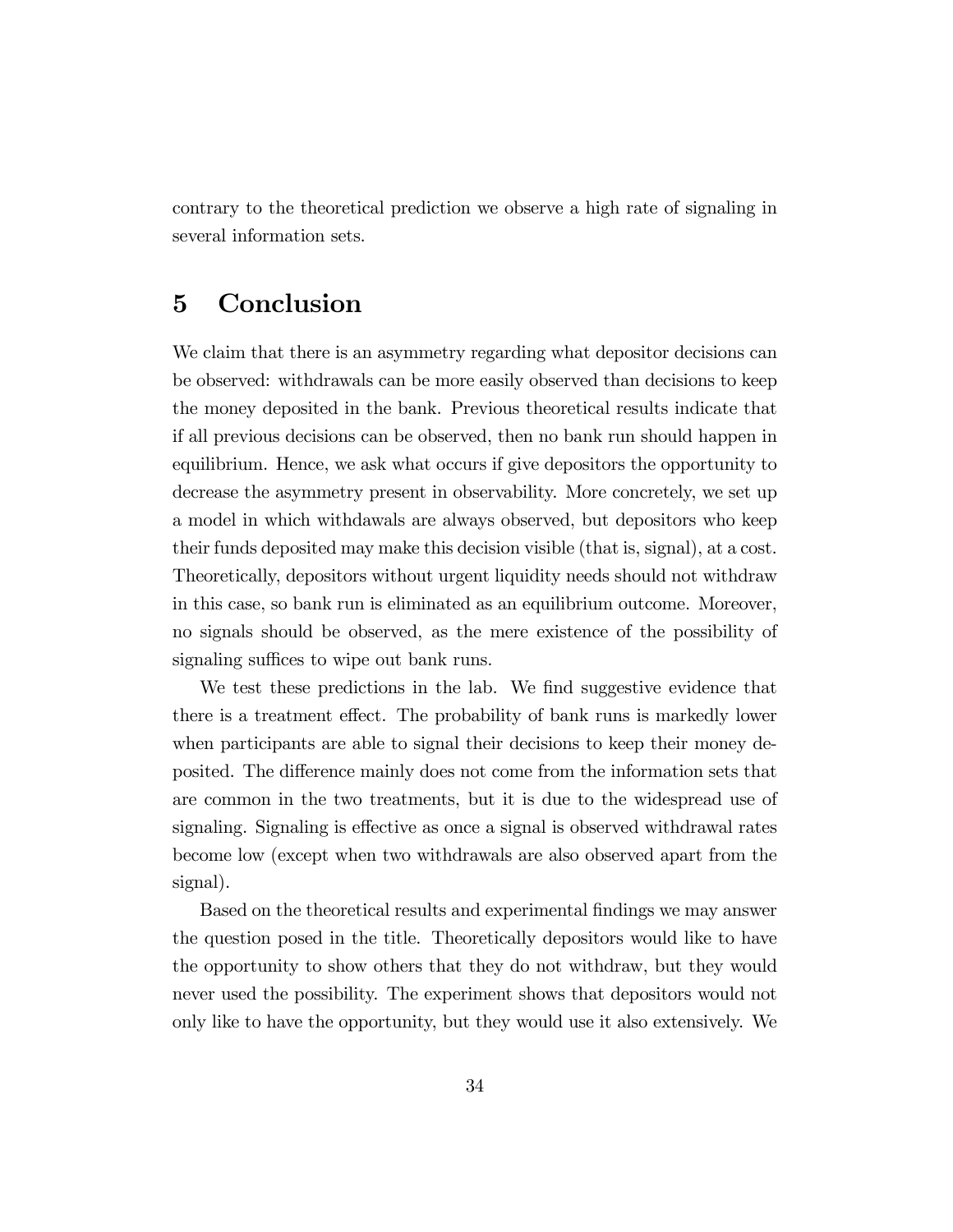believe that these findings indicate to banks and policy-makers that it would be beneficial to have ways that depositors could use as a signaling device, similarly to our model. Potentially, it could decrease the incidence of bank runs when there is no problem with the fundamentals.

## References

Andolfatto, D., Nosal, E., Sultanum, B., 2014. Preventing bank runs. Working Paper 2014-021A Federal Reserve Bank of St. Louis

Andolfatto, D., Nosal, E., Wallace, N., 2007. The Role of Independence in the Green-Lin Diamond-Dybvig Model. Journal of Economic Theory 137  $(1), 709-715.$ 

Baba, N., McCauley, R., Ramaswamy, S., 2009. US dollar money market funds and non-US banks. BIS Quarterly Review, March.

Bruner, R. F., & Carr, S. D. (2008). The Panic of 1907: Lessons learned from the market's perfect storm. John Wiley & Sons.

Brunnermeier, M., 2001. Asset Pricing under Asymmetric Information-Bubbles, Crashes, Technical Analysis, and Herding. Oxford University Press.

Calomiris, C. W., Mason, J. R., 2003. Fundamentals, panics, and bank distress during the depression. American Economic Review 93 (5), 1615- 1647.

Cavalcanti, R. de O., Monteiro, P. K., 2015. Enriching information to prevent bank runs. Economic Theory, forthcoming

Chari, V. V., Jagannathan, R., 1988. Banking panics, information, and rational expectations equilibrium. The Journal of Finance 43 (3), 749-761.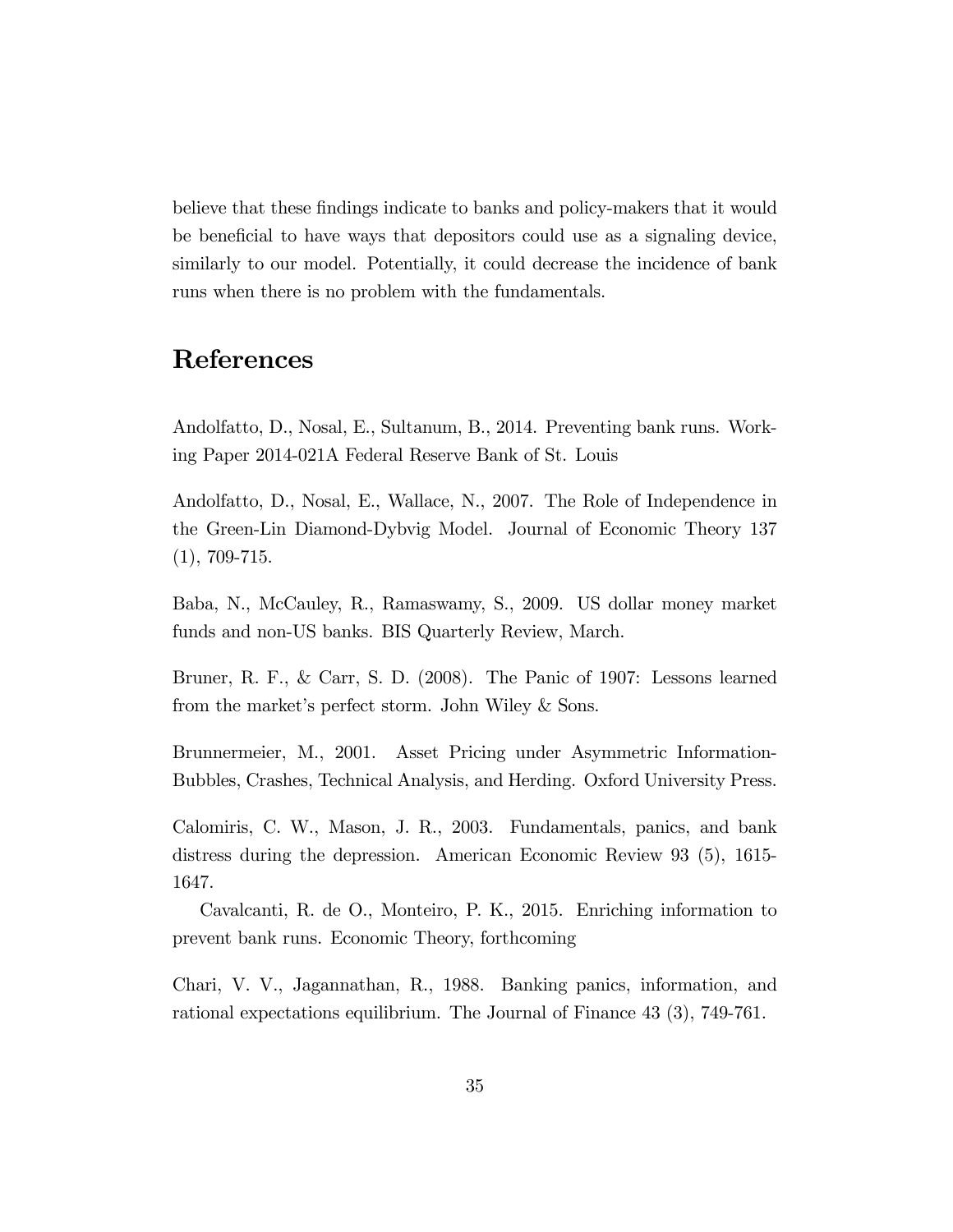De Graeve, F., Karas, A., 2014. Evaluating Theories of Bank Runs with Heterogeneity Restrictions. Journal of the European Economic Association 12 (4), 969-996..

Diamond, D.W., Dybvig, P.H., 1983. Bank Runs, Deposit Insurance and Liquidity. Journal of Political Economy 91 (3), 401-419.

Ennis, H., 2003. Economic fundamentals and bank runs. Economic Quarterly-Federal Reserve Bank of Richmond 89 (2), 55-71.

Ennis, H., Keister, T., 2009a. Bank Runs and Institutions: The Perils of Interventions. American Economic Review 99 (4), 1588-1607.

Ennis, H., Keister, T., 2009b. Run equilibria in the Green-Lin model of Önancial intermediation. Journal of Economic Theory 144 (5), 1996-2020.

Ennis, H., Keister, T., 2010a. On the Fundamental Reasons for Bank Fragility. Federal Reserve Bank of Richmond Economic Quarterly 96 (1), 33-58.

Ennis, H., Keister, T., 2010b. Banking panics and policy responses. Journal of Monetary Economics 57 (4), 404-419.

Ennis, H., Keister, T., 2015. Optimal Banking Contracts and Financial Fragility. Economic Theory, forthcoming

Frederick, S. (2005). Cognitive reflection and decision making. Journal of Economic Perspectives, 25-42.

Fudenberg, D., Tirole, J., 1991. Game Theory. MIT Press.

Garratt, R.J., Keister, T., 2009. Bank Runs as Coordination Failures: An Experimental Study. Journal of Economic Behavior & Organization 71 (2), 300-317.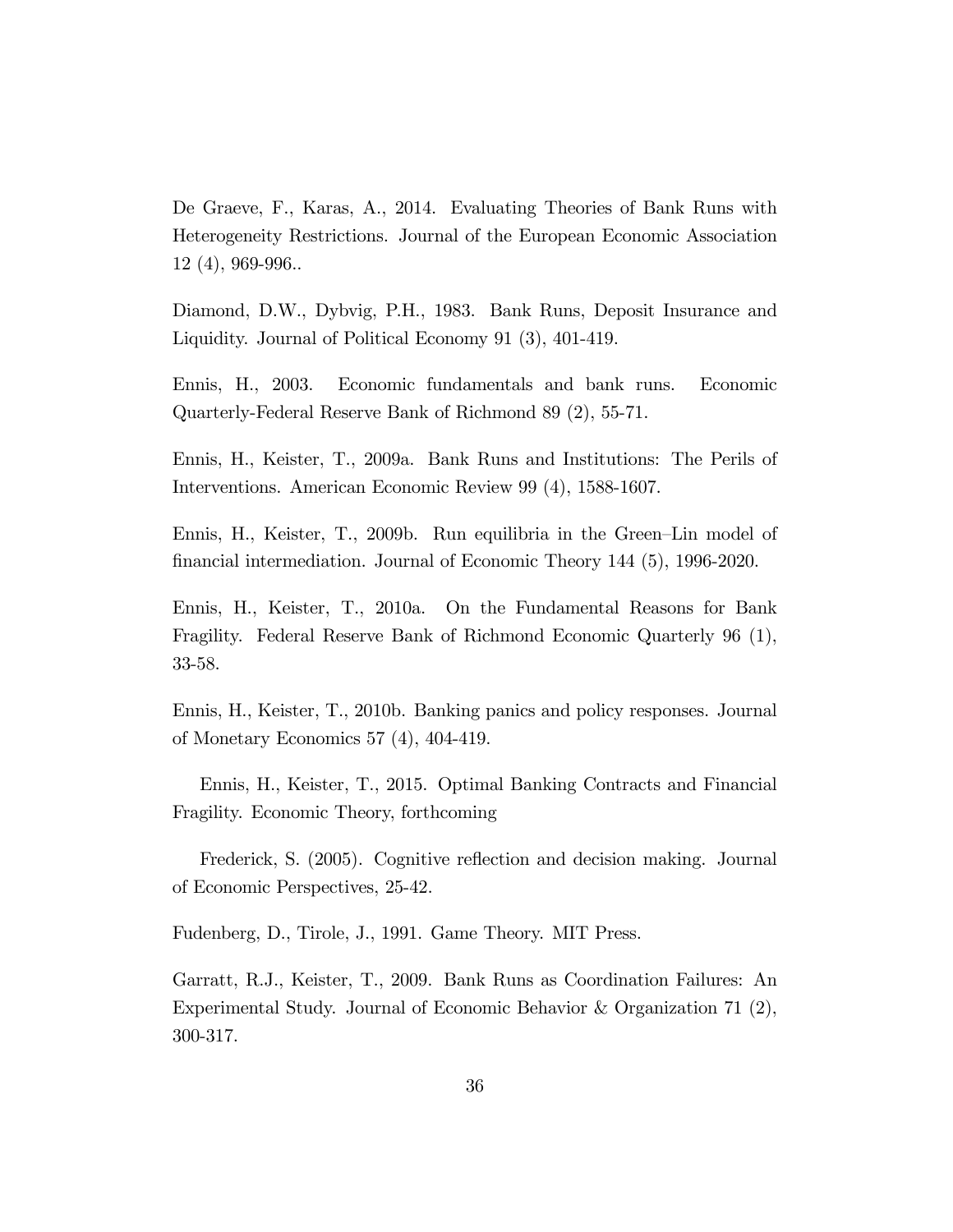Gorton, G., 1988. Banking panics and business cycles. Oxford Economic Papers 40 (4), 751-781.

Gorton, G., Metrick, A., 2012. Securitized banking and the run on repo. Journal of Financial Economics 104 (3), 425-451.

Green, E.J., Lin, P., 2003. Implementing Efficient Allocations in a Model of Financial Intermediation. Journal of Economic Theory 109 (1), 1-23.

Gu, C., 2011. Herding and bank runs. Journal of Economic Theory 146 (1), 163-188.

Holt, C. A.,  $\&$  Laury, S. K. (2002). Risk aversion and incentive effects. American Economic Review, 92(5), 1644-1655.

Ivashina, V., Scharfstein, D., 2010. Bank lending during the financial crisis of 2008. Journal of Financial Economics 97 (3), 319-338.

Iyer, R., Puri, M., 2012. Understanding Bank Runs: The Importance of Depositor-Bank Relationships and Networks. American Economic Review 102 (4), 1414-1445.

Kelly, M., O Grada, C., 2000. Market Contagion: Evidence from the Panics of 1854 and 1857. American Economic Review 90 (5), 1110-1124.

Kiss, H.J., Rodriguez-Lara, I., Rosa-García, A., 2012. On the Effects of Deposit Insurance and Observability on Bank Runs: An Experimental Study. Journal of Money, Credit and Banking 44 (8), 1651-1665.

Kiss, H.J., Rodriguez-Lara, I., Rosa-García, A., 2014. Do social networks prevent or promote bank runs? Journal of Economic Behavior and Organization 101, 87-99.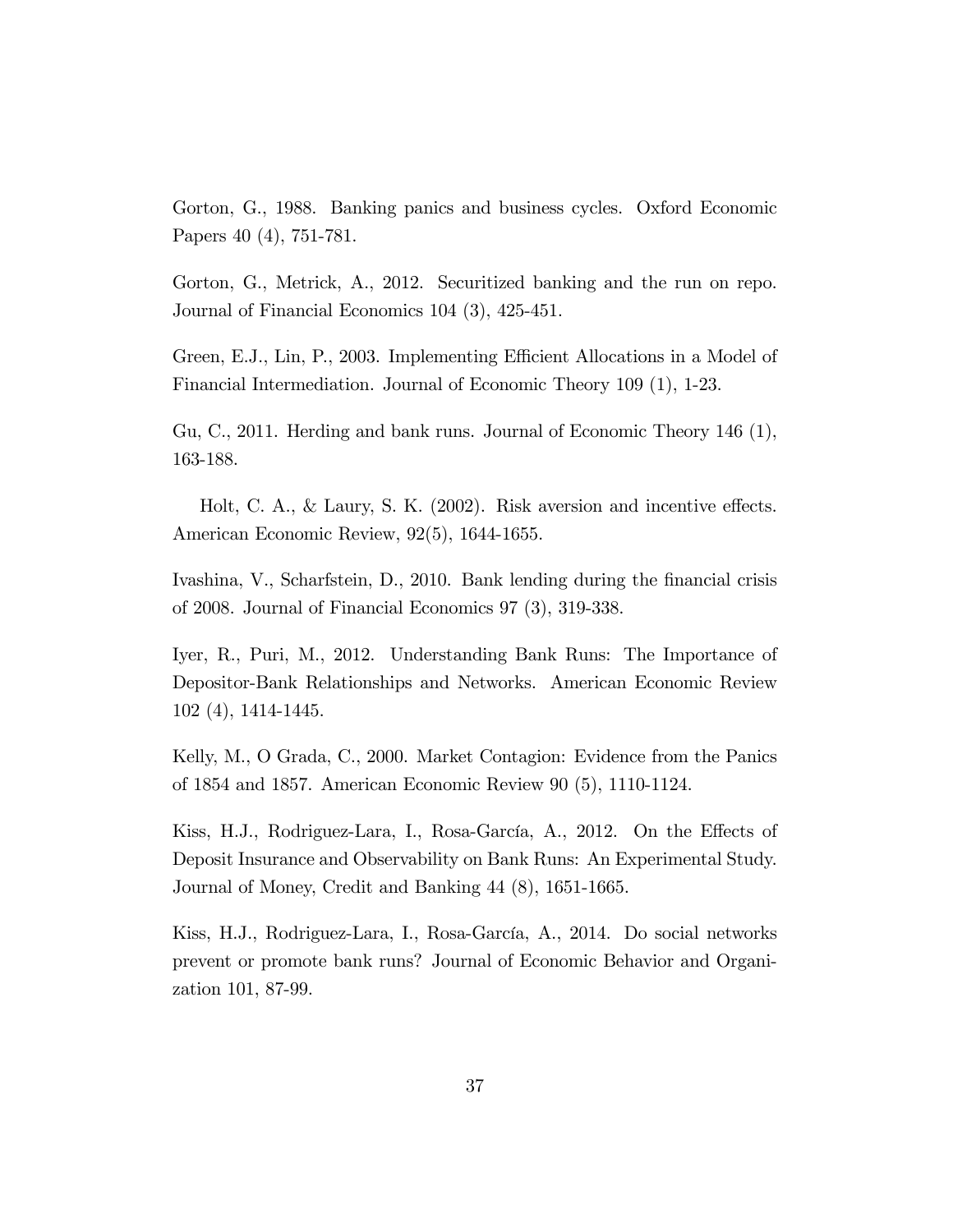Kiss, H.J., Rodriguez-Lara, I., Rosa-García, A., 2014. Do women panic more than men? An experimental study of financial decisions. Journal of Behavioral and Experimental Economics 52, 40-51.

Myerson, R.B., 1997. Game Theory. Harvard University Press.

Niinimäki, J. P. (2002). Do time deposits prevent bank runs?. Journal of International Financial Markets, Institutions and Money, 12(1), 19-31.

Schotter, A., Yorulmazer, T., 2009. On the dynamics and severity of bank runs: An experimental study. Journal of Financial Intermediation 18 (2), 217-241.

Starr, M.A., Yilmaz, R., 2007. Bank Runs in Emerging-Market Economies: Evidence from Turkeyís Special Finance Houses. Southern Economic Journal 73 (4), 1112-1132.

Toplak, M. E., West, R. F., & Stanovich, K. E. (2014). Assessing miserly information processing: An expansion of the Cognitive Reflection Test. Thinking & Reasoning, 20(2), 147-168.

Wallace, N., 1988. Another attempt to explain an illiquid banking system: The Diamond and Dybvig model with sequential service taken seriously. Federal Reserve Bank of Minneapolis Quarterly Review, 12 (4), 3-16.

## 6 Appendix A

In this appendix we show probit and linear probability models similar to those in Table 4, but here we show them separately for the teratments.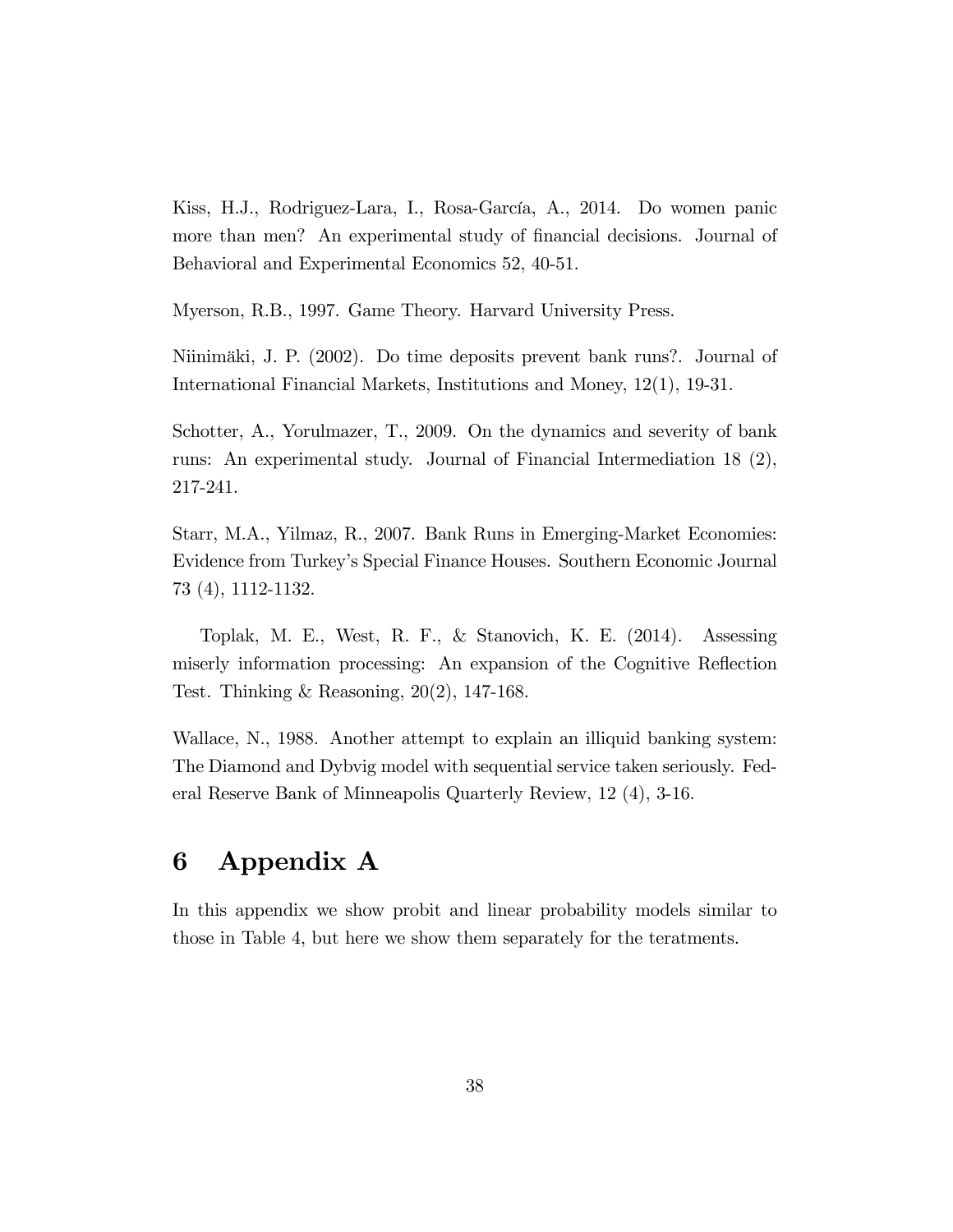|                                       | (1)         | (2)                                                    | (3)                                                   | (4)                              | (5)          | (6)                               | (7)              | (8)                                   |
|---------------------------------------|-------------|--------------------------------------------------------|-------------------------------------------------------|----------------------------------|--------------|-----------------------------------|------------------|---------------------------------------|
|                                       | Treatment   | Treatment                                              | Treatment                                             | Treatment without Treatment with |              | Treatment with                    | Treatment with   | Treatment with                        |
|                                       |             |                                                        | without signaling without signaling without signaling | signaling                        | signaling    | signaling                         | signaling        | signaling                             |
|                                       | Probit      | Probit                                                 | Linear probability                                    | Linear probability               | Probit       | Probit                            |                  | Linear probability Linear probability |
|                                       |             | Marginal effects   Marginal effects   Marginal effects |                                                       | Marginal effects                 |              | Marginal effects Marginal effects | Marginal effects | Marginal effects                      |
| VARIABLES                             | reported    | reported                                               | reported                                              | reported                         | reported     | reported                          | reported         | reported                              |
|                                       |             |                                                        |                                                       |                                  |              |                                   |                  |                                       |
| Obs. Nothing                          | $-0.236*$   | $-0.239*$                                              | $-0.242*$                                             | $-0.242*$                        | $-0.271***$  | $-0.269***$                       | $-0.394***$      | $-0.394***$                           |
|                                       | (0.123)     | (0.124)                                                | (0.132)                                               | (0.136)                          | (0.0732)     | (0.0655)                          | (0.132)          | (0.134)                               |
| Obs. 1 withdrawal                     | $-0.0316$   | $-0.0304$                                              | $-0.0303$                                             | $-0.0303$                        | $-0.205***$  | $-0.209***$                       | $-0.273**$       | $-0.273**$                            |
|                                       | (0.115)     | (0.118)                                                | (0.112)                                               | (0.115)                          | (0.0739)     | (0.0720)                          | (0.119)          | (0.120)                               |
| Obs. 3 withdrawals                    | $-0.378***$ | $-0.383***$                                            | $-0.394***$                                           | $-0.394***$                      | $-0.287***$  | $-0.288***$                       | $-0.424***$      | $-0.424***$                           |
|                                       | (0.0932)    | (0.0936)                                               | (0.107)                                               | (0.110)                          | (0.0555)     | (0.0504)                          | (0.108)          | (0.110)                               |
| Obs. 1 signal                         |             |                                                        |                                                       |                                  | $-0.331***$  | $-0.329***$                       | $-0.515***$      | $-0.515***$                           |
|                                       |             |                                                        |                                                       |                                  | (0.0474)     | (0.0412)                          | (0.109)          | (0.111)                               |
| Obs. 2 signals                        |             |                                                        |                                                       |                                  | $-0.331***$  | $-0.330***$                       | $-0.515***$      | $-0.515***$                           |
|                                       |             |                                                        |                                                       |                                  | (0.0436)     | (0.0390)                          | (0.109)          | (0.111)                               |
| Obs. 1 signal, 1 withdr               |             |                                                        |                                                       |                                  | $-0.239***$  | $-0.240***$                       | $-0.333***$      | $-0.333***$                           |
|                                       |             |                                                        |                                                       |                                  | (0.0643)     | (0.0579)                          | (0.105)          | (0.106)                               |
| Obs. 1 signal, 2 withdr               |             |                                                        |                                                       |                                  | $\mathbf{0}$ | 0.00260                           | $-0$             | $-0$                                  |
|                                       |             |                                                        |                                                       |                                  | (0.103)      | (0.107)                           | (0.108)          | (0.109)                               |
| Obs. 2 signals, 1 withd               |             |                                                        |                                                       |                                  | $-0.360***$  | $-0.362***$                       | $-0.576***$      | $-0.576***$                           |
|                                       |             |                                                        |                                                       |                                  | (0.0401)     | (0.0390)                          | (0.0990)         | (0.100)                               |
| Male                                  |             | $-0.0147$                                              |                                                       | $-0.0136$                        |              | 0.120                             |                  | 0.108                                 |
|                                       |             | (0.105)                                                |                                                       | (0.101)                          |              | (0.0762)                          |                  | (0.0698)                              |
| Age                                   |             | $-0.000143$                                            |                                                       | 1.16e-05                         |              | 0.00261                           |                  | 0.00183                               |
|                                       |             | (0.00921)                                              |                                                       | (0.00859)                        |              | (0.00849)                         |                  | (0.00738)                             |
| Stud. Econ&Bus                        |             | 0.0597                                                 |                                                       | 0.0501                           |              | $-0.103$                          |                  | $-0.0847$                             |
|                                       |             | (0.119)                                                |                                                       | (0.115)                          |              | (0.0797)                          |                  | (0.0840)                              |
| Family income                         |             | $-0.0130$                                              |                                                       | $-0.0112$                        |              | $-0.0196$                         |                  | $-0.0174$                             |
|                                       |             | (0.0290)                                               |                                                       | (0.0276)                         |              | (0.0226)                          |                  | (0.0193)                              |
| Confidence in banks                   |             | 0.0221                                                 |                                                       | 0.0196                           |              | $0.0287***$                       |                  | $0.0237**$                            |
|                                       |             | (0.0292)                                               |                                                       | (0.0275)                         |              | (0.0107)                          |                  | (0.00998)                             |
| Cognitive Reflection 1                |             | 0.0129                                                 |                                                       | 0.0142                           |              | $-0.0159$                         |                  | $-0.0140$                             |
|                                       |             | (0.0545)                                               |                                                       | (0.0513)                         |              | (0.0420)                          |                  | (0.0375)                              |
| Overconfidence                        |             | 0.0327                                                 |                                                       | 0.0315                           |              | $-0.0310$                         |                  | $-0.0262$                             |
|                                       |             | (0.0421)                                               |                                                       | (0.0392)                         |              | (0.0359)                          |                  | (0.0316)                              |
| Constant                              |             |                                                        | $0.636***$                                            | $0.547**$                        |              |                                   | $0.667***$       | $0.652**$                             |
|                                       |             |                                                        | (0.0860)                                              | (0.245)                          |              |                                   | (0.0845)         | (0.272)                               |
|                                       |             |                                                        |                                                       |                                  |              |                                   |                  |                                       |
| Observations                          | 132         | 132                                                    | 132                                                   | 132                              | 297          | 297                               | 297              | 297                                   |
| R-squared                             |             |                                                        | 0.104                                                 | 0.121                            |              |                                   | 0.182            | 0.217                                 |
| Pseudo R-squared                      | 0.0777      | 0.0914                                                 |                                                       |                                  | 0.146        | 0.180                             |                  |                                       |
| Prob > chi2                           | 0.00434     | 0.0456                                                 |                                                       |                                  | 8.50e-09     | 0                                 |                  |                                       |
| Robust standard errors in parentheses |             |                                                        |                                                       |                                  |              |                                   |                  |                                       |
| *** p<0.01, ** p<0.05, * p<0.1        |             |                                                        |                                                       |                                  |              |                                   |                  |                                       |

Table Appendix A: The determinants of withdrawal - Probit and linear probability models for the

# 7 Appendix B

In this appendix we show a multinomial logit model for the treatment with signaling. We use the multinomial logit model as all the regressors are case-